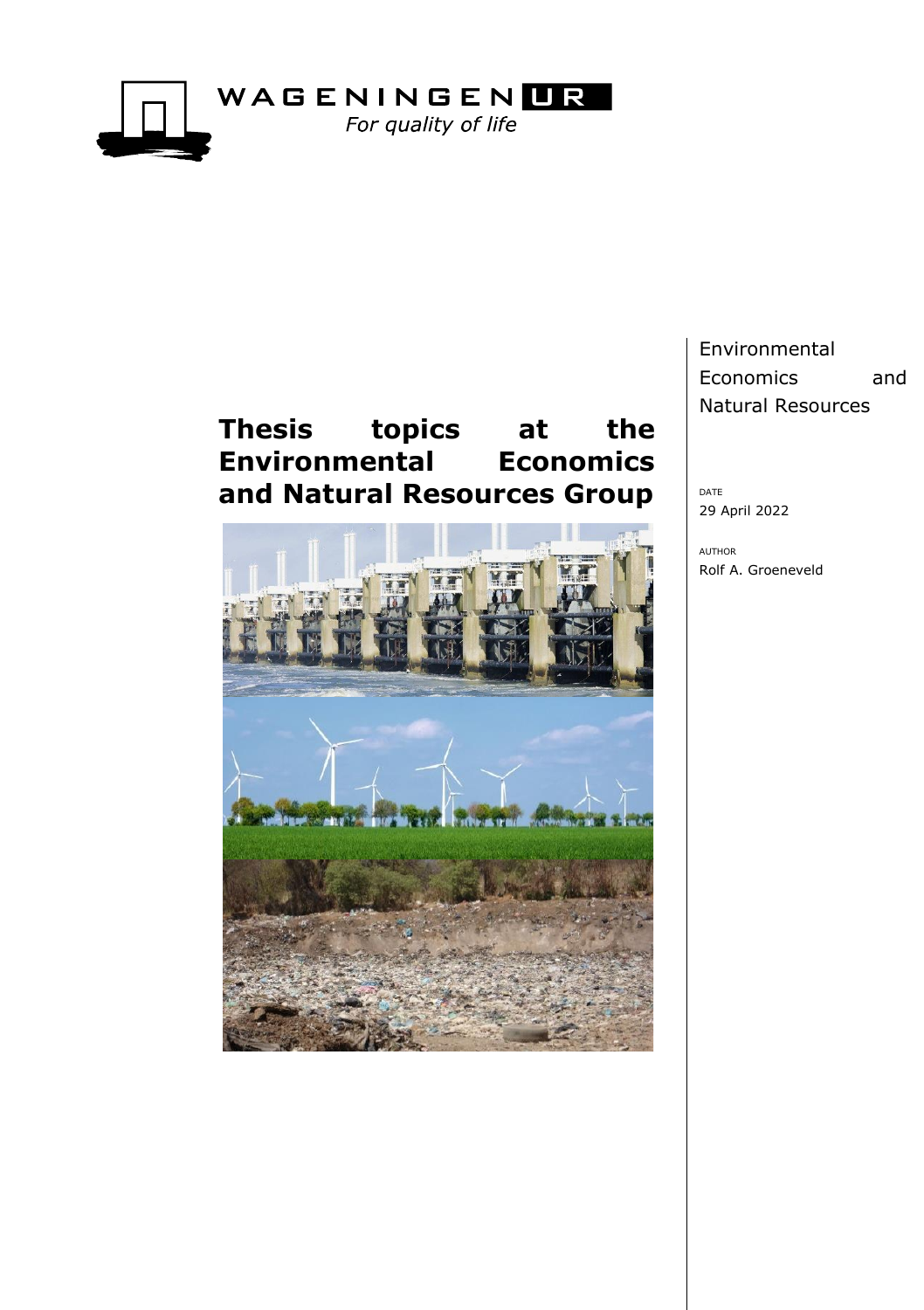# **Introduction**

Environmental and resource economics is an exciting field that integrates insights from economics and the natural sciences to address a pressing issue: how do we cater for the needs of future generations without imperilling future generations and ecosystems?

This brochure lists possible topics for a BSc or MSc thesis at the Environmental Economics and Natural Resources Group (ENR). *The brochure is by no means meant as an exhaustive list of thesis topics.* You are always free to suggest a topic by yourself!

The topics are listed in no particular order, so you can browse through the list to find a topic of your liking or just be inspired. At the end of the brochure you will find an index of keywords to help you find thesis topics associated with a particular policy domain or methodology.

For each thesis topic we also suggest courses that will be helpful. Be aware that this is an indication of relevant knowledge and not necessarily a requirement. You can discuss the required background with the contact person.

For more information on BSc and MSc theses and internships at ENR you can contact Mohammed Degnet: [mohammed.degnet@wur.nl.](mailto:mohammed.degnet@wur.nl)

You can also follow our group via Facebook<sup>1</sup> or enrol in the ENR thesis and internship Brightspace site by downloading and filling out the intake form<sup>2</sup> and sending it to Mohammed Degnet.

<sup>1</sup> <https://www.facebook.com/WURENR>

 $2$  [https://www.wur.nl/web/file?uuid=7ac3b48d-2409-42bf-8606](https://www.wur.nl/web/file?uuid=7ac3b48d-2409-42bf-8606-bb2d146da696&owner=497277b7-cdf0-4852-b124-6b45db364d72&contentid=604248) [bb2d146da696&owner=497277b7-cdf0-4852-b124-](https://www.wur.nl/web/file?uuid=7ac3b48d-2409-42bf-8606-bb2d146da696&owner=497277b7-cdf0-4852-b124-6b45db364d72&contentid=604248) [6b45db364d72&contentid=604248](https://www.wur.nl/web/file?uuid=7ac3b48d-2409-42bf-8606-bb2d146da696&owner=497277b7-cdf0-4852-b124-6b45db364d72&contentid=604248)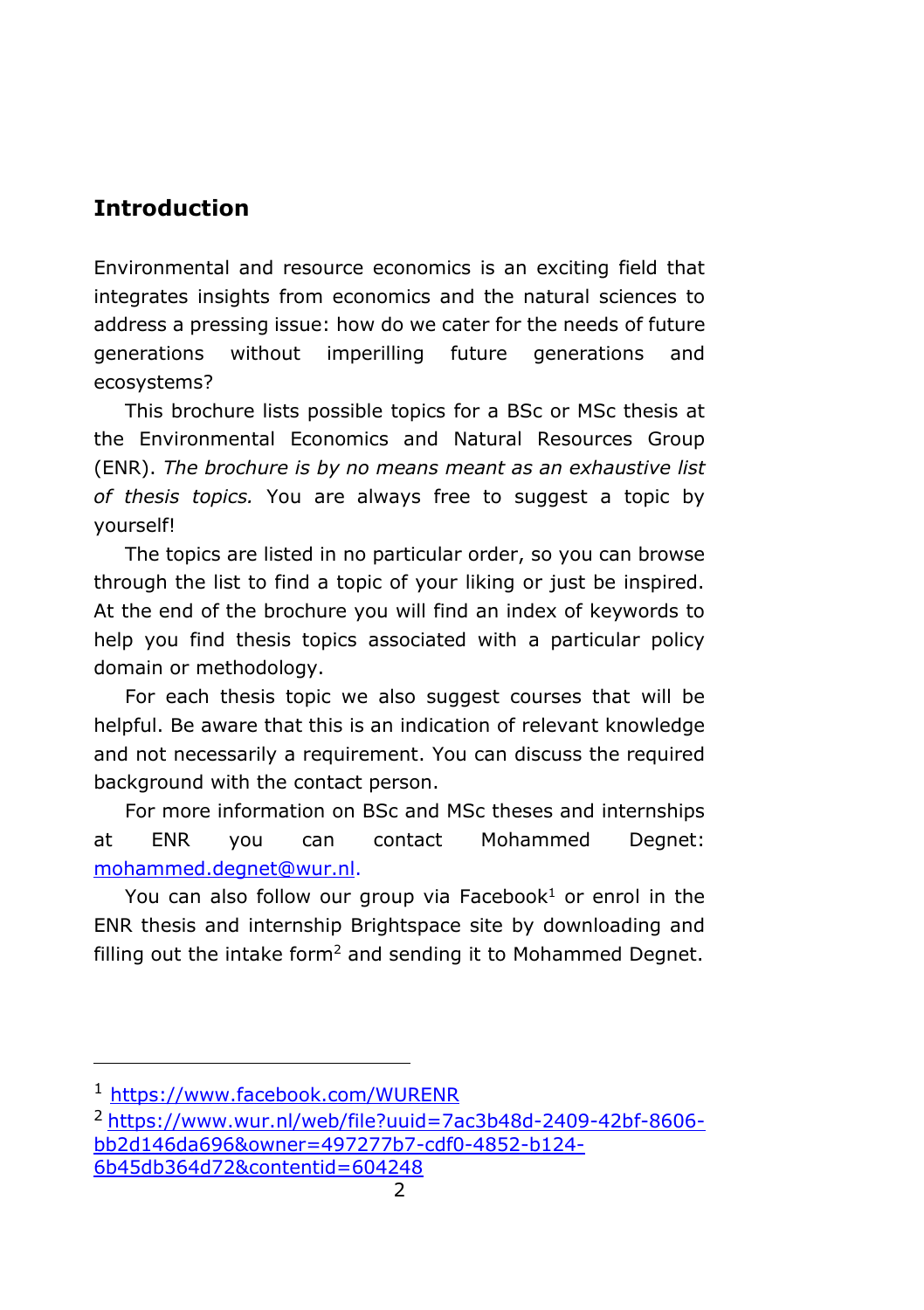### **ENR staff**



#### **Francisco Alpízar**

[francisco.alpizar@wur.nl](mailto:francisco.alpizar@wur.nl)

Prof Alpízar is the chair of the Environmental Economics and Natural Resources Group. Alpizars work has explored incentive based approaches to generate improved private and public management and use of natural resource with a

particular focus on climate change and developing countries.

# **Hans-Peter Weikard**

### [hans-peter.weikard@wur.nl](mailto:hans-peter.weikard@wur.nl)

My research examines game theoretic modelling options for cooperation between agents that are assumed to be either selfish or have other-regarding preferences (altruism, fairness). I focus on the management of public goods, where free-rider incentives hamper



cooperation. I am also interested in theoretical issues of environmental ethics, biodiversity, and natural resources.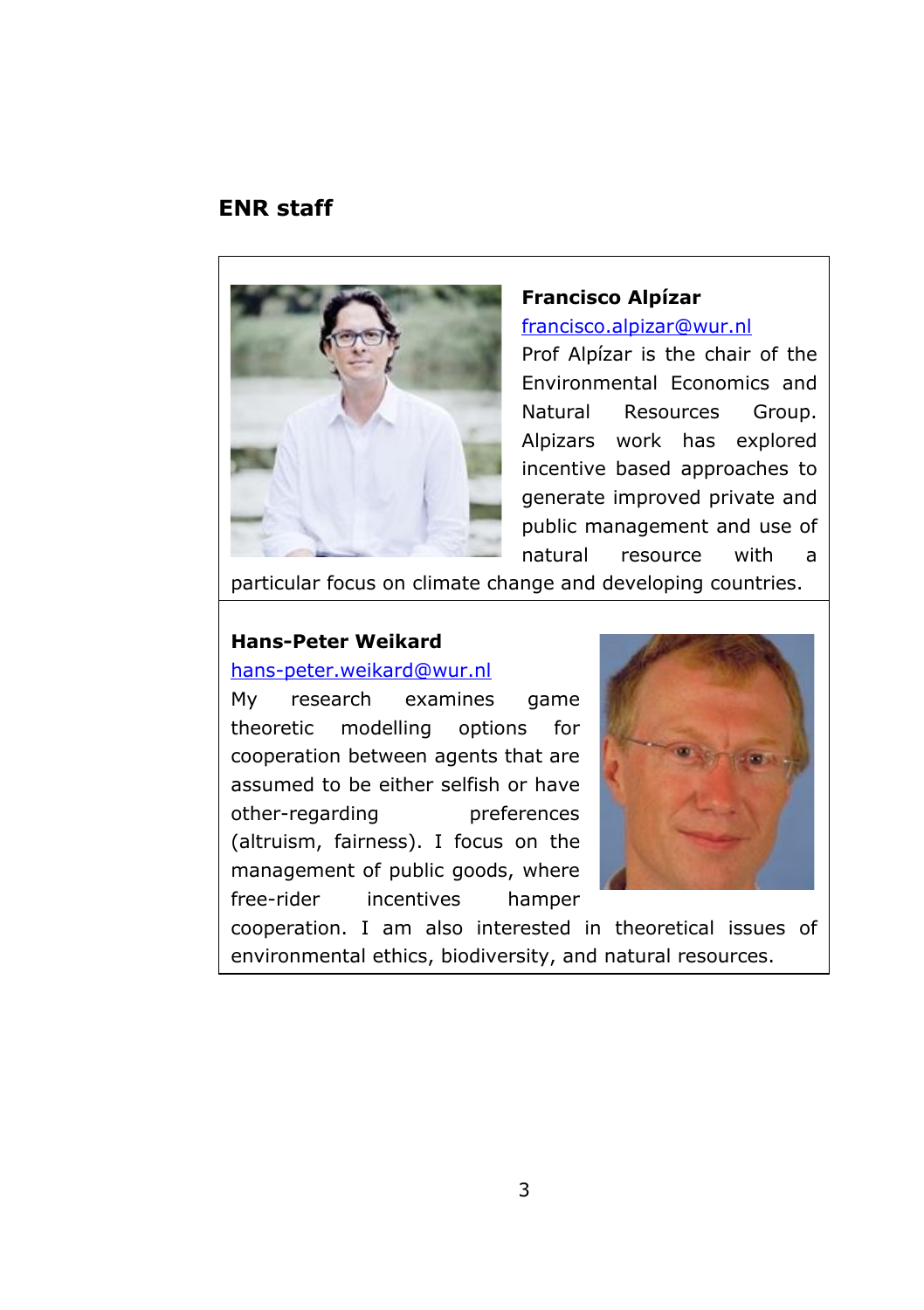

**Rolf Groeneveld** [rolf.groeneveld@wur.nl](mailto:rolf.groeneveld@wur.nl)

I am the education coordinator of the ENR group. My teaching and research focus on the economic analysis of ocean and coastal management. This includes such issues as fisheries policy, nonmarket valuation of marine and coastal ecosystem services, and spatial planning. I am open to all kinds of theses in this domain, but

my main expertise lies in applied bioeconomic modelling in GAMS, R, or Python, and in non-market valuation and costbenefit analysis.

### **Andries Richter**

#### [andries.richter@wur.nl](mailto:andries.richter@wur.nl)

My research deals with the interaction between society and ecosystems, and the role of institutions in this interaction. In such "social-ecological systems" human behaviour has profound impacts on natural resources and vice versa. Whether these systems are



sustainably managed depends on the formal laws and informal norms that couple the natural and the socioeconomic system. In my research I disentangle the two-way feedbacks between humans and nature by using theoretical models, empirical analyses, and behavioural experiments.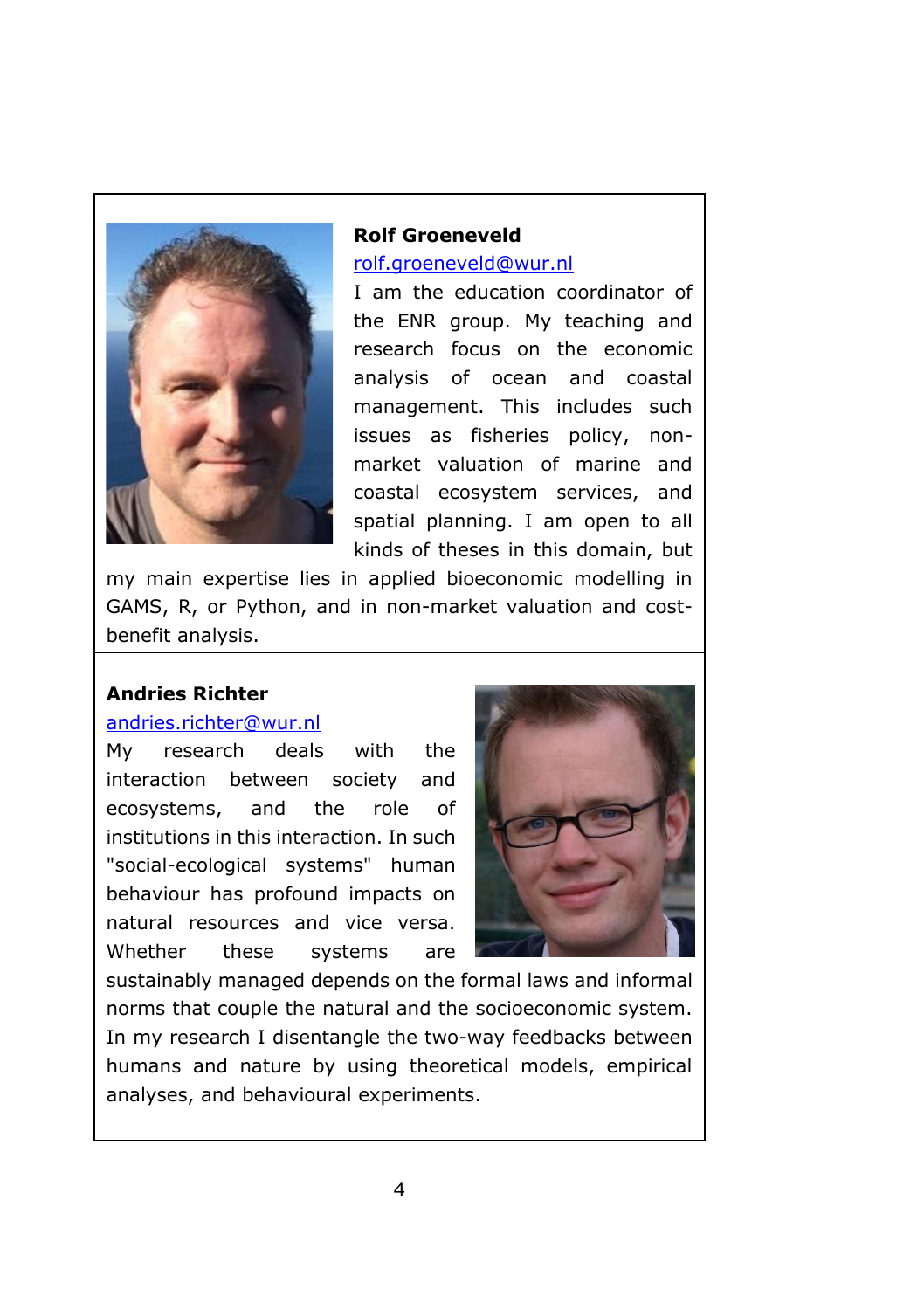

## **Edwin van der Werf** [edwin.vanderwerf@wur.nl](mailto:edwin.vanderwerf@wur.nl)

My teaching and research focus on climate change mitigation, that is, reductions of greenhouse gas emissions, and (forest) carbon sequestration. For the theses I've supervised, students

typically have used applied econometrics and/or statistics (on existing data or data that they collected themselves, e.g. through an (online) survey), or used a forest management model, but I'm certainly open to other research methods.

### **Xueqin Zhu**

### [xueqin.zhu@wur.nl](mailto:xueqin.zhu@wur.nl)

My research develops integrated environmental-economic models of food, water, and biofuel. I focus on two issues: (1) regional food production under climate change; and (2) the foodbiofuel-water nexus. Water is an essential input for both food and biofuel production and the natural environment



is an input for agricultural production. Both are likely to be heavily affected by climate change. My methods include applied general equilibrium modelling, mathematical programming, econometric analysis and stochastic frontier analysis, in GAMS and Stata.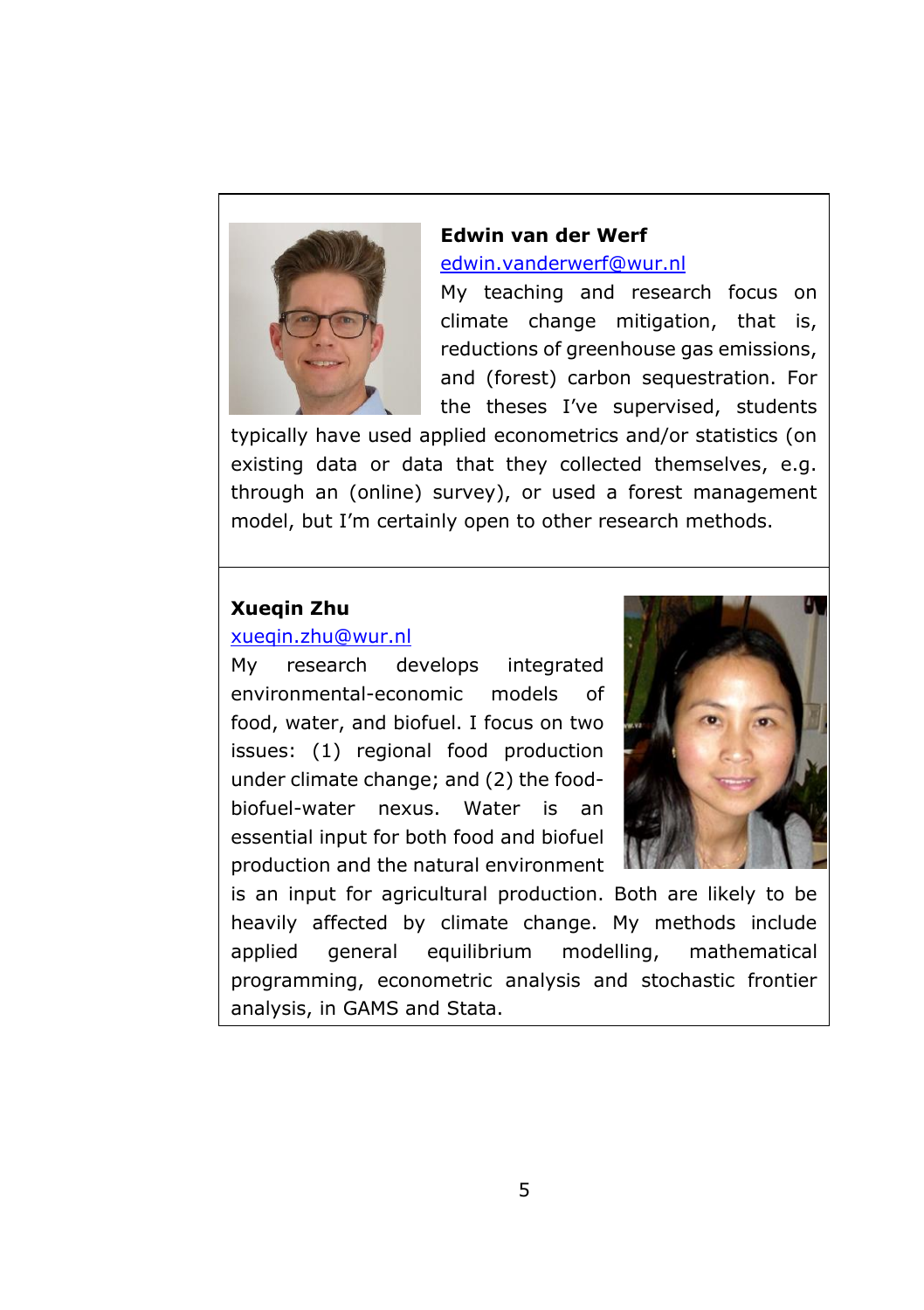

# **Anna Lou Abatayo** [anna.abatayo@wur.nl](mailto:anna.abatayo@wur.nl)

I am interested in examining and understanding the dynamics between individual choices and the environment. In the past, I worked on projects in the management of common pool resources, biodiversity conservation, and climate change, mainly

looking at individual cooperative behaviour: what fosters it, what breaks it down, and what institutions can be put in place to incentivize cooperative behaviour. My methods involve working with data from: (1) economic experiments (*primarily*), (2) own surveys, (3) panel / longitudinal surveys, and (4) other observational data (e.g., GIS and Twitter).

# **Suphi Sen**

### [suphi.sen@wur.nl](mailto:suphi.sen@wur.nl)

My research focuses on applied econometrics and applied theory to analyse questions within environmental and resource economics, with a particular focus on climate policy and fossil resources. One of my current research interests, for example, is the



issue of asset stranding which can arise in the transition to a clean economy. In this research, I analyse stock market data with econometric methods to answer questions such as: How do climate change and policy beliefs interact with asset prices?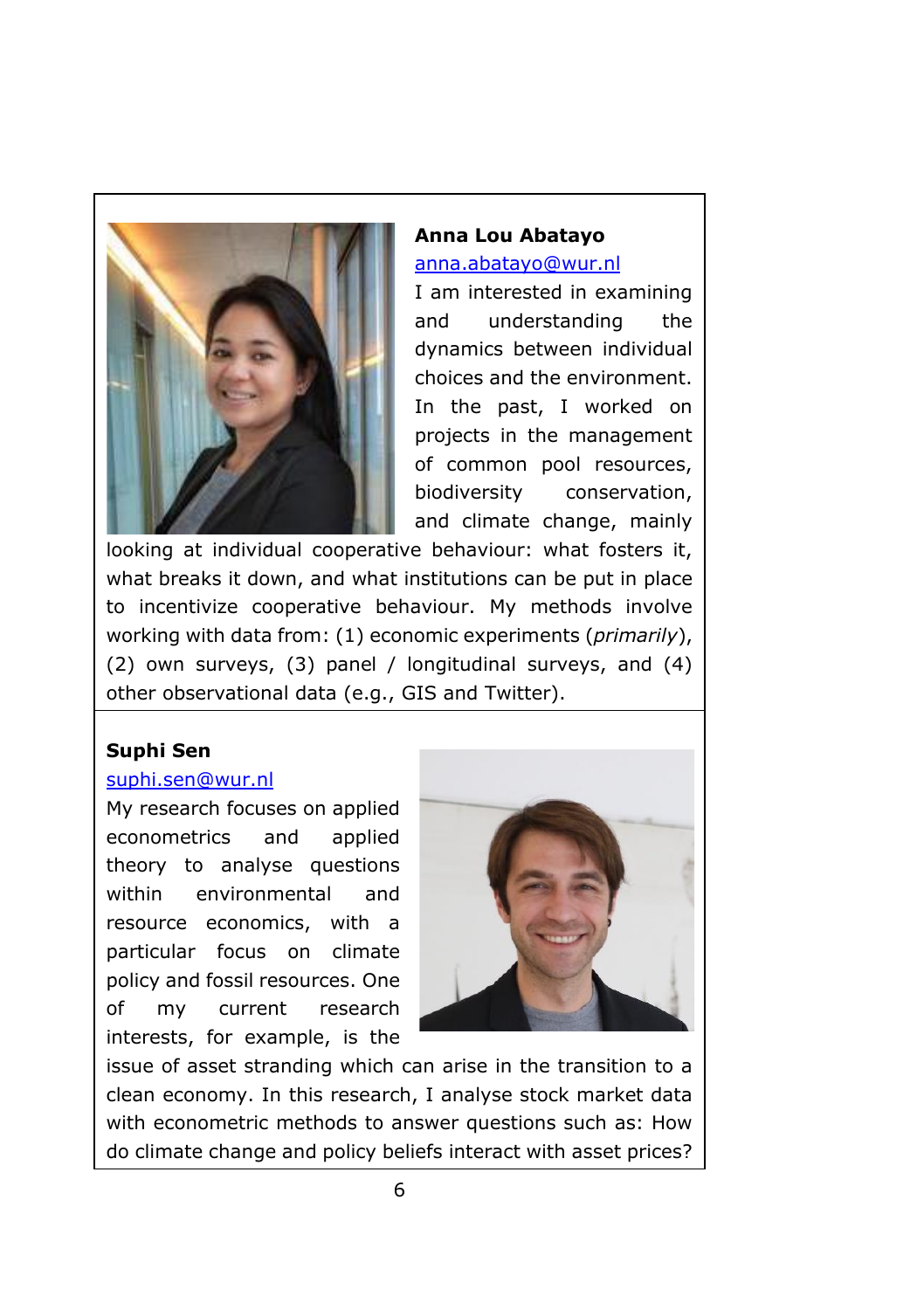

### **Mohammed Degnet**

#### [mohammed.degnet@wur.nl](mailto:mohammed.degnet@wur.nl)

I am the thesis and internship coordinator at the ENR group. My research interests centre around the topics of sustainable natural resource management and environmental economics. In particular, I am keen to carry

out research on the role of behavioural factors in influencing resource management and the impacts of interventions on sustainable production and consumption. In addition, I am interested to look into the development outcomes of sustainable resource management. My research methods are mainly applied econometric and statistical analyses, but I am open to other research methods.

### **Joyce Delnoij**

### [joyce.delnoij@wur.nl](mailto:joyce.delnoij@wur.nl)

As a behavioural game theorist and experimental economist, I am fascinated by understanding how behavioural factors explain human decision making. In my current research I examine healthy and sustainable food systems, and specifically explore consumer



preferences and the tools that encourage healthy and sustainable behavior. I am also interested in issues regarding cooperation, trust and online marketplaces. My preferred methods include experiments, surveys and non-cooperative game theory, but I am also open to other methods.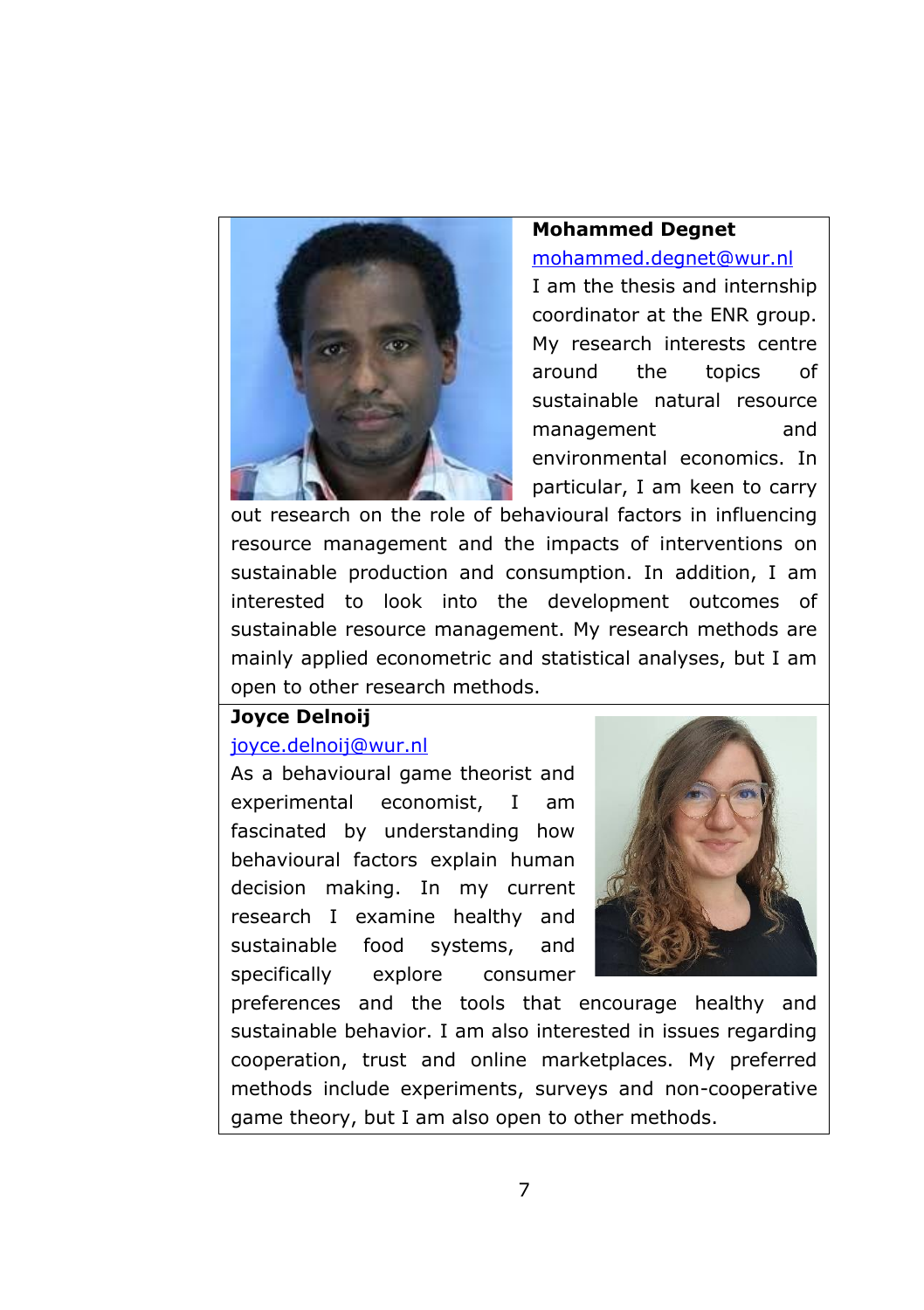# **Thesis topics**

### **Fishing for history in the mesopelagic**

Many international fisheries are managed by a quota system where the proportion of each country in the Total Allowable Catch (TAC) is fixed. The proportion of each country is often determined by a variety of social, economic, and political factors, but a very important factor is how much each country's fishery was catching before the quota were introduced: the higher the historical catch, the larger the proportion in the TAC. For new fisheries, such as the emerging mesopelagic fishery, this creates an incentive to catch a lot, even at a short-term loss, in order to enhance one's negotiation position when the TAC is introduced. How strong is this incentive? What factors determine it? How likely is such a "positioning fishery" for the mesopelagic?

### *Starting literature:*

- Ekerhovd N-A. 2008. Essays on the Economics of Shared Fishery Resources. Norwegian School of Economics and Business Administration, Bergen, Norway. [http://hdl.handle.net/11250/163469.](http://hdl.handle.net/11250/163469)
- Standal D, Grimaldo E. 2020. Institutional Nuts and Bolts for a Mesopelagic Fishery in Norway. Marine Policy 119:104043. [http://dx.doi.org/10.1016/j.marpol.2020.104043.](http://dx.doi.org/10.1016/j.marpol.2020.104043)

| Suggested | ENR-31306, UEC-52803                |
|-----------|-------------------------------------|
| courses   |                                     |
| Keywords  | fisheries, mesopelagic, game theory |
| Contact   | Rolf Groeneveld, Hans-Peter Weikard |

### **Understanding Donation Behaviour to Save the Aral Sea**

The shrinking of the Aral Sea is one of the worst manmade environmental disasters in modern history. Once the fourth largest body of water in the world, it has shrunk to the point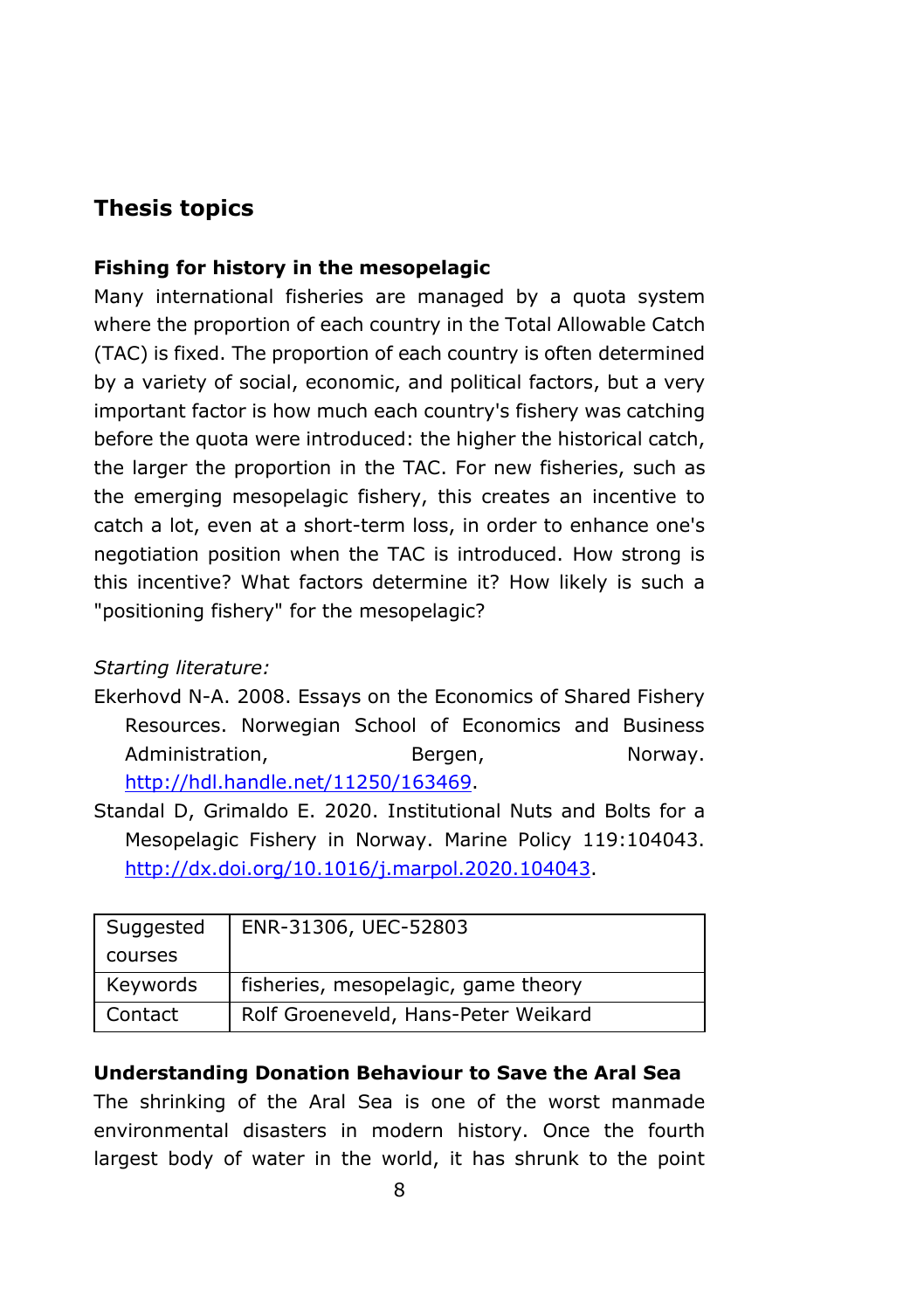where it could dry up altogether, giving rise to major environmental, economic, and social issues in Central Asia, especially in its epicenter – Karakalpakstan, Uzbekistan, and directly affecting the local environment and economy of more than 33 million inhabitants of the Aral Sea basin. While there are several initiatives aimed at the recovery of the Aral Sea and the reclamation of previous sea basins that have now become deserts, one major obstacle that these initiatives face is inadequate funding.

With possible help from the Multi-Partner Human Security Trust Fund for the Aral Sea region, a trust fund jointly established by the Government of Uzbekistan and the United Nations, this master's thesis project aims to investigate the factors that could incentivize individuals around the world to donate more to save the Aral Sea. Do pooling donations, donation matching, and an individual's belief about how much their peers are donating influence one's donation? Is more information about the Aral Sea and its devasting effects on people and the environment relevant to increased donation amounts? Which persuasion techniques are effective at increasing donations and which are not?

This master's thesis project involves (1) studying the literature on donation behaviour and making a list of what has worked and what has not; (2) creating a survey to study donation behaviour, which the trust fund can help disseminate globally; and (3) analysing the survey results.

| Suggested | AEP-32306, DEC-54306                         |
|-----------|----------------------------------------------|
| courses   |                                              |
| Keywords  | behavioural economics, statistical analysis, |
|           | water, donations, finance                    |
| Contact   | Anna Abatayo                                 |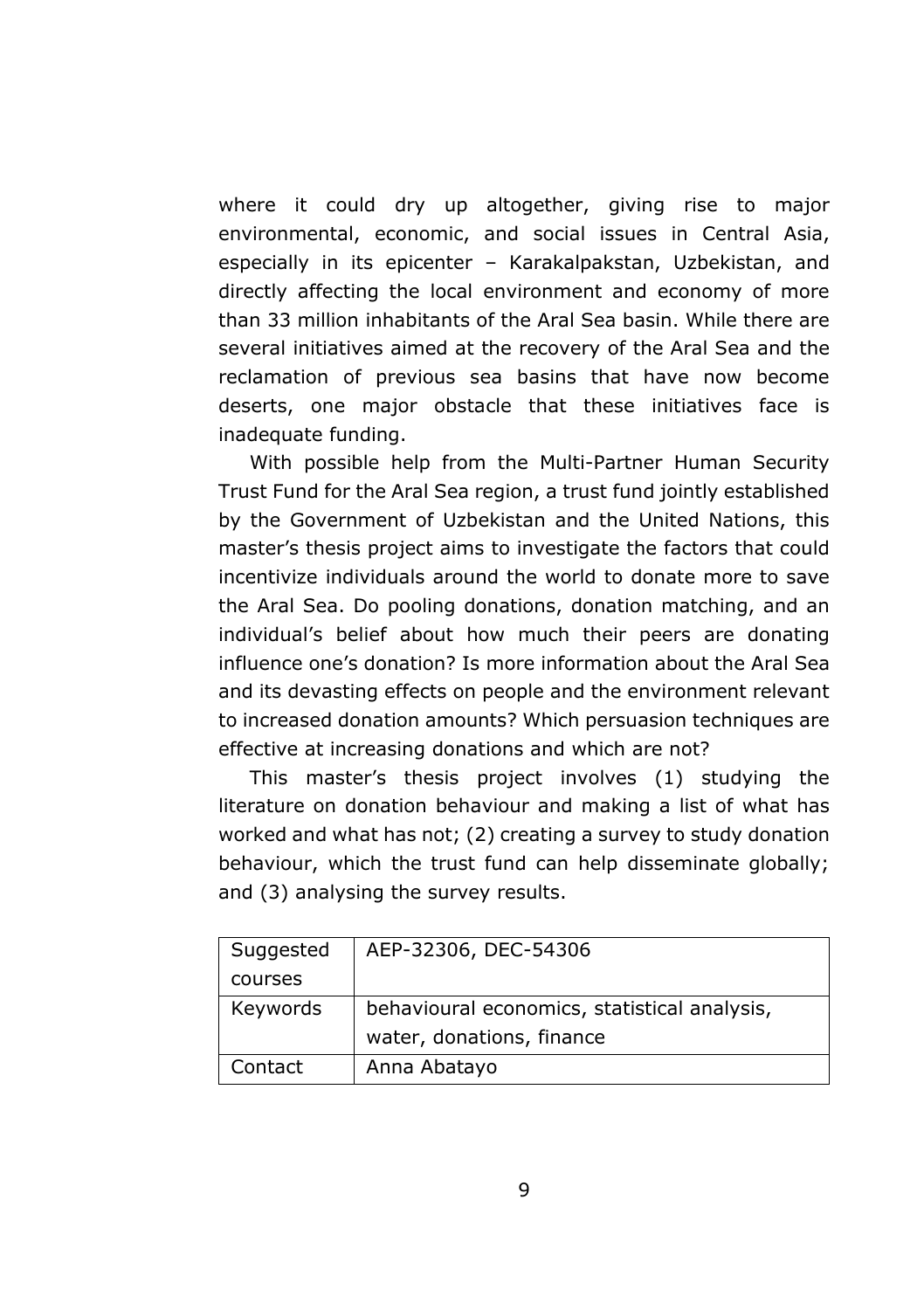### **Understanding the market for deep-sea fish**

Mesopelagic fish (i.e. those that live between 200m and 1000m below the surface of the ocean) are a potentially interesting source of fish meals and oils for non-human consumption. Before more can be understood about the potential of these species to contribute to non-human consumption value chains, an assessment of the existing value chains must be made.

This thesis project would involve understanding how the fish meal market currently operates, with particular focus on deep sea species. How did/does a market for deep sea fish products come about? What are the potential linkages between such markets and key actors there (i.e. legislation, fishers, fishing companies, buyers)?

#### *Suggested reading:*

- Naylor et al. 2000. Effect of Aquaculture on World Fish Supplies. *Nature* 405:1017–1024.
- Österblom et al. 2015. Transnational corporations as 'keystone actors' in marine ecosystems. *PloS one* 10(5):e0127533.
- St John et al. 2016. A dark hole in our understanding of marine ecosystems and their services: perspectives from the mesopelagic community*. Frontiers in Marine Science* 3(31).

| Suggested | YSS-35306                                        |
|-----------|--------------------------------------------------|
| courses   |                                                  |
| Keywords  | Applied General Equilibrium modelling,           |
|           | fisheries, mesopelagic, aquaculture, food policy |
| Contact   | Rolf Groeneveld, Xueqin Zhu, Suphi Sen           |

### **Design of payment schemes for carbon remuneration in plantation forests**

A recent analysis of the VCS (Verified Carbon Standard) has revealed that the fund can improve its carbon payment scheme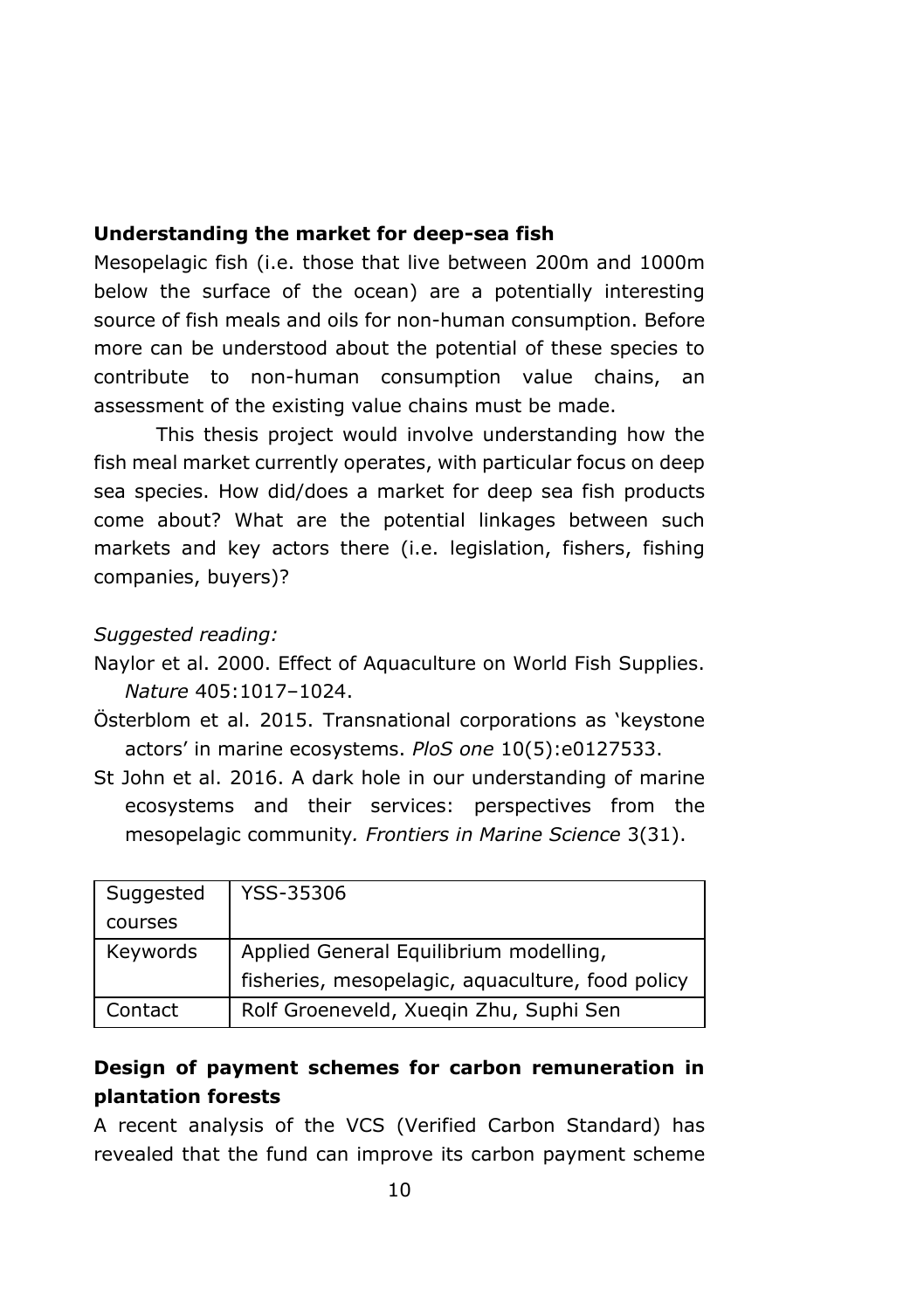to more effectively incentivise carbon storage in plantation forests. This leaves open the question of how an ideal carbon remuneration scheme would look like.

#### *Starting literature:*

Documentation of the VCS payment scheme from their website [\(https://verra.org/project/vcs-program/](https://verra.org/project/vcs-program/) ).

Indrajaya et al (2021) unpublished research paper; available on request.

|          | Suggested   ENR-31306                         |
|----------|-----------------------------------------------|
| courses  |                                               |
| Keywords | forests, optimal rotation, theory of the firm |
| Contact  | Hans-Peter Weikard                            |

# **Coping with climate change – insights from community governance in Cambodia**

Climate change has a massive impact on traditional farming in many parts of the world since rainfall patterns have become irregular. These irregularities cause periods of extreme water scarcity for the local population. People have developed several coping mechanisms to deal with (temporal) scarcity (income diversification, savings, migration) and the conflicts that may arise in close-knit communities due to scarcity and how these are solved (establishment of a local water governance system, the impact of the cause of resource scarcity e.g. overconsumption or natural causes such as droughts).

We collected survey data in rural Cambodia which we collected in 2019. The survey was carried out in Kampong Chhnang, a Cambodian province in which the rural population relies mainly on rice farming for income. We are looking for a master student with a working knowledge of multivariate analysis in Stata or R who is interested in natural resource management in developing countries.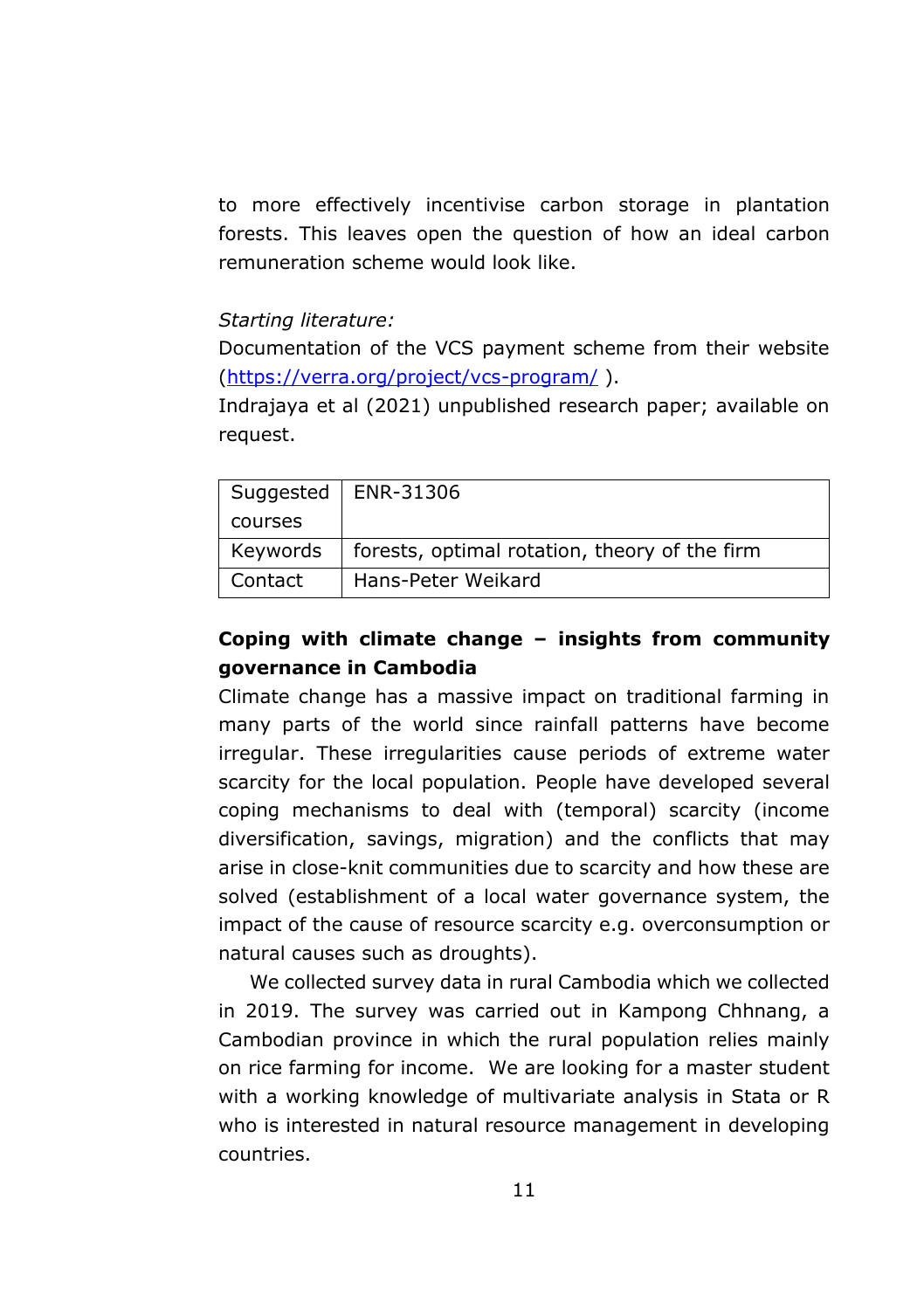| Suggested | MAT-20306, AEP-21306, YSS-34306, DEC 30306        |
|-----------|---------------------------------------------------|
| courses   |                                                   |
| Keywords  | climate change, resilience, statistical analysis, |
|           | community governance, coping mechanism,           |
|           | Cambodia                                          |
| Contact   | Andries Richter                                   |

# **Optimal lockdown: What should determine the optimal lockdown policy to manage the Corona crises?**

Policy makers all over the world have responded with a lockdown to the recent Corona crises. A lockdown reduces contacts between people and therefore the spread of the disease; it also comes at a considerable cost. In fact the costs are increasing over-proportionally with the length of the lockdown.

One of the key questions is now how long the lockdown should last. This question can be addressed in a dynamic optimization model. In a recent working paper (Alvarez et al. 2020) have developed such a model.

The thesis research would start from this or a similar model. It could be calibrated with data for the Netherlands published by RIVM.

### *Starting literature:*

Alvarez, F.E., Argente D. and Lippi, F. (2020) A simple planning problem for the COVID-19 lockdown. NBER working paper 26981.

| Suggested | ENR-31306                                     |
|-----------|-----------------------------------------------|
| courses   |                                               |
| Keywords  | COVID-19, optimal control, policy instruments |
| Contact   | Hans-Peter Weikard                            |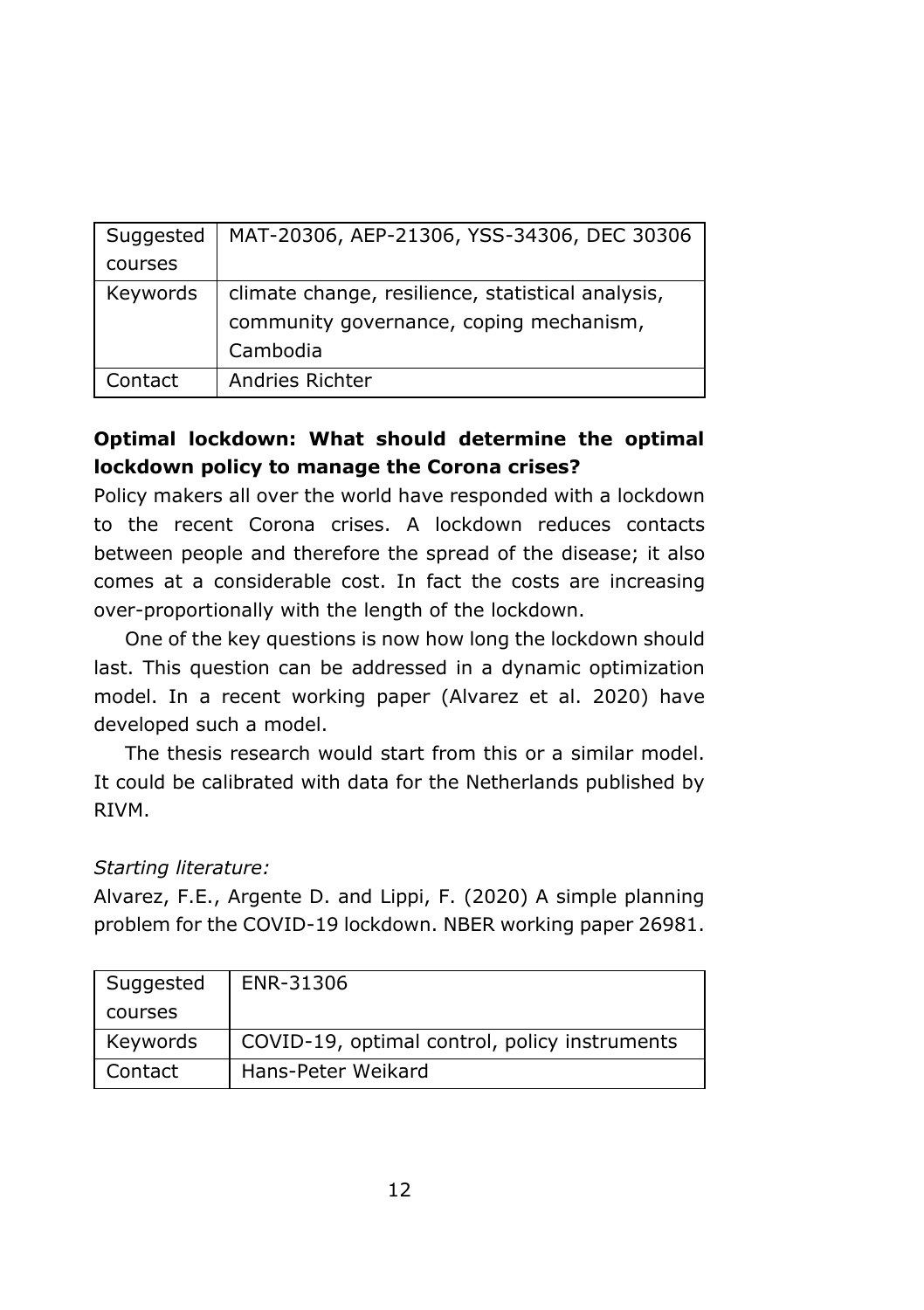## **Estimating the economic benefits of healthy plants on human health**

About 2 billion people are malnourished with iron, zinc, and vitamin deficiencies, which leads to higher maternal and child mortality and to stunting, wasting, chronic illnesses, and loss of cognitive skills. One of the drivers of this problem is that the nutritional content of cereals, fruits and vegetables have decreased dramatically over the past five decades due to breeding and unbalanced fertilization. The application of fertilizers that contain balanced amounts of (micro)nutrients has been found to increase crop yield and nutritional content. This approach of "agronomic fortification (AF)" improves the overall health of the plants and comes with co-benefits include enhanced crop resilience to drought, pests, and diseases, elongation of shelf-life, and hence human nutrition. However, cost-benefit analyses of AF that include human health are scarce.

The objective of this thesis research therefore is to 1) create an overview of current economic estimates about AF through literature search, to 2) develop a methodology to estimate the economic impact of AF on human and national benefits and 3) to estimate these benefits.

| Suggested | AEP-32306                          |
|-----------|------------------------------------|
| courses   |                                    |
| Keywords  | food security, health, fertilizers |
| Contact   | Xuegin Zhu                         |

# **Market survey for price premiums for mesopelagic feeds (salmon aquaculture)**

A sustainability challenge for salmon aquaculture is the quality and source of the feed that is used to raise the fish. Carnivorous species such as salmon require diets rich in protein and omega 3 and other micronutrients. Many feed producers use wild-caught species such as sardines or anchovies to enrich feed, but the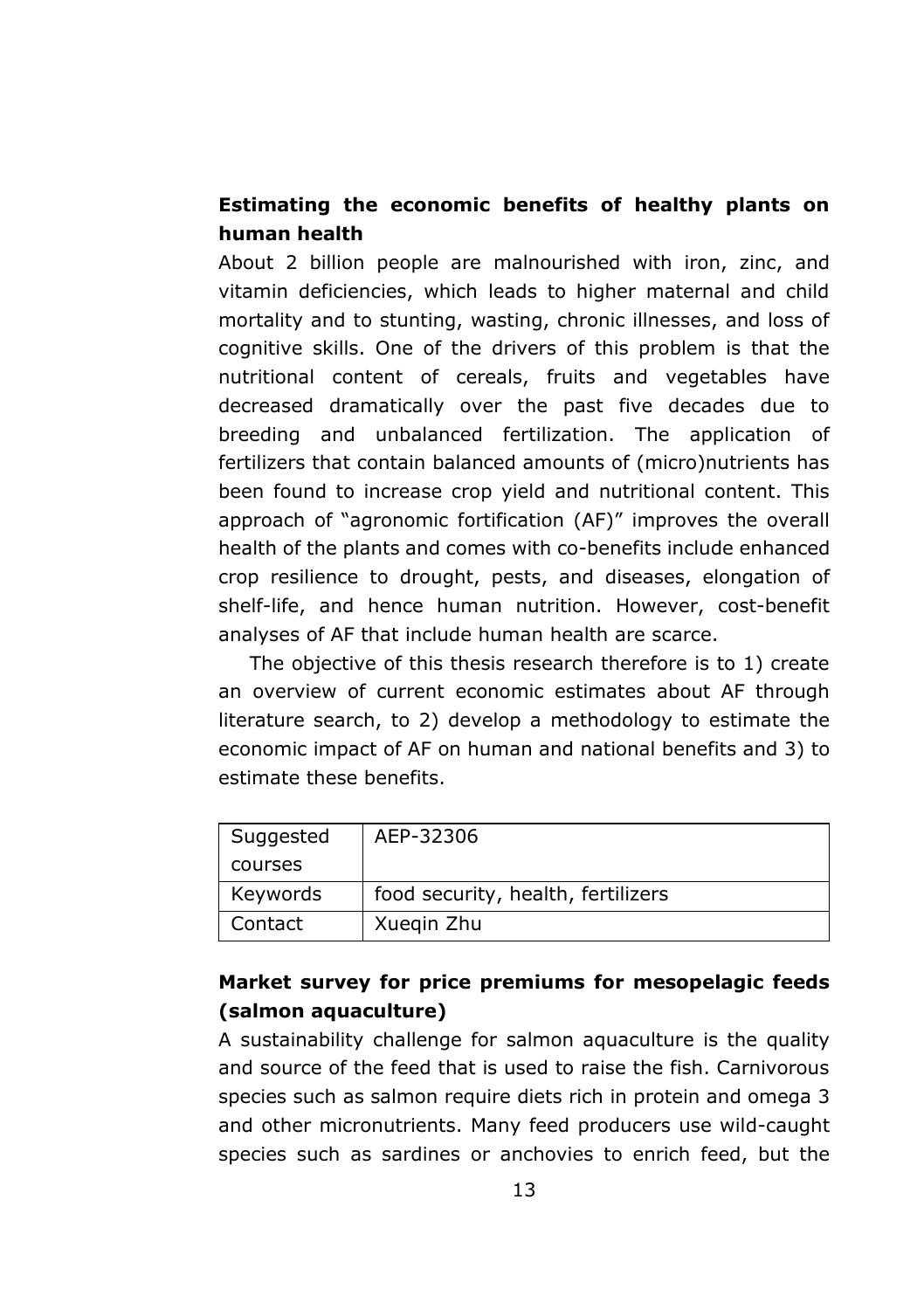industry is looking for alternatives. Soy beans or insect larvae are examples of alternative sources of protein, but these do not have the same omega 3 content as fish oils. An alternative is to use mesopelagic fish such as lanternfish, which are currently not exploited commercially and are high in the micronutrients desired by the feed producers.

This project would involve exploring the state-of-the-art of salmon feed production and considering whether consumers would be willing to buy mesopelagic-fed salmon.

Suggested reading

- Naylor et al. 2000. Effect of aquaculture on world fish supplies. *Nature* 405(6790): 1017-1024.
- Olsen et al. 2020. Can mesopelagic mixed layers be used as feed sources for salmon aquaculture? *Deep Sea Research Part II: Topical Studies in Oceanography* 180:104722.
- Ytrestøyl 2015. Utilisation of Feed Resources in Production of Atlantic Salmon (Salmo salar) in Norway. *Aquaculture* 448:365–374.

| Suggested | AEP-32306                                   |
|-----------|---------------------------------------------|
| courses   |                                             |
| Keywords  | choice experiments, fisheries, mesopelagic, |
|           | aquaculture, food policy                    |
| Contact   | Rolf Groeneveld                             |

### **Climate change and food production in the long-run**

The world population is expected to increase to 11 billion by the end of the century. With many more mouths to feed, and changing dietary patterns across the world, agricultural production levels need to increase as well. However, at the same time the impacts of climate change – sea level rise, higher temperatures, drought – threaten to increase food security especially in low- and middle-income countries. What can we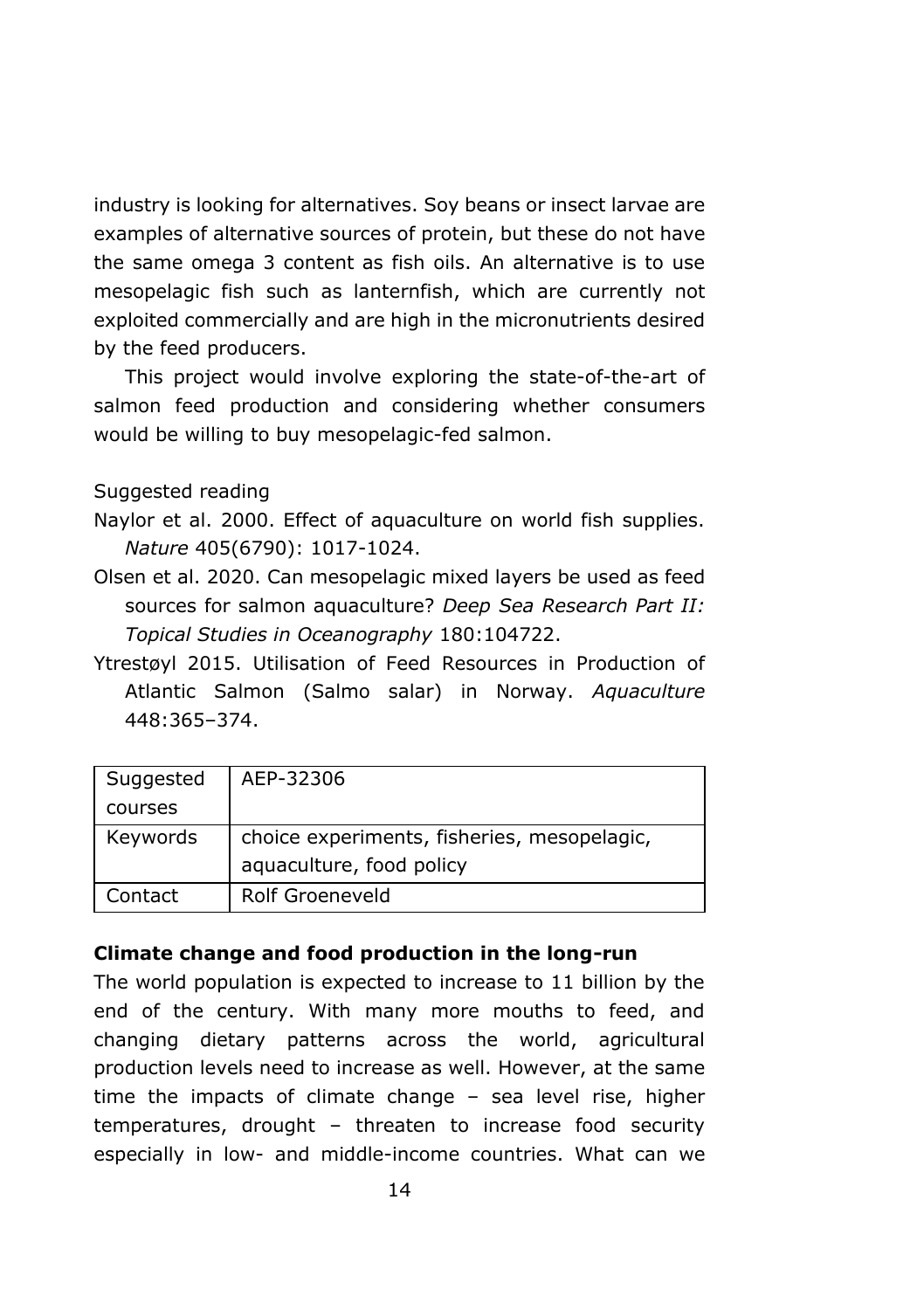learn from history when it comes to climate change adaptation in food production? This project either (1) analyses historical trends in climate change and food production, or (2) studies one or two societies in the recent or more distant past which have tried to reduce vulnerability to drought, sea level rise, insect outbreaks or other adverse effects of climate change. What factors encourage or hamper the ability to successfully adapt to climate change? The thesis will be supervised largely by the RHI group.

| Suggested | FPH-21306; RHI-50806                     |
|-----------|------------------------------------------|
| courses   |                                          |
| Keywords  | climate change, food production, history |
| Contact   | Ingrid de Zwarte (RHI)                   |

#### **Slave trades, mortality and the environment**

The Atlantic slave trade has had a profound impact on African development. There is a large body of literature analysing the mechanisms behind the slave trade from the African continent, paying attention to – amongst others – socioeconomic and political factors. Recent research suggests that also environmental factors played a role (Fenske & Kala, 2014). Climate seems to have had an influence on the number of slaves that were shipped across the Atlantic Ocean. More slaves were captures and transported in colder years, as mortality was lower and agricultural yields were higher. Warmer temperatures, in contrast, increased the costs of capturing and feeding slaves. In this thesis project the student will follow-up on this research by analysing the relationship between slave trade and the environment. How have geographic characteristics and environmental shocks impacted on mortality and slave trades? The thesis will be supervised largely by the RHI group.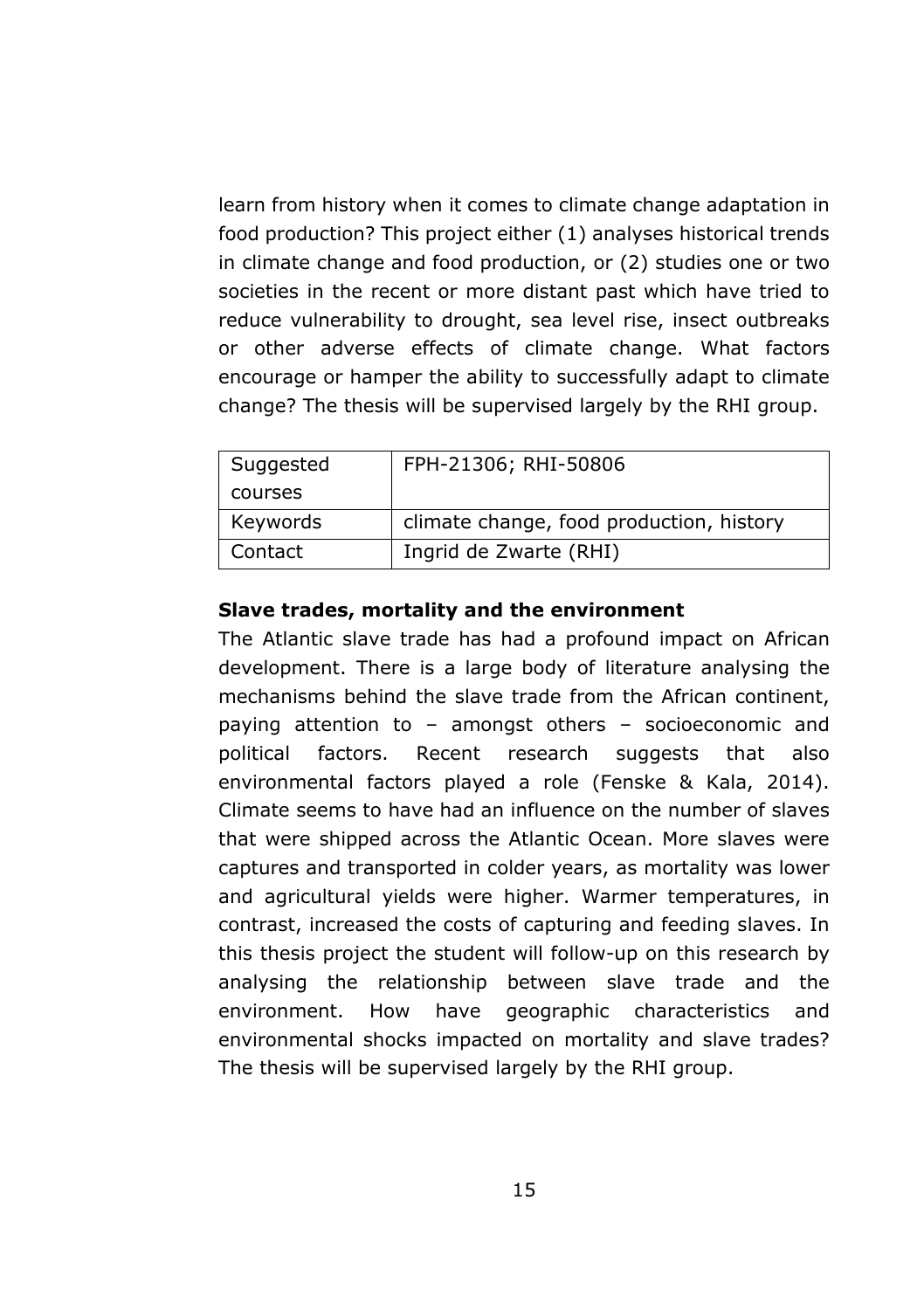### *Starting literature*

J. Fenske & N. Kala (2014). Climate and the slave trade. [https://cde.williams.edu/files/2014/10/FenskeKalaClimateAug20](https://cde.williams.edu/files/2014/10/FenskeKalaClimateAug2014.pdf) [14.pdf](https://cde.williams.edu/files/2014/10/FenskeKalaClimateAug2014.pdf)

| Suggested | RHI-51806                                    |
|-----------|----------------------------------------------|
| courses   |                                              |
| Keywords  | slave trade; mortality; environment; history |
| Contact   | Ewout Frankema (RHI)                         |

### **Radioactive Waste disposal: How is it done and what does it cost?**

Storing radioactive waste involves a long-term cost. The (perceived) risks involved in operating nuclear power plants but also the unresolved question how waste should be stored has led the German government to decide a phase-out of nuclear power. In France, policy makers have not taken such action. Also, the share of nuclear power in the energy sector in France is high compared to other countries. Therefore, an understanding of French policies concerning nuclear waste management is important in a European perspective. The thesis would have descriptive part with an up to date summary of relevant policies and it would offer a risk assessment of the nuclear waste disposal. This thesis can be done for a single country, like France, or comparing strategies of different countries.

### *Starting literature*

Lehtonen, M. (2015) Megaproject underway: Governance of nuclear waste management in France. In Brunnengräber et al. (eds.) Nuclear Waste Governance. Berlin: Springer. 117-138.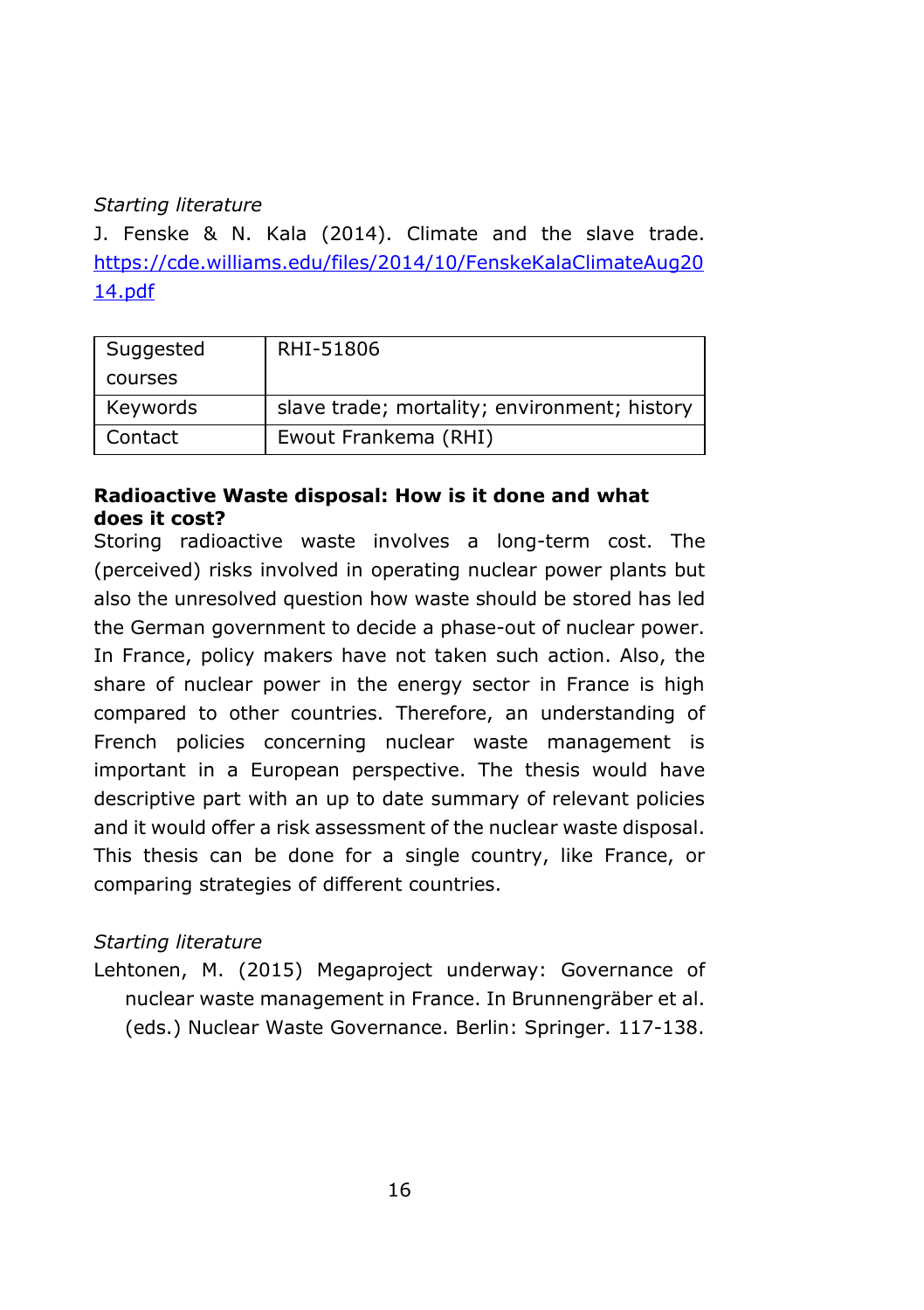| Suggested | ECH-51806, ENR-21306                       |
|-----------|--------------------------------------------|
| courses   |                                            |
| Keywords  | nuclear waste management, risk assessment, |
|           | risk management, France                    |
| Contact   | Hans-Peter Weikard                         |

### **Risk!**

Attitudes towards risk have a profound impact on how we deal with decisions. But why are some individuals more risky than others? And to what extent are attitudes towards risk shaped by our environment?

We collected survey data in Norway where we elicited risk preferences with fishers (a risky profession) and the general pucblic. You will analyze what explains risk and whether risk preferences are distributed across Norway. Are people living in isolated areas more or less risky than people living in urban areas? We are looking for a master student with a working knowledge of multivariate analysis in Stata or R.

| Suggested | MAT-20306, AEP-21306, YSS-34306, DEC 30306 |
|-----------|--------------------------------------------|
| courses   |                                            |
| Keywords  | risk, social norms, Norway, no risk no fun |
| Contact   | Andries Richter                            |

# **Circular farming: What is it? What are the costs and what are the environmental benefits?**

In recent debates "circular farming" has been advocated. The thesis would be the first to offer an environmental economic assessment of circular farming methods. The research starts with the search for a proper definition of the catch word "circular". Only then one can define appropriate indicators for environmental impact. Going one step further the thesis would explore and assess potential policy measures that are currently discussed.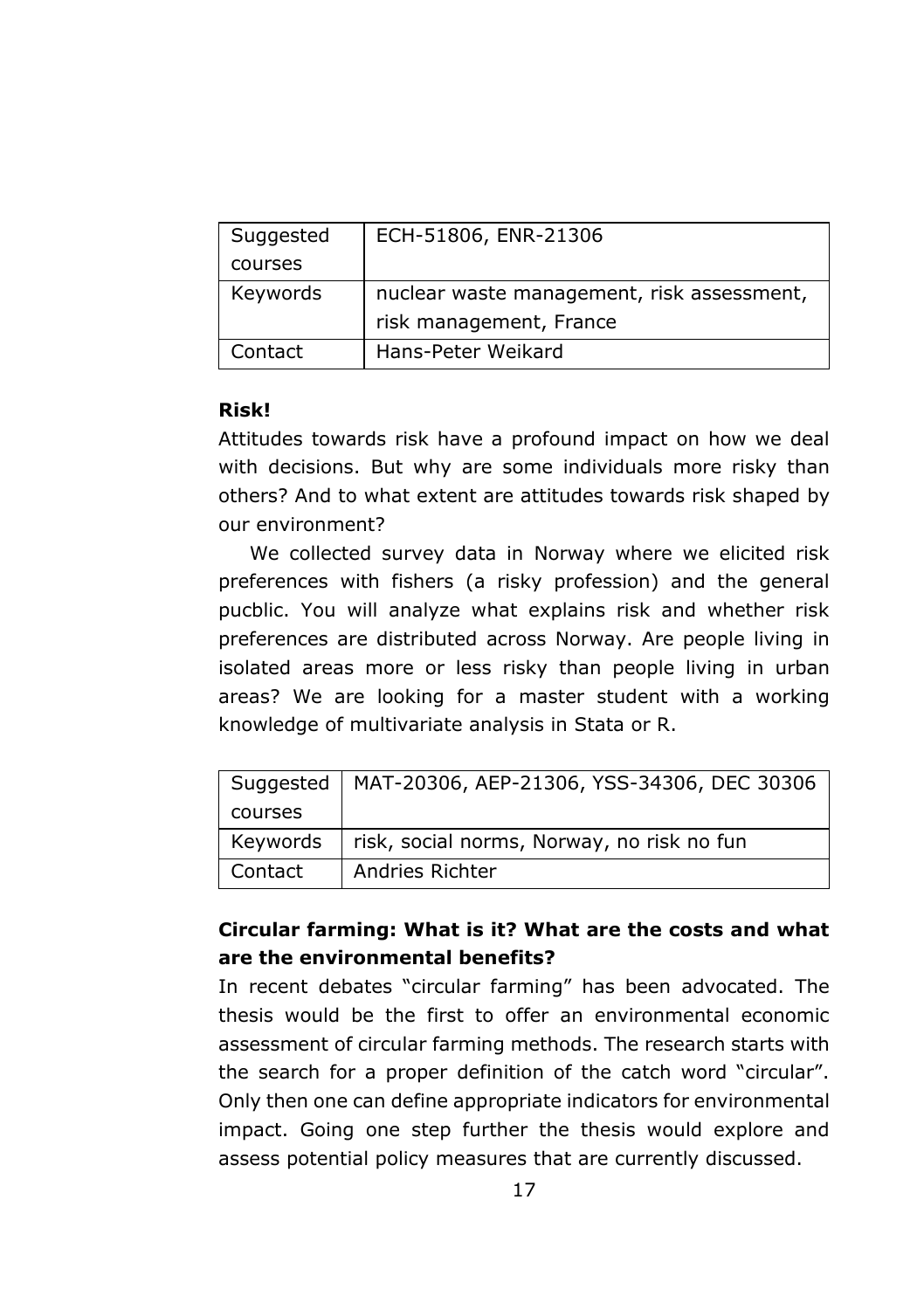### *Starting literature*

Mansholt lecture 2018 "Circularity in agricultural production" by prof Imke J.M. de Boer and prof Martin K. van Ittersum

|          | Suggested   ENR-21306, AEP-32306    |
|----------|-------------------------------------|
| courses  |                                     |
| Keywords | circular farming, impact assessment |
| Contact  | Hans-Peter Weikard / Joyce Delnoij  |

### **Aviation taxes**

Greenhouse gas emissions from the aviation sector increase rapidly. How do fuel price changes affect passenger numbers? What are the effects of existing policies on ticket sales? How do ticket and fuel price changes affect the local economy? We are looking for a student who would like to apply econometric methods to answer one or more of these questions.

| Suggested | AEP-21306, YSS-34306                   |
|-----------|----------------------------------------|
| courses   |                                        |
| Keywords  | climate change, aviation, econometrics |
| Contact   | Edwin van der Werf                     |

# **How will fishers in the North Atlantic respond to a market for deep sea fish?**

Mesopelagic fish (e.g. lanternfish, found 200m-1000m below the surface of the ocean) are a vastly abundant resource. They are not fished commercially at large scales at present, but they are potentially interesting as ingredients in aquaculture or terrestrial livestock feed, or as ingredients in nutraceutical oils and supplements. Experimental fisheries are attempting to determine the stock size and potential sustainability of this fishery. There is currently a fleet of vessels that do not target mesopelagic species,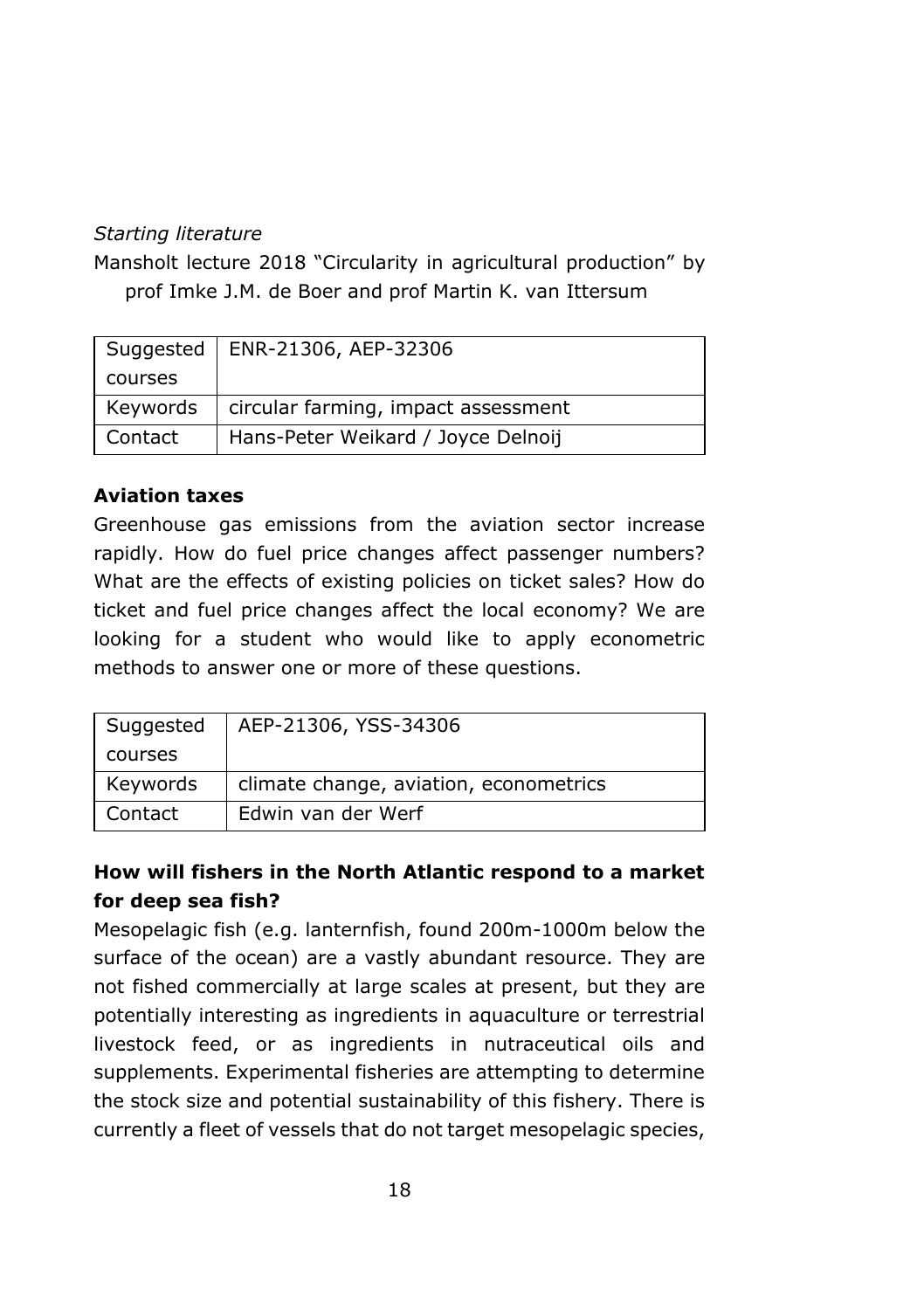but which could theoretically switch to targeting these fish if a market arises.

This thesis project would involve creating an Agent Based Model or other similar alternative to illustrate a theoretical understanding of the conditions necessary for fishers to switch to targeting this new fishery. The student will create this model based on (limited) available empirical data and well-motivated assumptions developed by the student and their supervisor(s).

#### *Recommended reading*

- Prellezo 2019. Exploring the economic viability of a mesopelagic fishery in the Bay of Biscay. *ICES Journal of Marine Science* 76(3):771-779.
- St John et al.2016. A dark hole in our understanding of marine ecosystems and their services: perspectives from the mesopelagic community. *Frontiers in Marine Science* 3:31.
- Janssen & Ostrom 2006. Empirically based, agent-based models. *Ecology and society*, 11(2).

| Suggested | INF-22306, INF-34806, INF-51806               |
|-----------|-----------------------------------------------|
| courses   |                                               |
| Keywords  | agent-based modelling, fisheries, mesopelagic |
| Contact   | Rolf Groeneveld                               |

# **What can be done about land subsidence? What does it cost? who should pay?**

Land subsidence in the Netherlands (but also in other parts of the world) threatens agricultural production, causes damages to buildings and infrastructure, and increases flood risks.

There are open questions about the adequate adaptation measures. These should be guided by assessments of costs and benefits of measures. The thesis would comprise a description of the costs of land subsidence and the costs of measures to slow it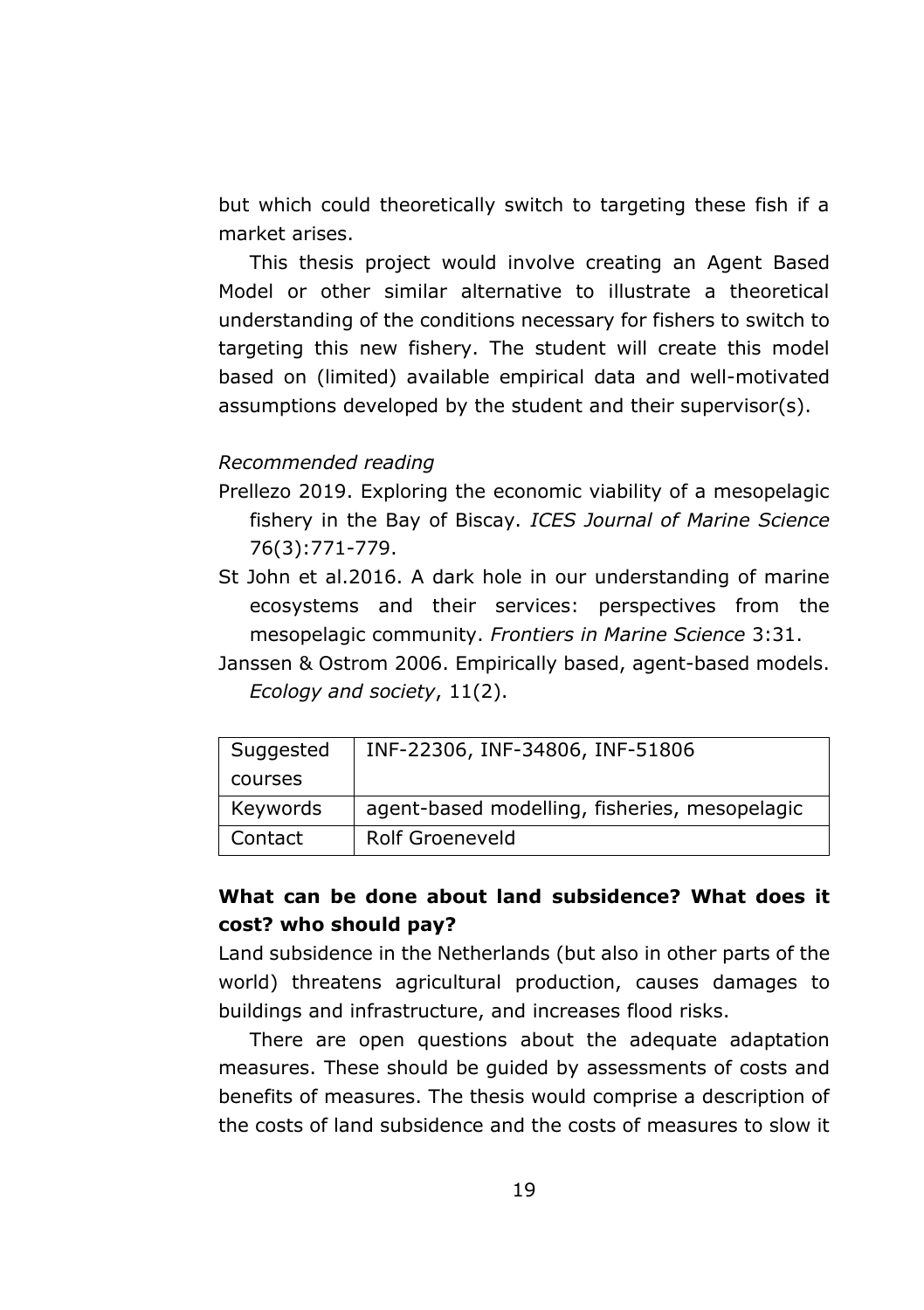down. Interesting economic questions arise around the issue of responsibility and fair burden sharing.

### *Starting literature*

van Hardeveld, H.A., Driessen, P.P.J., Schot, P.P., Wassen M.J. (2018) Supporting collaborative policy processes with a multicriteria discussion of costs and benefits: The case of soil subsidence in Dutch peatlands. *Land Use Policy* 77, 425-436.

| Suggested | ENR-21306, AEP 32306                    |
|-----------|-----------------------------------------|
| courses   |                                         |
| Keywords  | land subsidence, cost-benefit analysis, |
|           | institutions, burden sharing            |
| Contact   | Hans-Peter Weikard                      |

# **Information and uncertainty – the case of Fisheries**

Fishing is uncertain business. How do fishers deal with risks and take important decisions, such as investing in equipment, vessels or quota in light of immanent uncertainty? And what do fishers do to make the future a little bit more certain?

We have conducted a survey conducted with Fishers in Norway that may shed light on those questions. We are looking for a master student with a working knowledge of multivariate analysis in Stata or R.

| Suggested | MAT-20306, AEP-21306, YSS-34306, DEC 30306 |
|-----------|--------------------------------------------|
| courses   |                                            |
| Keywords  | risk, uncertainty, Norway, fisheries       |
| Contact   | Andries Richter                            |

# **Was Faustmann right?**

Recently the famous Faustmann model that determines the optimal rotation for a forest stand has been challenged by Li et al. (2020); see starting literature. Li et al. claim that the cost function of the timber producer (forest manager) implicit in the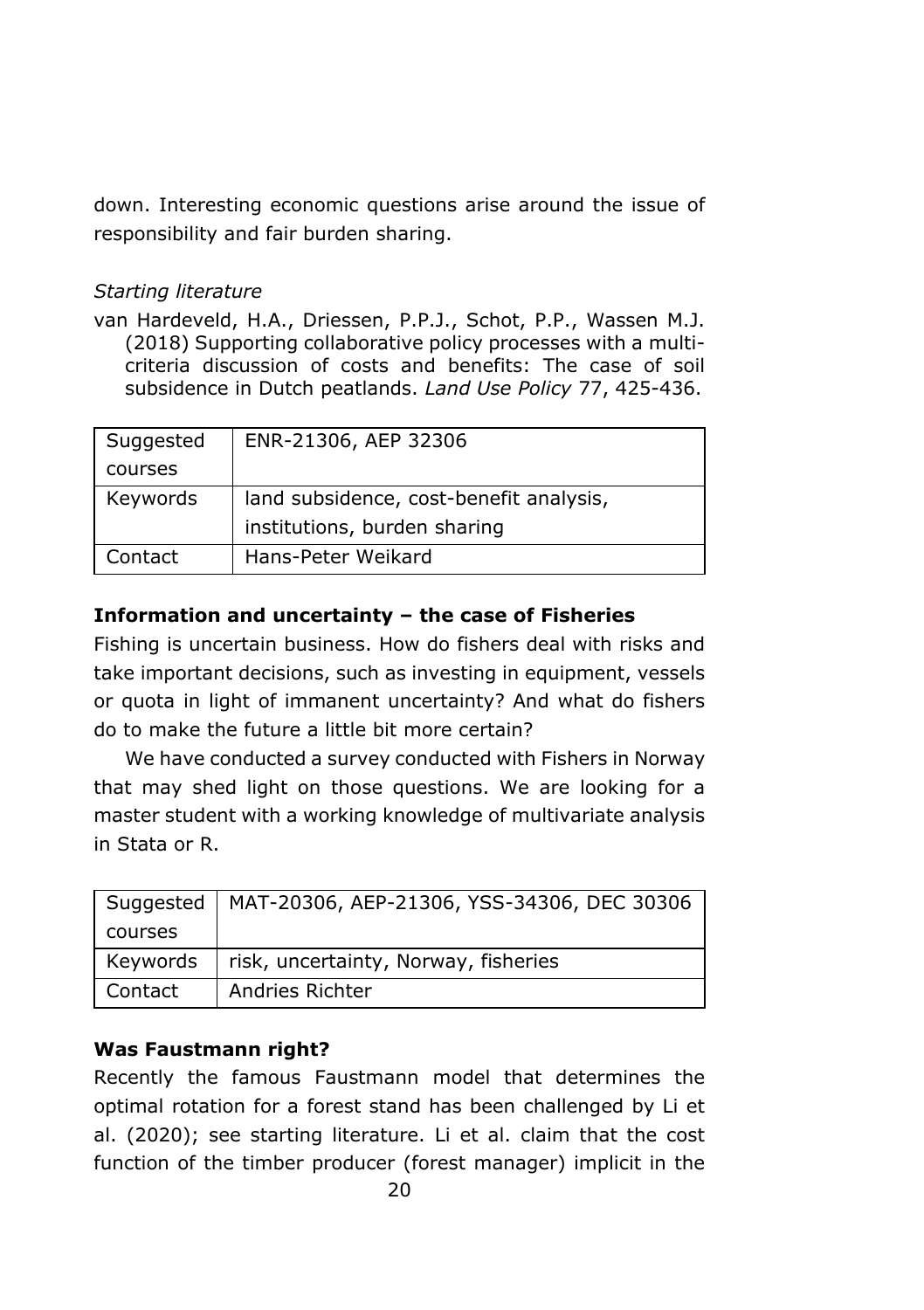Faustmann model is not appropriate. This challenge of the seminal Faustmann model deserves careful scrutiny. An MSc thesis on this topic would review the competing model approaches and spell out the conditions under which one or the other approach is preferred. It should also be explored how recommendations for forest managers differ when one or the other approach is used.

#### *Starting literature:*

Any textbook chapter on the Faustmann model.

- Li, X.Y., G. Lu, R.S. Yin. 2020. Research Trends: Adding a Profit Function to Forest Economics. *Forest Policy and Economics* 113 (102133).
- Wang, Y.F., L.Y. Li, R.S. Yin. 2021. A primer on forest carbon policy and economics under the Paris Agreement. *Forest Policy and Economics* 132 (102595).

|          | Suggested   ENR-31306                         |
|----------|-----------------------------------------------|
| courses  |                                               |
| Keywords | forests, optimal rotation, theory of the firm |
| Contact  | Hans-Peter Weikard                            |

#### **Economy-wide impacts of a biofuel policy**

Population growth and increasing per capita income will increase demand for food and energy in the coming decades. It is projected that 9 billion people will need to be fed by 2050, while biofuels have been advocated as an alternative renewable energy source in many countries for energy security. Agricultural production of food and biofuels imposes tougher demands on the land available and other natural resources such as water and phosphorus. The need to ensure food security and preserve the planet's resources for future generations is pressing (FAO, 2009). In the thesis, you are going to analyse economy-wide impacts of a specific biofuel policy in a particular country. This will require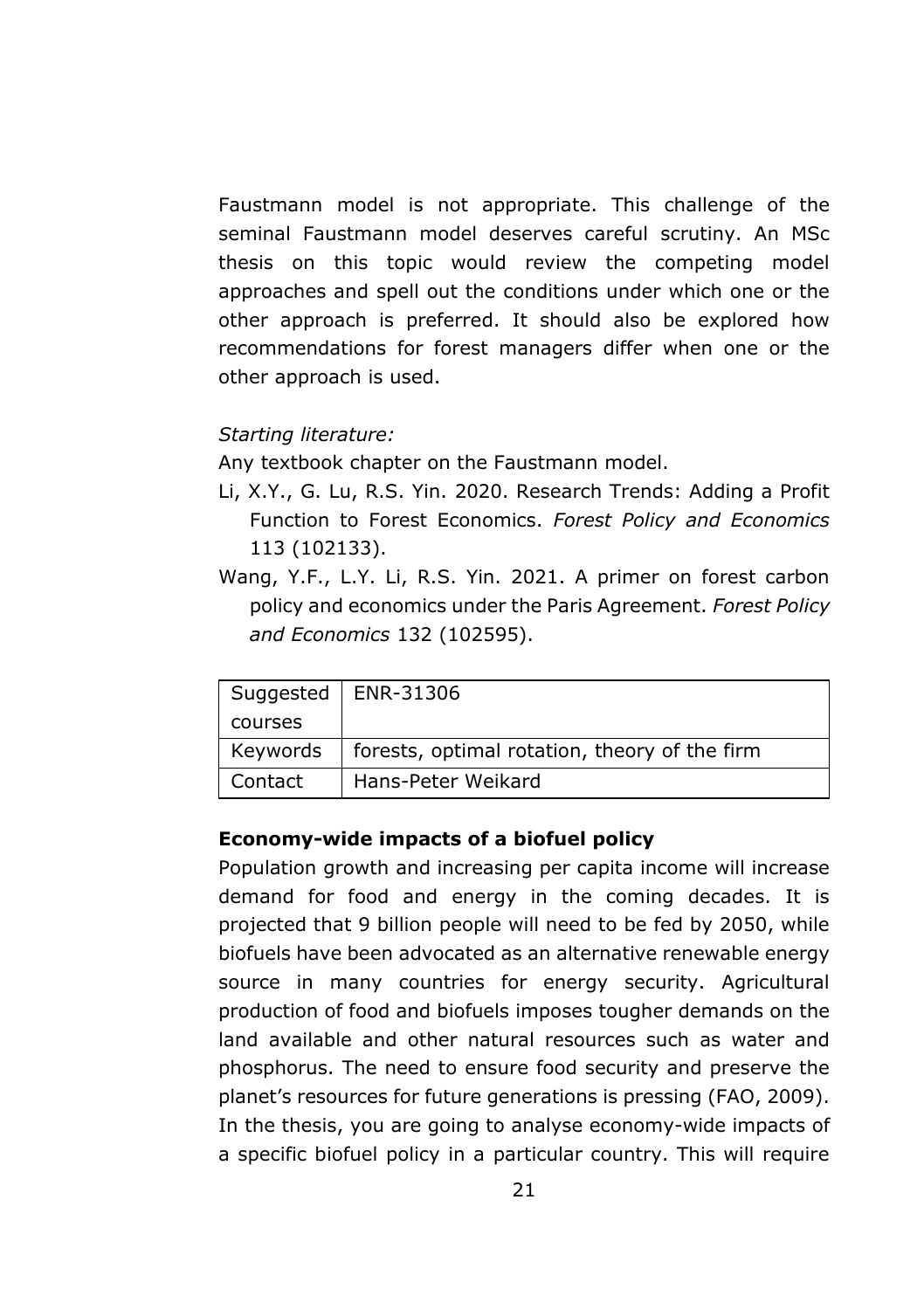you to develop an applied general equilibrium model with relevant sectors (e.g. food, biofuel and other sectors) or modify an existing model from literature (e.g. Zhu & Van Ierland, 2005). The model is solved by the GAMS software programme and can be applied to various scenarios (e.g. different policy targets).

### *References*

Zhu, X. and E. C. van Ierland (2005). A model for consumers' preferences for Novel Protein Foods and environmental quality. *Economic Modelling* 22:720-744.

| FAO (2009). How to feed the world in 2050. Rome. |  |  |  |  |  |  |  |  |  |  |
|--------------------------------------------------|--|--|--|--|--|--|--|--|--|--|
|--------------------------------------------------|--|--|--|--|--|--|--|--|--|--|

| Suggested | ENR-31306, YSS-35306                                                                              |
|-----------|---------------------------------------------------------------------------------------------------|
| courses   |                                                                                                   |
| Keywords  | food security, water, biofuel policy, GAMS<br>modelling, Applied General Equilibrium<br>modelling |
| Contact   | Xuegin Zhu                                                                                        |

# **Calculating ecosystem services values for a (potential) deep sea fishery**

The mesopelagic zone (200m-1000m deep in the ocean) performs many ecosystem services for humanity. For example, fish in this ecosystem play a significant role in sequestering carbon, recently estimated as having a monetary value to humanity of US\$300-US\$900 billion per year (Hoagland et al. 2019). However, the ecosystem contains roughly 10 billion tons of nutrient-dense fish, which are not being fished commercially but which may become interesting as a resource in the future. Ecosystem services estimations of the value of a mesopelagic fishery for use in nutraceutical products or as input for aquaculture or even livestock feed have not been performed.

This thesis project would involve reviewing recent academic literature about potential uses of mesopelagic resources and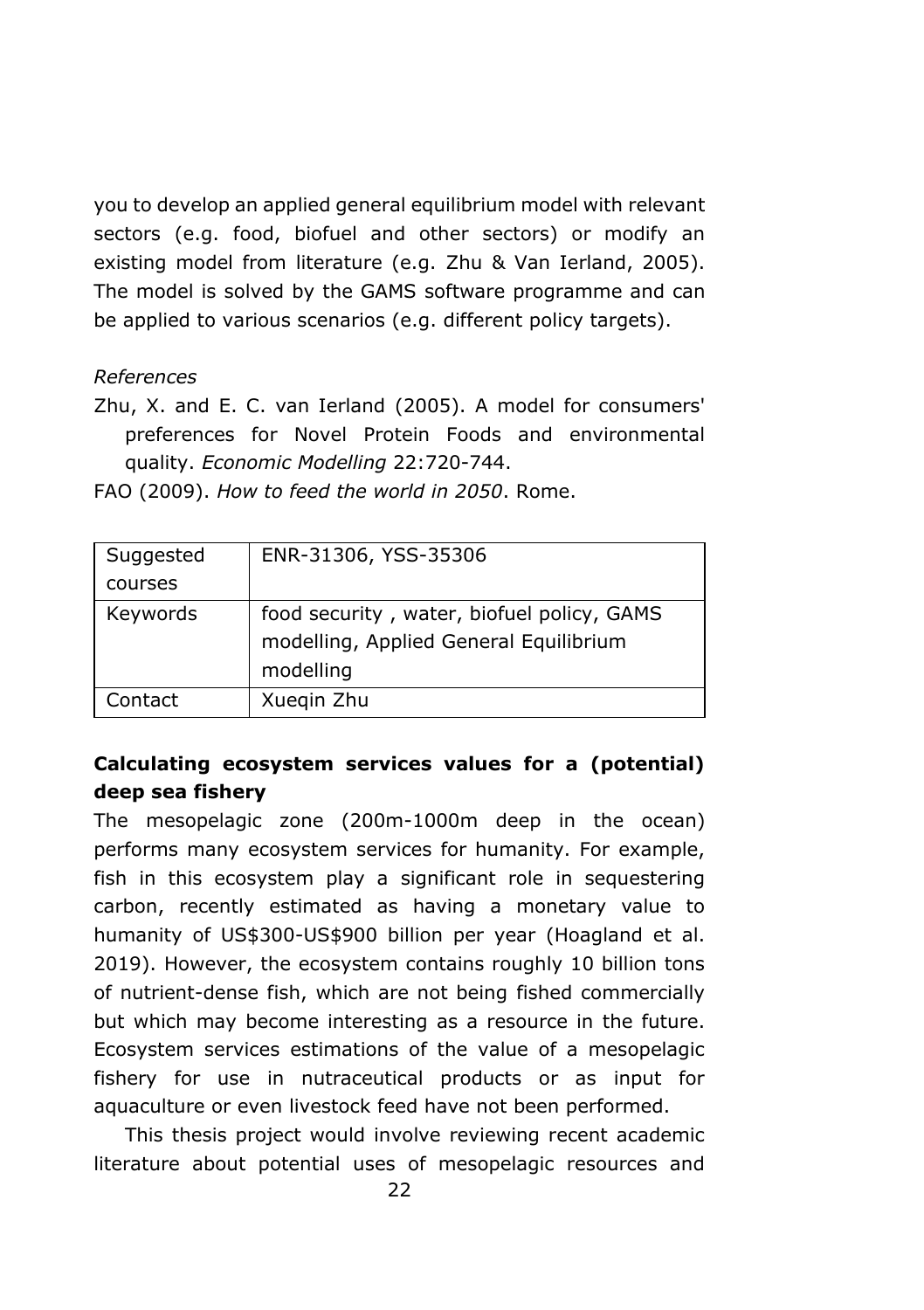combining this with economic data to arrive at an ecosystem services assessment for either the value of the fishery for feed (either aquaculture or livestock), or as a supplement to human diets, or for non-economic values. Depending on the student (BSc or MSc), a non-market valuation survey might be appropriate.

#### *Recommended reading:*

- St John et al. 2016 A dark hole in our understanding of marine ecosystems and their services: perspectives from the mesopelagic community. *Frontiers in Marine Science* 3:31.
- Hoagland et al. 2019. *Ecosystem Services of the Mesopelagic*, Woods Hole Oceanographic Institute, https://www.researchgate.net/publication/338103267\_Ecosy stem Services of the Mesopelagic

| Suggested | AEP-32306                                 |
|-----------|-------------------------------------------|
| courses   |                                           |
| Keywords  | non-market valuation, ecosystem services, |
|           | mesopelagic                               |
| Contact   | Rolf Groeneveld                           |

### **Causes and consequences of famines in history**

Famines have occurred regularly throughout world history. For the period from the 1860s until 2016, it has been estimated that as a result of episodes of extreme hunger about 128 million people died across the world (Our world in data, 2017). Famines may result from natural causes, as was for example the case for the Chinese famine of 1907 in which heavy rains led to extensive flooding causing the deaths of an estimated 25 million people. Other famines, such as the Holodomor (which means "to kill by starvation") of 1932-1933, which killed millions of Ukrainians living under the Soviet regime, were man-made.

In modern history, however, the presence of famines has diminished significantly. Smaller regions of the world are now at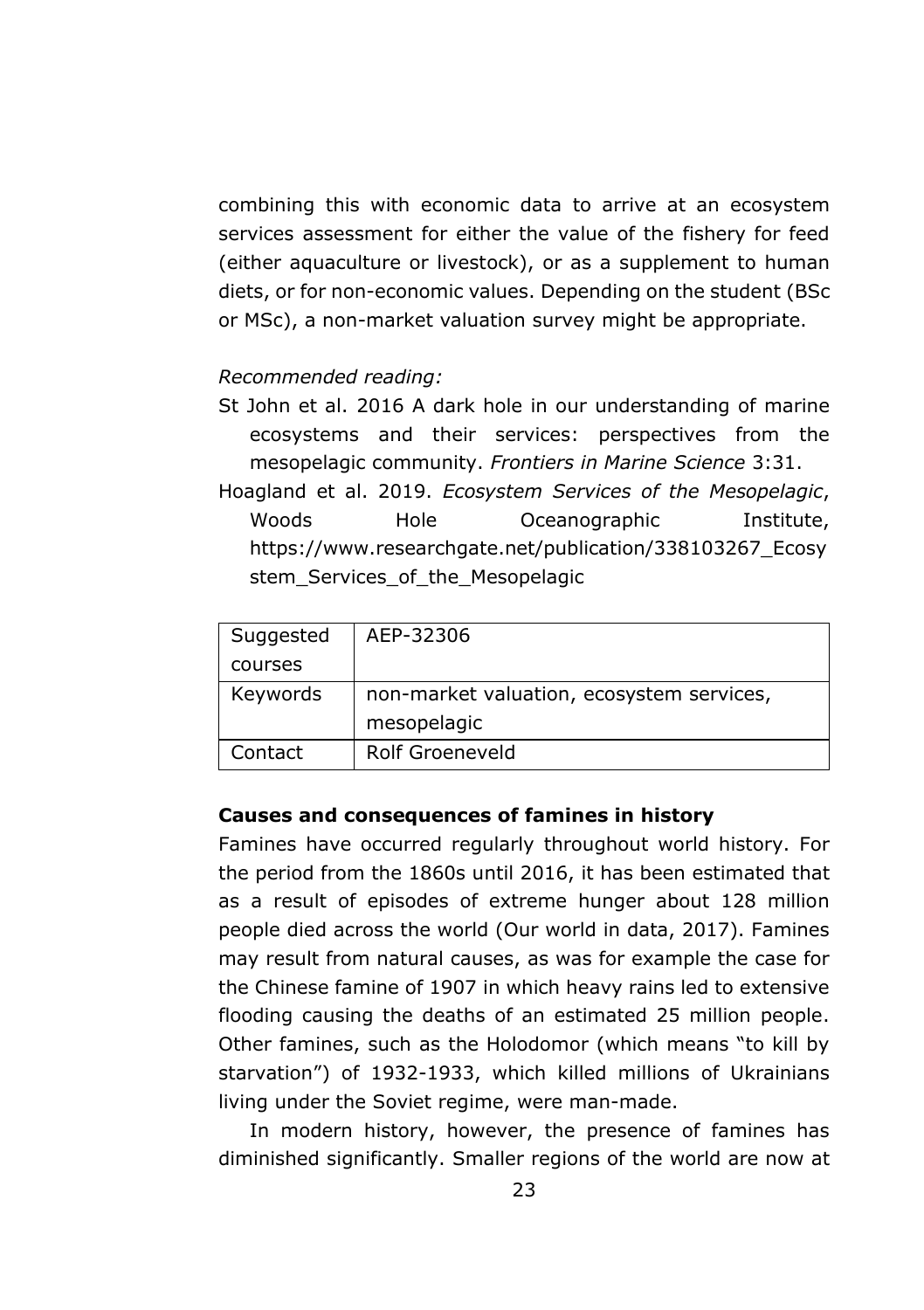risk of famines, and famines have become less deadly. Still, even in recent history natural disasters as well as wars and totalitarianism have led to mass starvation. This project analyses the causes and consequences of famines in history. The student may analyse one or several case studies, based on both qualitative and quantitative sources. The thesis will be supervised largely by the RHI group.

### *Source*

Our world in data. (2017). Famines. <https://ourworldindata.org/famines>

| Suggested | FPH-21306                             |
|-----------|---------------------------------------|
| courses   |                                       |
| Keywords  | famine; causes; consequences; history |
| Contact   | Ingrid de Zwarte (RHI)                |

### **Can tropical forests save our climate?**

Forests in tropical areas (both plantation forests and managed natural forests) have a huge technical potential to store carbon dioxide. But these forests are managed by people, and these people need incentives not to cut down trees if society wants more forest carbon sequestration. How can we design these incentives such that they are effective? What is the potential of a forest to store carbon at various carbon prices?

|          | Suggested   ENR-31306                        |
|----------|----------------------------------------------|
| courses  |                                              |
| Keywords | climate change, forests, renewable resources |
| Contact  | Edwin van der Werf                           |

# **Do Protected Areas Increase Housing Prices?**

To address the current biodiversity crisis in Europe and the rest of the world, in June 2021 the European Parliament adopted the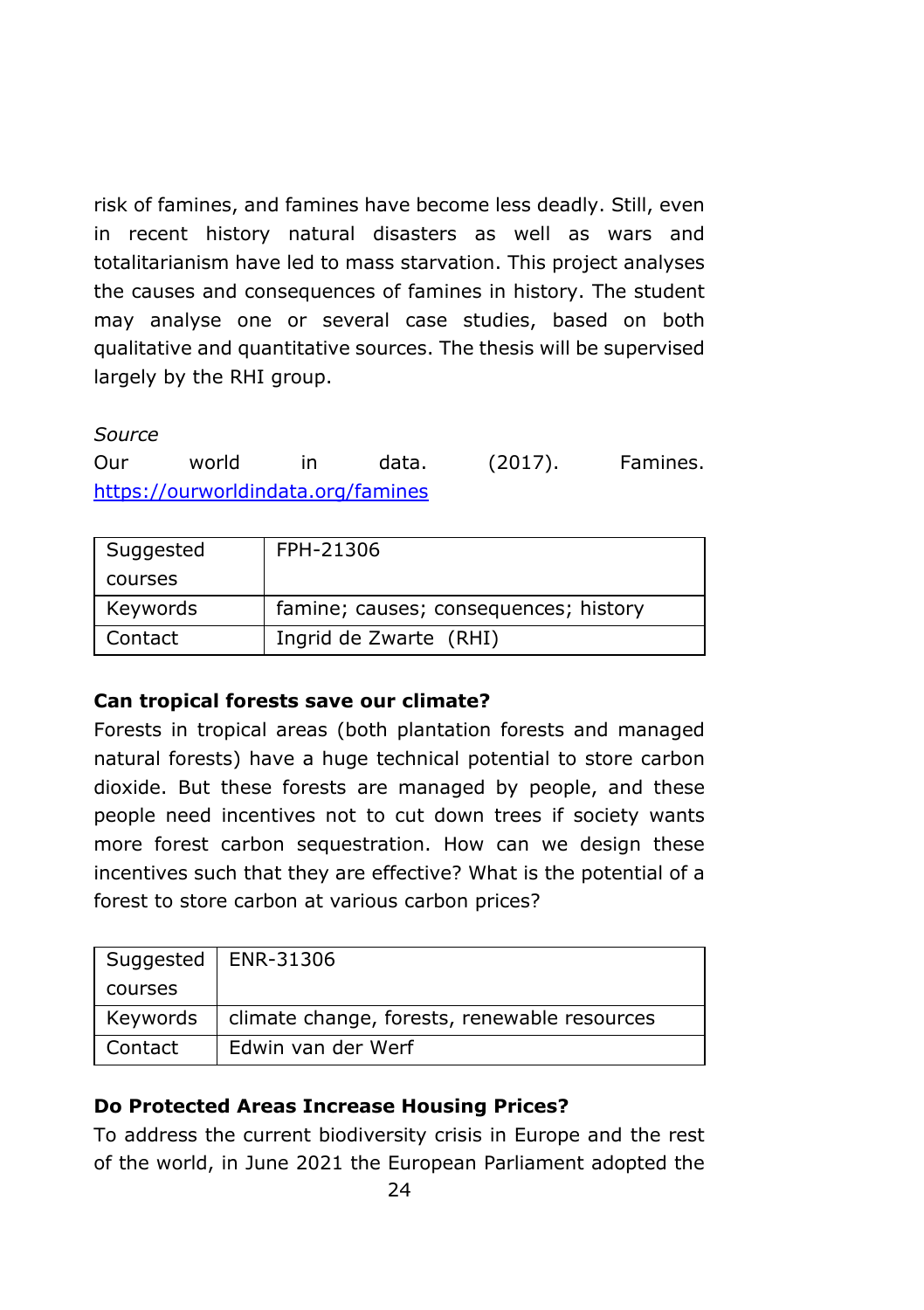resolution "EU Biodiversity Strategy for 2030: Bringing nature back into our lives." President Joseph Biden also signed an executive order to tackle the US's biodiversity problems shortly after his inauguration in January 2021. Both the EU and the American biodiversity strategies aim to conserve 30% of lands and waters by 2030, to preserve biodiversity as well as to provide natural sinks for carbon dioxide. Protected areas, however, will not only preserve (or increase) biodiversity and combat climate change, but will also benefit households living nearby these areas (i.e., living near forests have been found to benefit physical and mental health) and hence, may increase the market value of these houses.

This master's thesis project uses the hedonic pricing method to investigate the environmental value of protected areas (i.e., how protected areas affect housing prices). The project involves working with georeferenced datasets, cleaning up various datasets on housing sales prices and characteristics in either Stata or R, and running statistical analyses.

| Suggested | AEP-32306                                         |
|-----------|---------------------------------------------------|
| courses   |                                                   |
| Keywords  | non-market valuation, ecosystem services,         |
|           | nature conservation, Hedonic Pricing, statistical |
|           | analysis                                          |
| Contact   | Anna Abatayo                                      |

**Exploiting one of the last frontiers in the oceans – fishing in the mesopelagic zone as a threat to ocean sustainability** Mesopelagic fish (e.g. lanternfish, found 200m-1000m below the surface of the ocean) are a vastly abundant resource. They are not fished commercially at large scales at present, but they are potentially interesting as ingredients in aquaculture or terrestrial livestock feed, or as ingredients in nutraceutical oils and supplements. There is currently a fleet of vessels that do not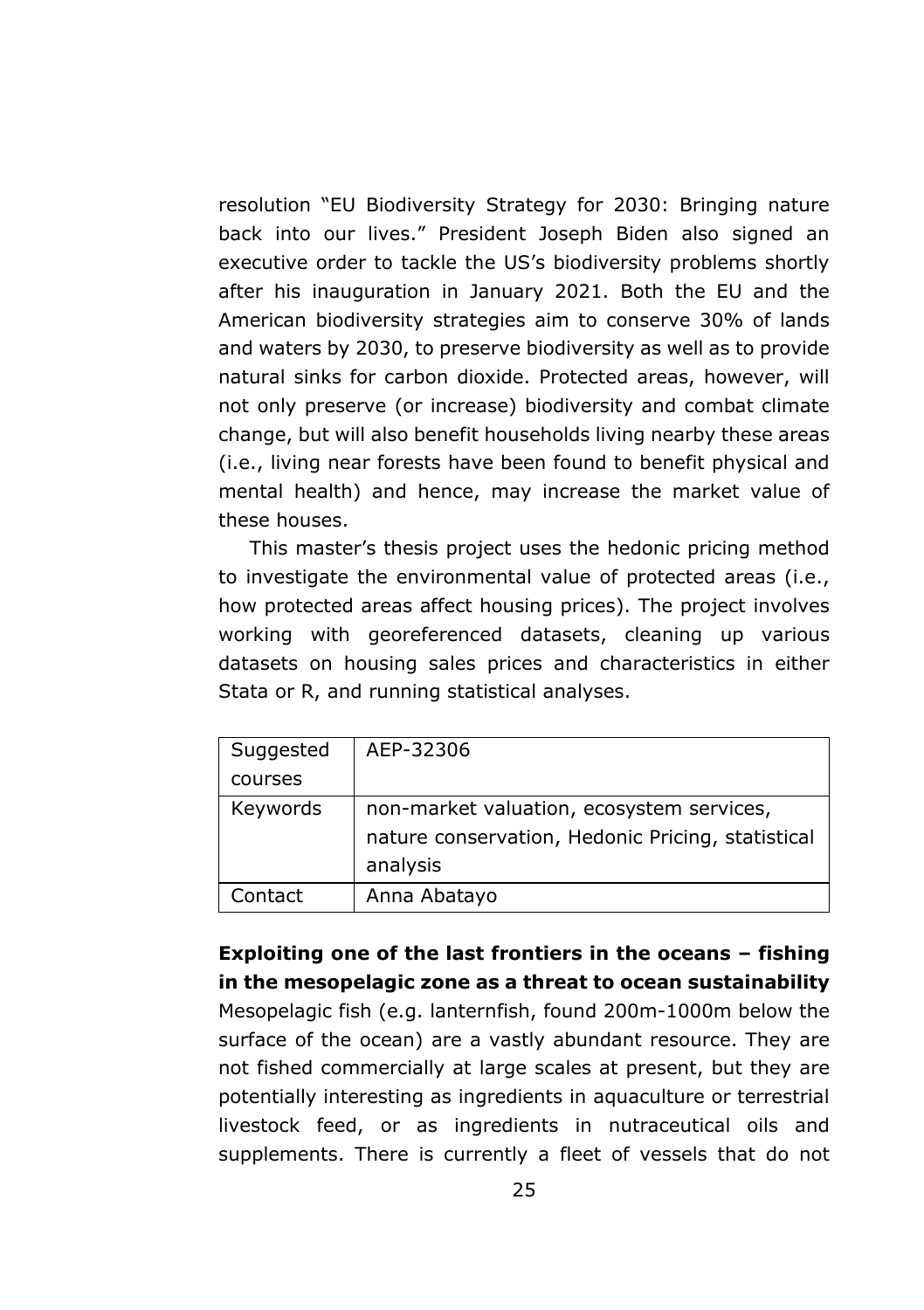target mesopelagic species, but which could switch to targeting these fish if a market arises. The mesopelagic zone is an 'open access' resource that is currently not actively governed. At the same time, it is an important carbon sink for our planet and it is unknown how fishing activities would affect carbon sequestration and wider ecosystem dynamics. If fishing pressure is strong enough it is possible that the system may cross tipping points and is pushed outside a safe operating space. Whether this is likely, will depend fundamentally on the costs of exploitation. You will develop an open access bioeconomic model in a numerical software (R, Matlab, Python, Excel) to simulate how various costscenarios may affect the safe operating space of mesopelagic fishing.

| Suggested | ENR-21306, ENR-31306, YSS 35306              |
|-----------|----------------------------------------------|
| courses   |                                              |
| Keywords  | safe operating space, fisheries, mesopelagic |
| Contact   | Andries Richter                              |

### **Stability and effectiveness of the Paris Agreement**

The Paris agreement opens a new chapter in climate policy making. But whether the agreement can be successful remains an open question. This question can be examined with the tools of game theory to reveal countries' incentives to participate (ratify) in the agreement and to make substantial contributions to greenhouse gas abatement.

| Suggested | ENR-31306, ECH-31306                        |
|-----------|---------------------------------------------|
| courses   |                                             |
| Keywords  | climate change, international environmental |
|           | agreements, game theory                     |
| Contact   | Hans-Peter Weikard                          |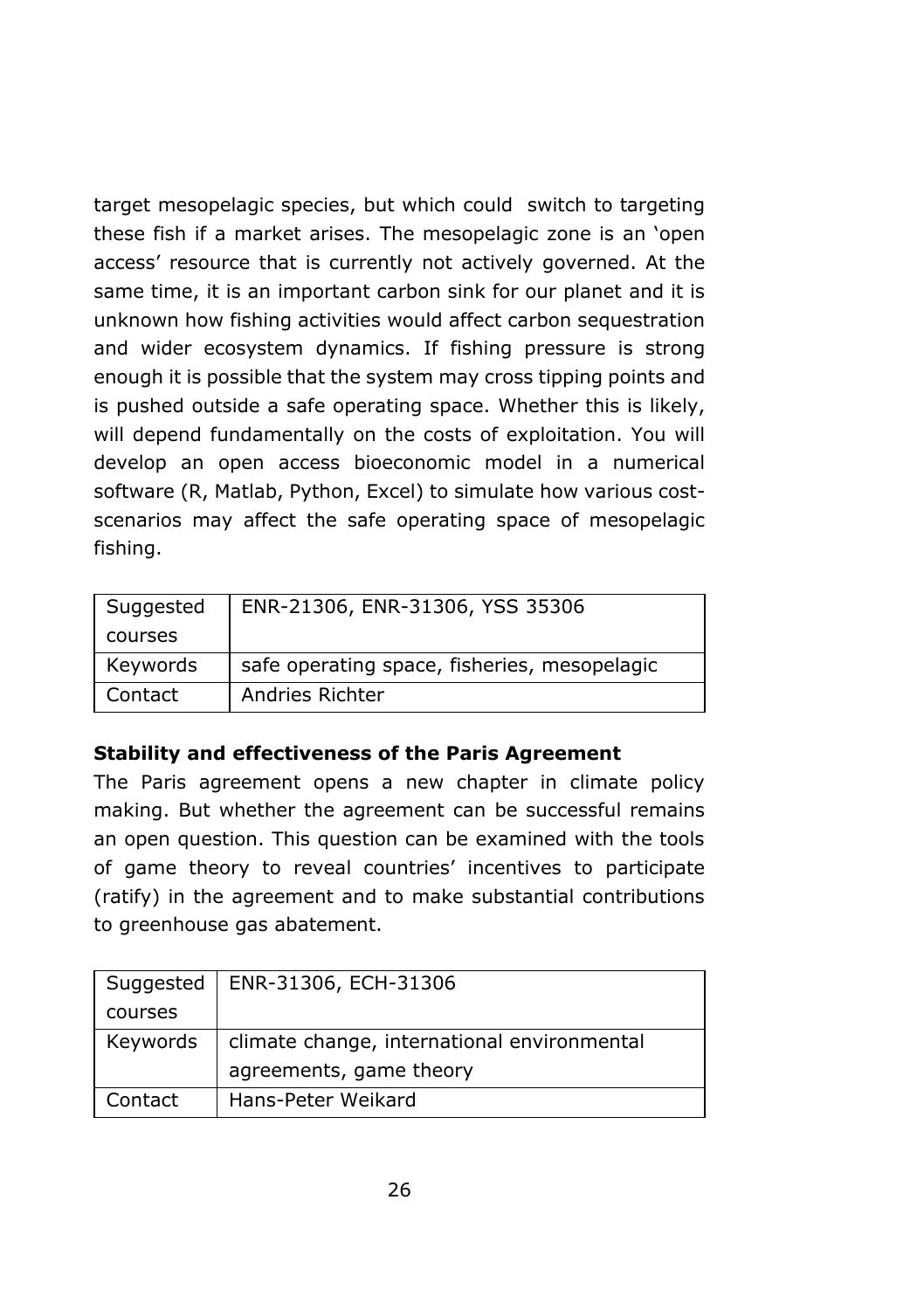#### **Sustainable life style and economy-wide impacts**

New concepts such as circular economy, sustainable life style and investment on renewable energy become more important for the improvement of economic efficiency and the environmental quality, which requires fundamental research. Sustainable lifestyle is defined as a way of living with lower environmental impact. It attempts to reduce the use of resources and to enhance the sustainability of the planet. For example, a low animal-based protein diet is advocated to reduce the environmental pressure from animal production, and green energy produced from nonfossil fuel is advertised to consumers to replace the traditional fossil fuel based energy. Although we need to know that lifestyle change is not easy, it provides great opportunities to sustainably use our resources in the world. Meanwhile, a life style change is not automatically leading to a saving of the resource use because there is a general-equilibrium effect, i.e. consumers may consumer more other products or producers may export their products to other countries without sustainable lifestyle (e.g. externalities). In the thesis, you can look in depth how a small change in the consumption of a green product can impact the reallocation of the resources and the emissions from the economic system. You can use a stylized economic model (e.g. an applied general equilibrium model cf. Zhu and van Ierland, 2005; Zhu et al., 2006) to simulate the changes of a lifestyle in a certain country/region/world to identify the real impacts. This would allow you to discuss to what extent the lifestyle change can make real contribution to the saving of the resources in the planet.

#### *References*

Zhu, X. and E. C. van Ierland (2005). A model for consumers' preferences for Novel Protein Foods and environmental quality. *Economic Modelling* 22: 720-744.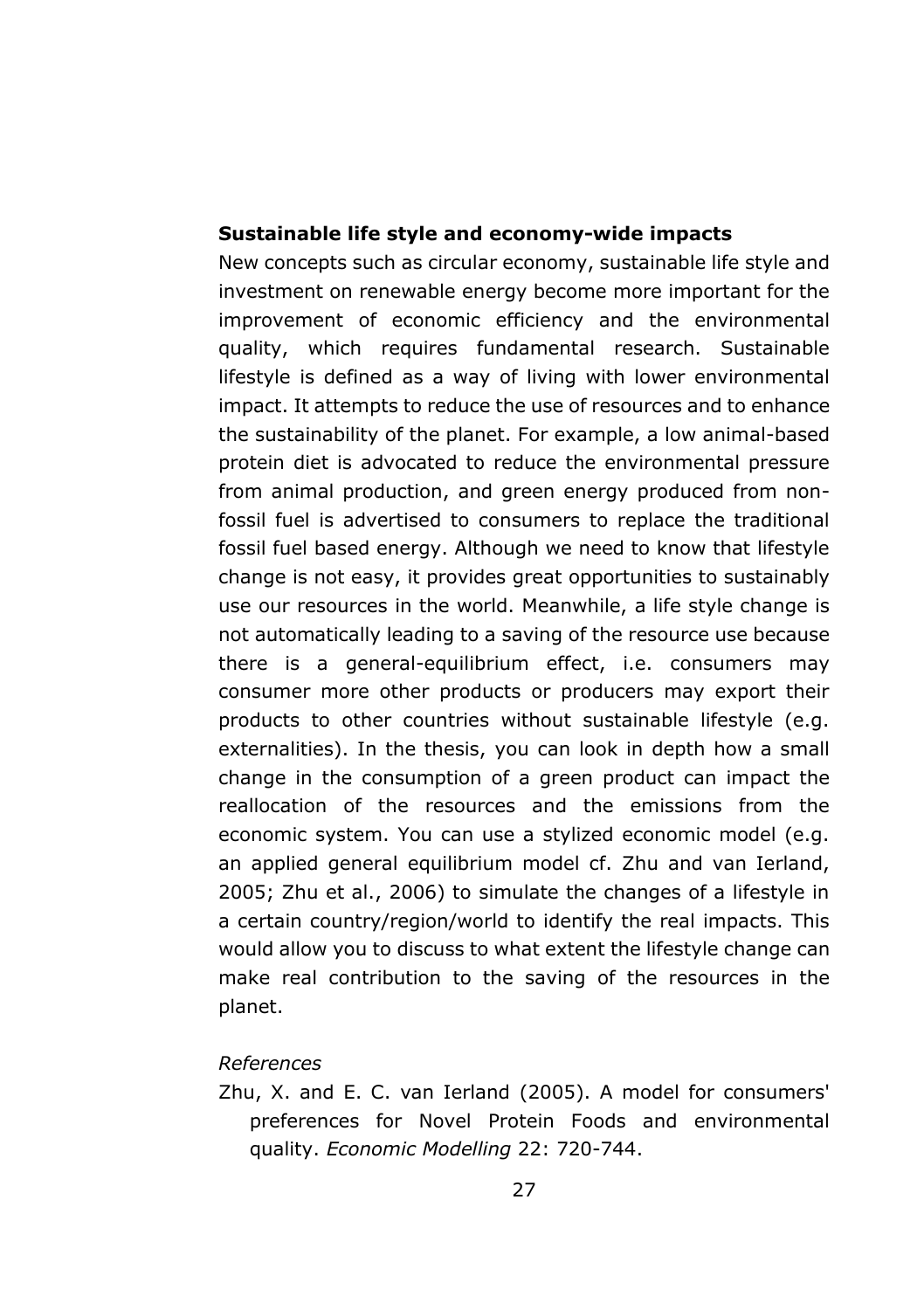Zhu, X., L. van Wesenbeeck and E. C. van Ierland (2006). Impacts of Novel Protein Foods on sustainable food production and consumption: lifestyle change and environmental policy. *Environmental & Resource Economics* 35: 59-87.

| Suggested | ENR-31306, ENR31806, ENP32306                    |
|-----------|--------------------------------------------------|
| courses   |                                                  |
| Keywords  | sustainable lifestyle, green products, modelling |
| Contact   | Xuegin Zhu                                       |

### **Forest carbon sequestration by smallholder farmers**

Many smallholder farmers in developing countries have no or few trees on their plots. A REDD system might help such farmers to increase their earnings and store carbon. Under what conditions might such a system work? What payment systems have been tried, and which ones have been successful? We are looking for a BSc student who wants to do a literature study on forest carbon sequestration by smallholder farmers.

| Suggested | ENR-20306, ENR-21306, FNP-24306              |
|-----------|----------------------------------------------|
| courses   |                                              |
| Keywords  | climate change, forests, renewable resources |
|           | Payments for Ecosystem Services, carbon      |
|           | sequestration                                |
| Contact   | Edwin van der Werf                           |

# **Modelling stock dynamics of macro- and/or microplastics**

The amount of plastic waste has increased exponentially during past decades. In Europe, post-consumer plastic waste was estimated to be about 25.8 million tonnes in 2014 (Plastics Europe 2015). There is increasing concern about the risks caused by plastic waste in general, and by microplastics in particular. Being highly persistent, macroplastics degrade very slowly into smaller pieces (called microplastics). As such they can become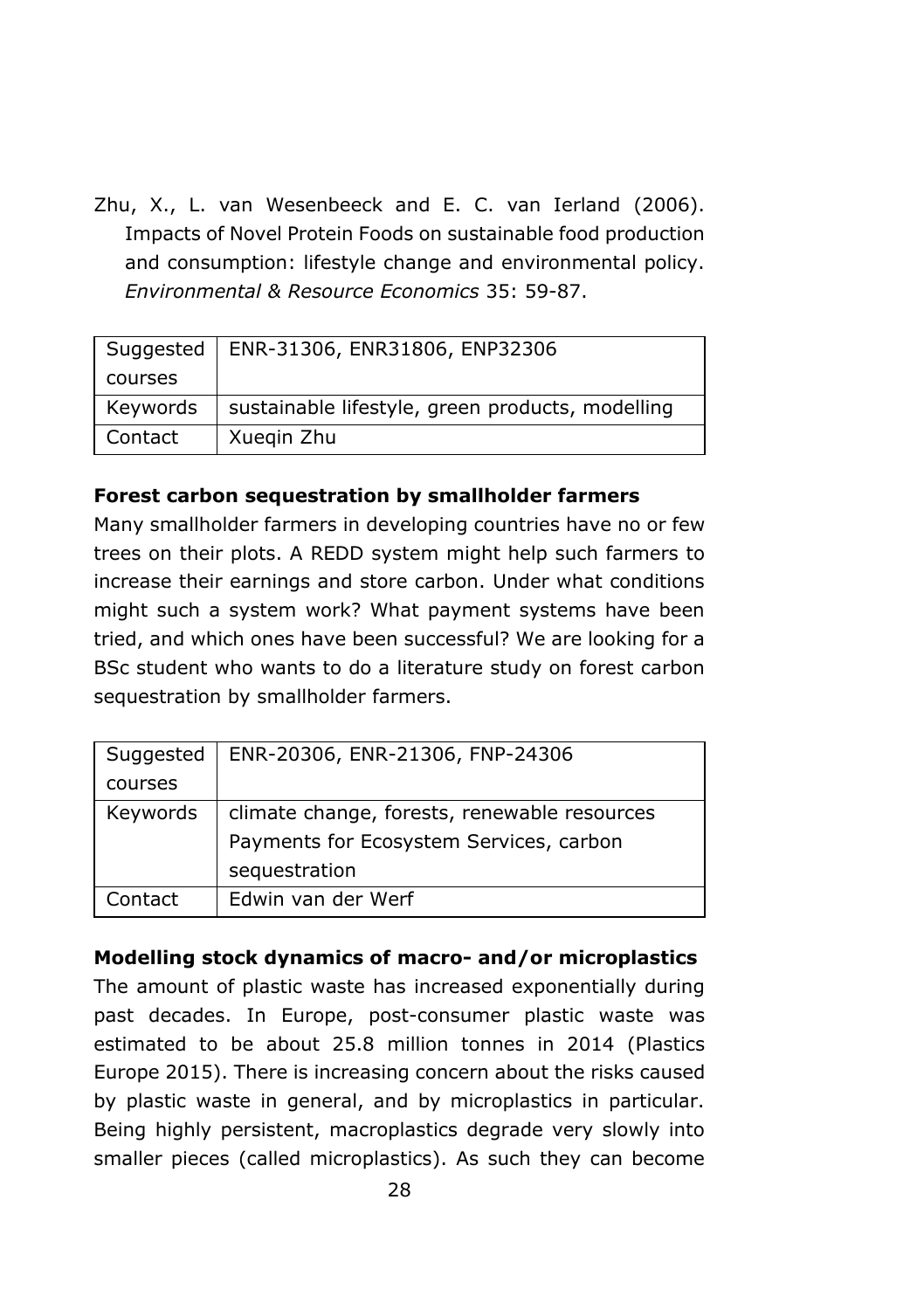easily ingested by living organisms (fish, birds), and can sorb other toxic (PBT) chemicals, increasing the risks of exposure to humans. So far, very little has become known about the severity of this externality. One possibility to approach this problem is to examine stock pollution properties of macro- and microplastics. The aim of the MSc thesis is to develop a (dynamic) stock pollution model for analysing the accumulation of plastic waste in, for example, marine or freshwater systems. We are looking for a student with interest in theoretical modelling, and basic programming skills (e.g. Matlab or Mathematica)

| Suggested | ENP-32306, ENR-31306, UEC-51806                                             |
|-----------|-----------------------------------------------------------------------------|
| courses   |                                                                             |
| Keywords  | plastic pollution, stock dynamics assessment,<br>risk management, modelling |
| Contact   | Hans-Peter Weikard                                                          |

# **Do Natural Disasters in Developing Countries Affect Media Coverage of Climate Change in Europe?**

China, the United States, India, the European Union, and Russia are the top five largest emitters of greenhouse gases, the primary driver of climate change while other countries, like Japan, the Philippines, Sri Lanka, and Kenya, are among the top ten countries most threatened by and vulnerable to climate change. One way to combat climate change is by encouraging individuals in emitting countries to change their attitudes and behaviours in relation to climate change. One way to do this is through media coverage of climate change. But while media coverage of climate change has been found to be one of the fundamental factors in shaping climate change attitudes and behaviours, its determinants are largely under-investigated.

This master's thesis project examines the effect of natural disasters in countries that are most threatened by and vulnerable to climate change on climate change media attention in Europe.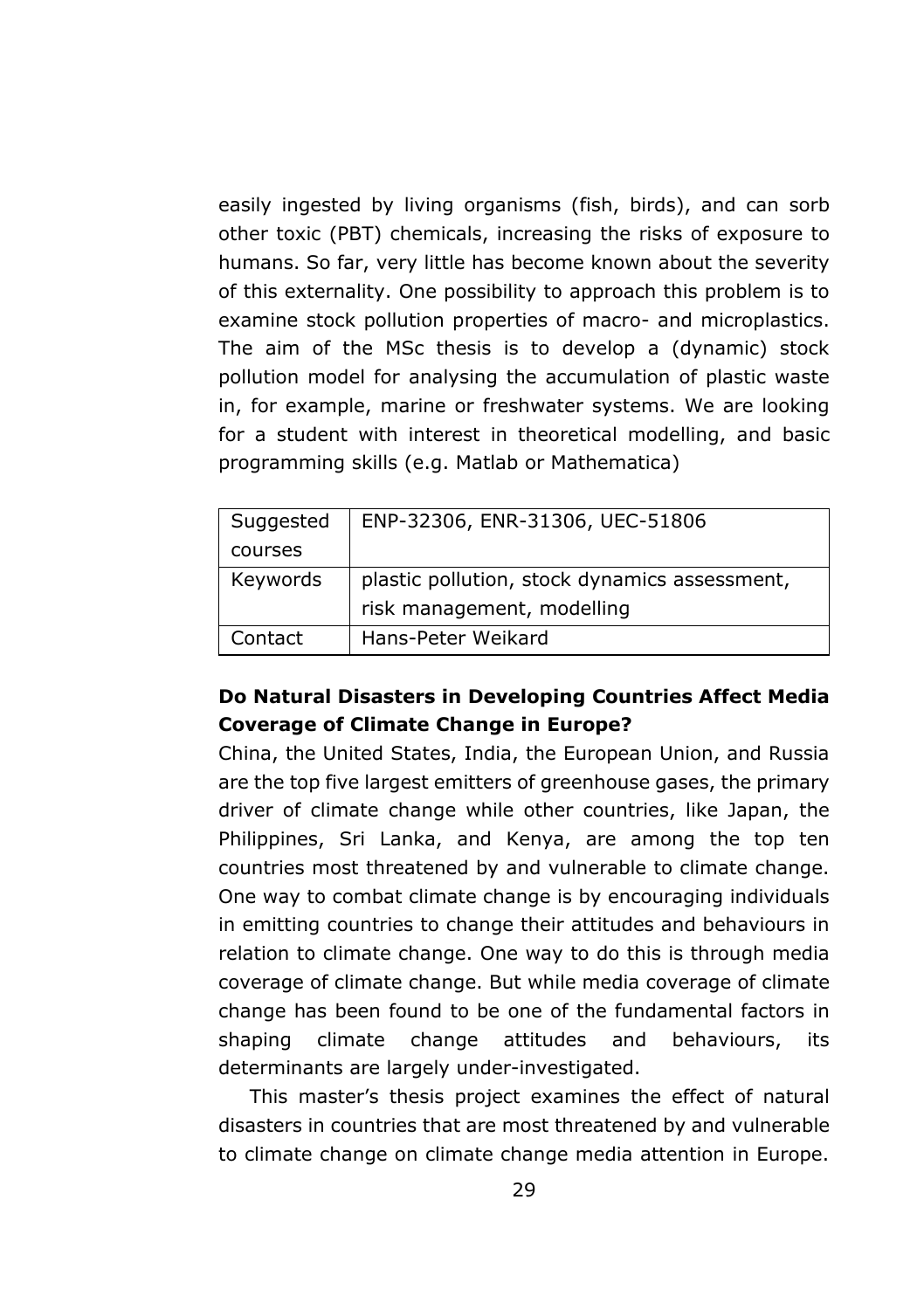Possible datasets include (1) a database of natural disasters in the world and (2) a historic archive of newspapers in Europe. The project involves data crawling, cleaning, and merging datasets in Stata or R, and running statistical analyses.

| Suggested | INF-34306                                                                                  |
|-----------|--------------------------------------------------------------------------------------------|
| courses   |                                                                                            |
| Keywords  | natural disasters, media attention, data<br>crawling, climate change, statistical analysis |
| Contact   | Anna Abatayo                                                                               |

# **Rebound effects in the Circular Economy**

The recent policy initiative towards a circular economy aims at a reduction of waste and an improvement of the availability of raw materials. This calls for technological advances that favour reuse and recycling. However, through reuse and recycling material become more readily available and good produced with such materials will get cheaper such that a reduction of resource use will not be achieved: a rebound effect. The research examines determinants of the strength of the rebound effect and how it can be built into analytical resource extraction models.

| Suggested | ENR-31306                                  |
|-----------|--------------------------------------------|
| courses   |                                            |
| Keywords  | circular economy, reuse and recycling, raw |
|           | materials, dynamic modelling, behavioural  |
|           | responses, waste management                |
| Contact   | Hans-Peter Weikard                         |

# **Integrated environmental-economic modelling of the food-water-energy-climate nexus**

Agricultural productivity heavily depends on environmental conditions such as water quantity and quality, soil fertility and climate conditions, and the natural environment follows a series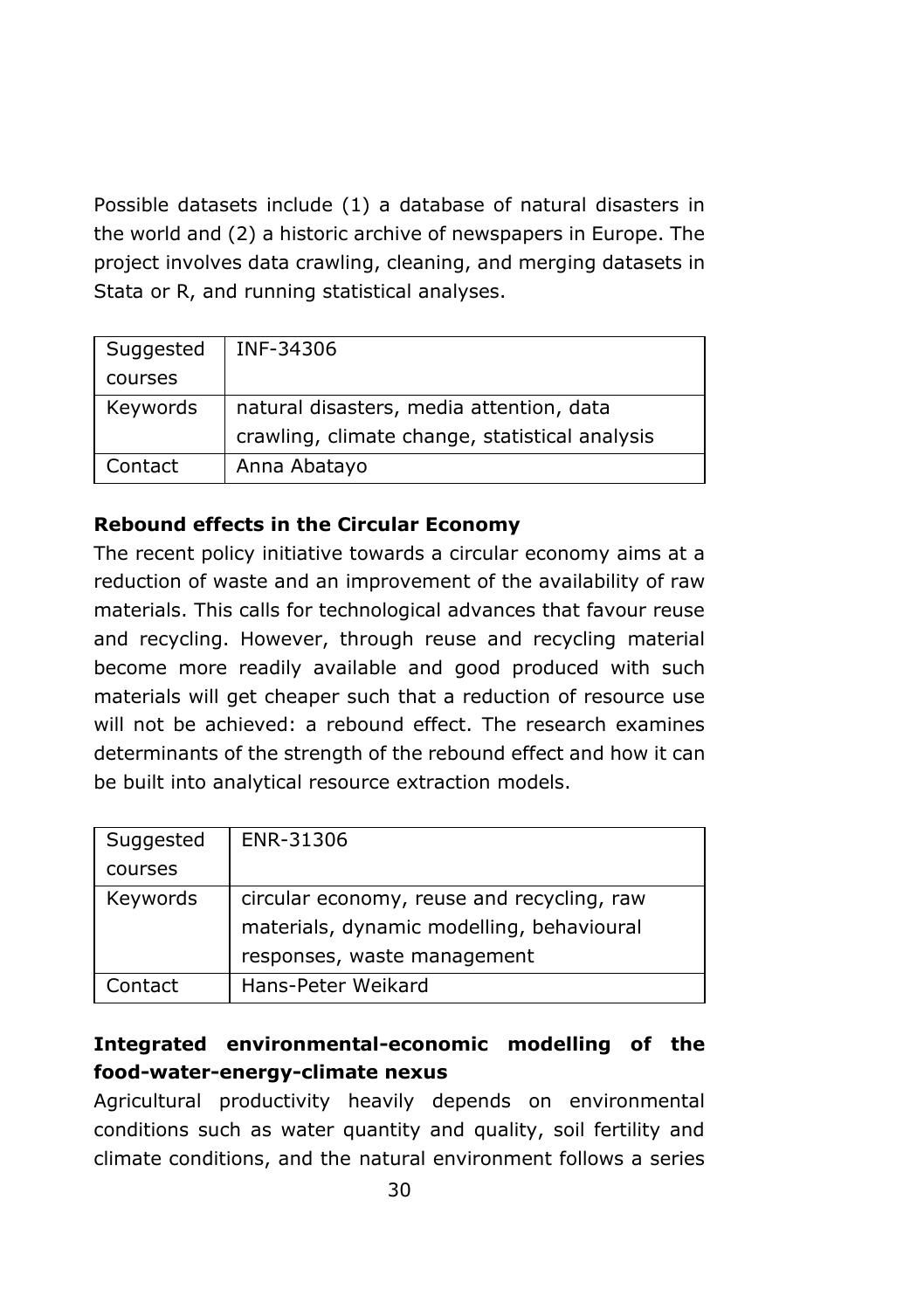of intrinsic biophysical processes. Agriculture has substantial interactions with soil, water and air, and there is a clear challenge for integrated assessment (Britz et al., 2012). Furthermore, climate change threatens global agricultural production because of the change in the water system and soil conditions. There is an urgent need for research on sustainable food provision and the related biofuel issue for the competition for land and other natural resources, particularly water (Hellegers et al., 2008; Tilman et al., 2009).

To tackle the food-energy-water-climate nexus, we need to integrate the relevant environmental inputs and outputs in economic models to identify solutions to sustainable food provision and pay specific attention to climate change (Zhu and van Ierland, 2012). This will require a reconsideration of current agricultural practices in many regions of the world.

The integrated environmental economic modelling can be based on the AGE framework, because it allows to include the interactions between different agents of an economy (e.g. food producer, energy producer and water sector) and different systems (e.g. economic and environmental system), and can be combined with bio-economic modelling (e.g. incorporating crop growth models), and hydro-economic modelling (e.g. hydrological cycle models).

#### *References*

- Hellegers, P., D. Zilberman, P. Steduto and P. McCornick 2008. Interactions between water, energy, food and environment: evolving perspectives and policy issues. *Water Policy* 10 (1):1- 10.
- Tilman, D., R. Socolow, J.A. Foley, J. Hill, E. Larson, L. Lynd, S. Pacala, J. Reilly, T. Searchinger 2009. Beneficial Biofuels—The Food, Energy, and Environment Trilemma. *Science* 325:270- 271.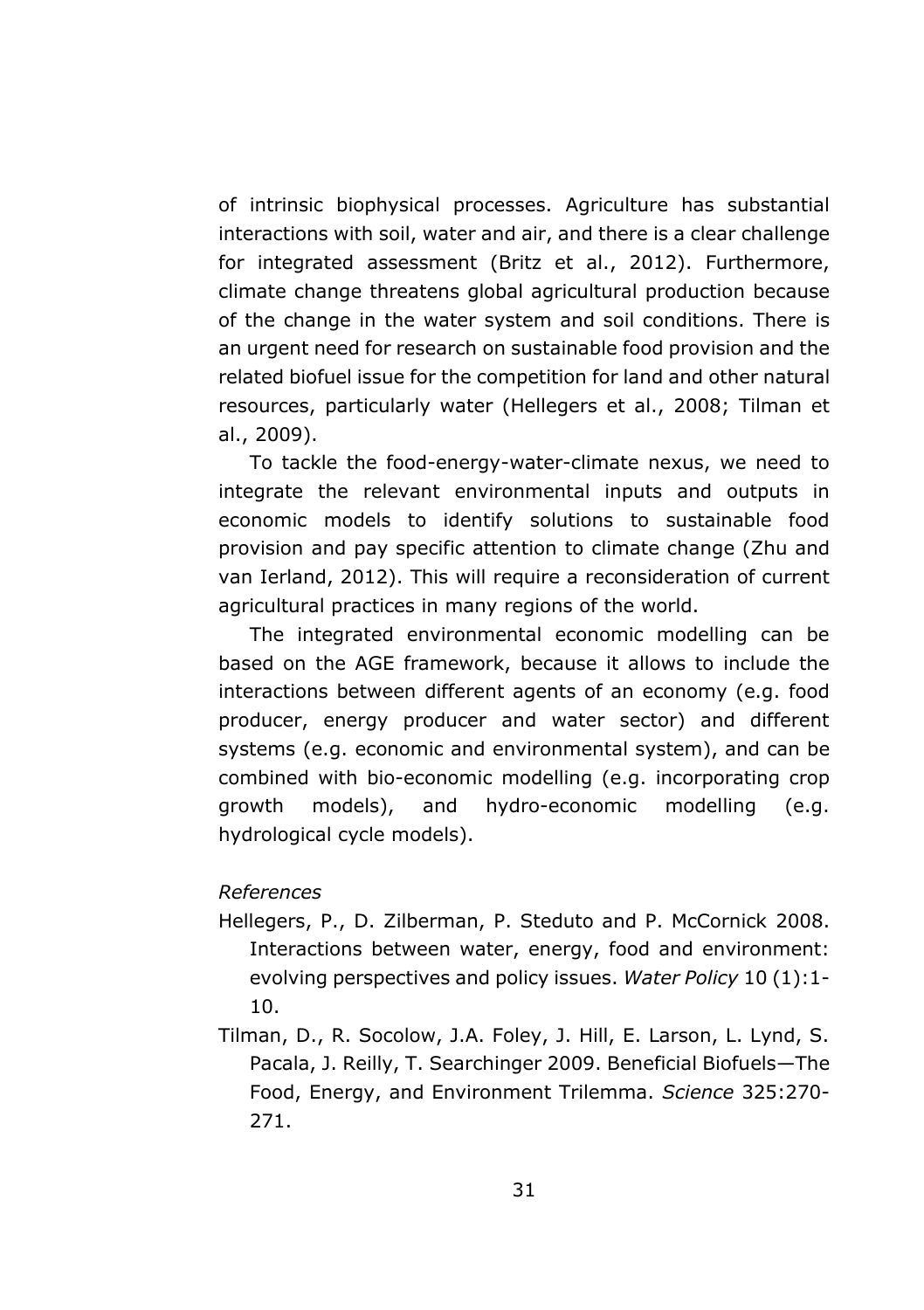- Britz, W., M. van Ittersum, A. Oude Lansink, T. Heckelei 2012. Tools for integrated assessment in agriculture state of the art and challenges. *Bio-based and applied economics* 1:125-150.
- Zhu, X. and E.C. van Ierland 2012. Economic modelling for water quantity and quality management: a welfare program approach. *Water Resources Management* 26:2491–2511.

| Suggested | ENR-31306, ENR31806, ENP32306                     |
|-----------|---------------------------------------------------|
| courses   |                                                   |
| Keywords  | food security, food-energy-water-climate nexus,   |
|           | Applied General Equilibrium modelling, integrated |
|           | environmental-economic modelling                  |
| Contact   | Xuegin Zhu                                        |

# **Cod crash investigation – The collapse of the Newfoundland cod fishery**

In 1992, the Newfoundland cod fishery crashed and up to today never recovered. The consequences where devastating for local communities. An entire industry was wiped out and about 10,000 people lost their jobs. How is it possible that such a large and important fishery just hit the wall at full speed? The goal of this project is to unravel this unfortunate chain of events that has led to the collapse of the Newfoundland cod fishery.

This project requires digging into published and unpublished reports to understand better the economic context of the cod crash. Ideally, economic and biological data will be analysed jointly, in order to understand how biological and economic forces have contributed to the unfortunate fate of Newfoundland cod.

| Suggested | ENR-31306, YSS-34306                              |
|-----------|---------------------------------------------------|
| courses   |                                                   |
| Keywords  | tipping points, resilience, statistical analysis, |
|           | fisheries                                         |
| Contact   | Andries Richter                                   |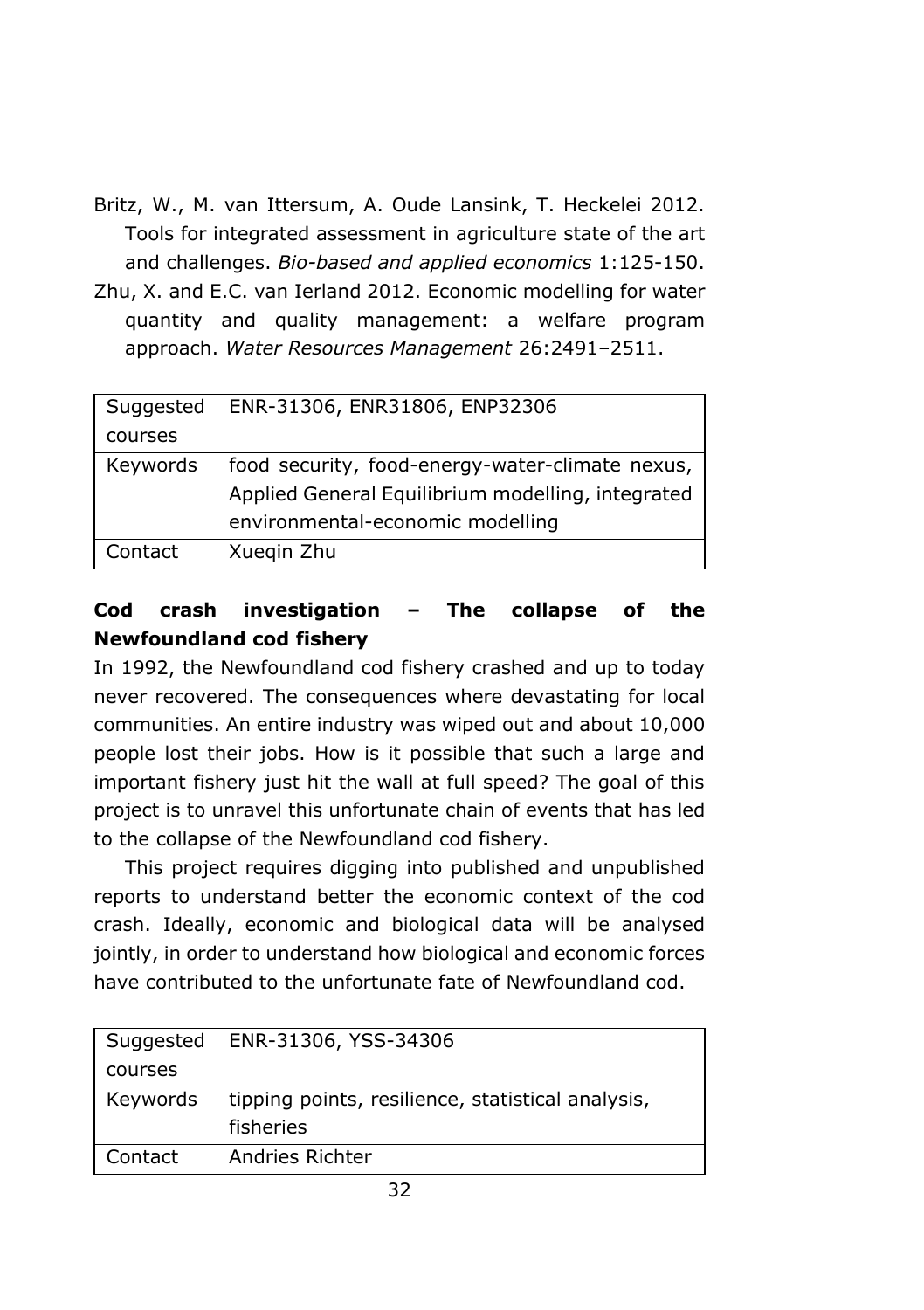# **Approaches for transforming environmental impacts of chemicals into values for decision-making**

Under the new European chemicals legislation REACH (Registration, Evaluation, Authorisation and Restriction of Chemicals) chemicals of very high concern (particularly toxic, persistent, bioaccumulative chemicals) can only be placed on the market if its use is explicitly authorised by the European Commission. Applying for an authorisation requires that a company provides a socio-economic assessment (SEA) showing that the benefits of use outweigh the potential negative (human health and/or environmental) impacts of the chemical. The MSc project will explore how negative environmental impacts arising from the use of chemicals can be monetarised in order include these values in a standard cost-benefit analysis. The student will investigate if – and to what extent - existing of approaches for monetarising negative impacts as used in other risk management domains (water management, human health care, traffic) can be used or need to be modified. The valuation approaches identified will be applied to selected chemicals as a case study. In addition, the student will develop a database format for transforming environmental impacts into monetary values in order to support data compilation and the identification of existing data gaps.

| Suggested | ENP-32306, AEP-32306                               |
|-----------|----------------------------------------------------|
| courses   |                                                    |
| Keywords  | chemical tests, risk and uncertainty, cost-benefit |
|           | analysis, cost-effectiveness analysis              |
| Contact   | Hans-Peter Weikard                                 |

### **Who adopts a carbon price?**

Many countries have adopted a carbon tax or a cap and trade system. But why do they choose to price carbon? And if they decide to adopt a carbon price, what affects their choice for a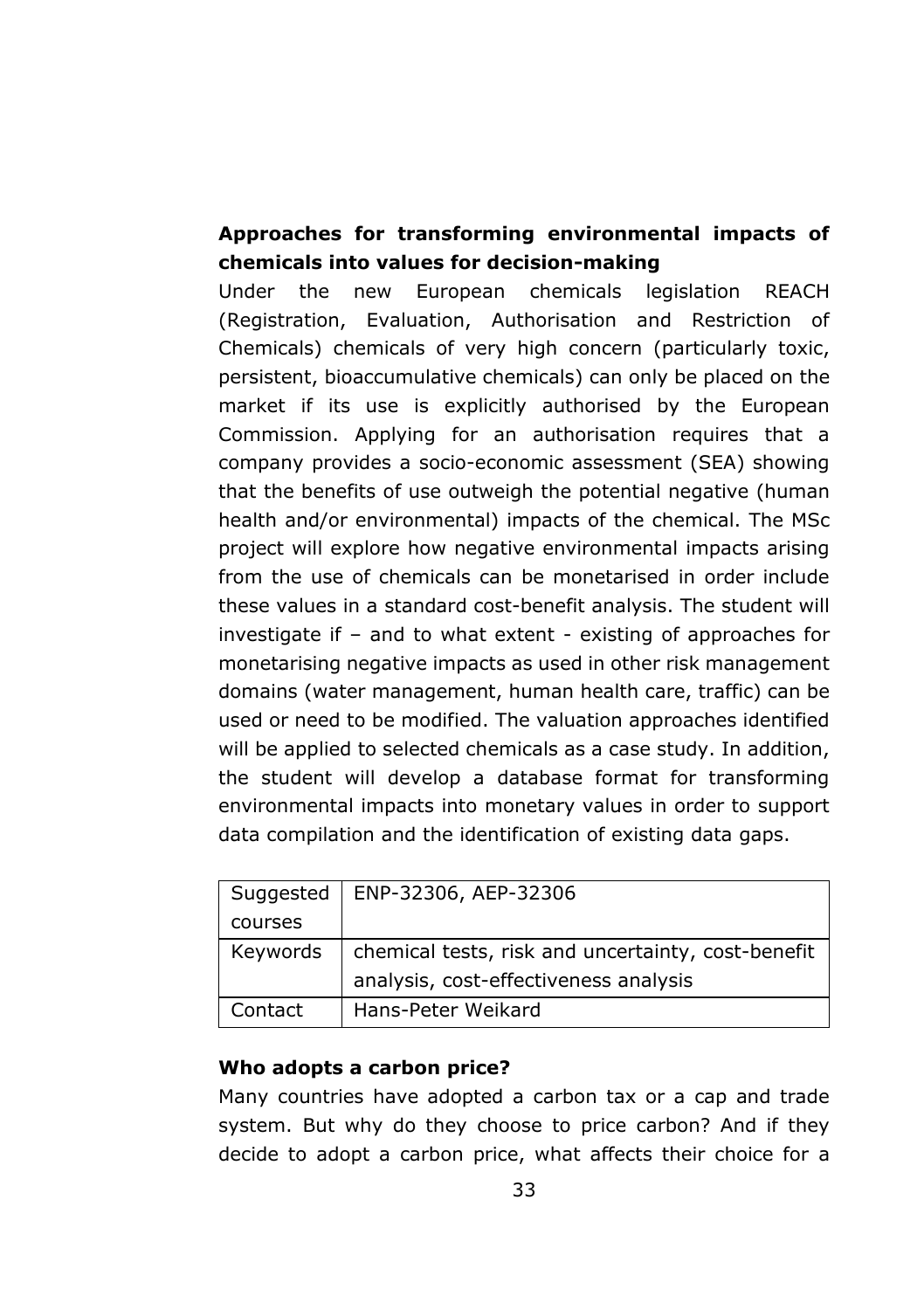carbon tax or a cap and trade system? These questions can be answered using country-level data using econometric methods.

| Suggested | AEP21306, DEC32806, YSS-34306                   |
|-----------|-------------------------------------------------|
| courses   |                                                 |
| Keywords  | carbon price, econometrics, carbon tax, cap and |
|           | trade                                           |
| Contact   | Edwin van der Werf                              |

# **Economic assessment of alternative adaptation options in the agricultural sector**

Food productivity differentials between developed and lessdeveloped countries are caused by different natural environmental conditions, production technologies and policies. Climate change effects (e.g. droughts and extreme weather) affect food productivity, both in industrialised and in lessdeveloped countries. Adaptation of agro-food production systems is needed to cope with climate change. However, different adaptation options have different benefits and costs. Therefore, we need to carefully analyse the potential impacts of the different options and identify the most efficient ones. This can be selected by a welfare optimization model which considers the benefits and costs of the different options (Zhu et al., 2016).

### *Starting literature*

Zhu, X., M. Moriondo, E.C. van Ierland, G. Trombi, and M. Bindi. 2016. A model-based assessment of adaptation options for Chianti wine production in Tuscany (Italy) under climate change. *Regional Environmental Change* 16: 85-96.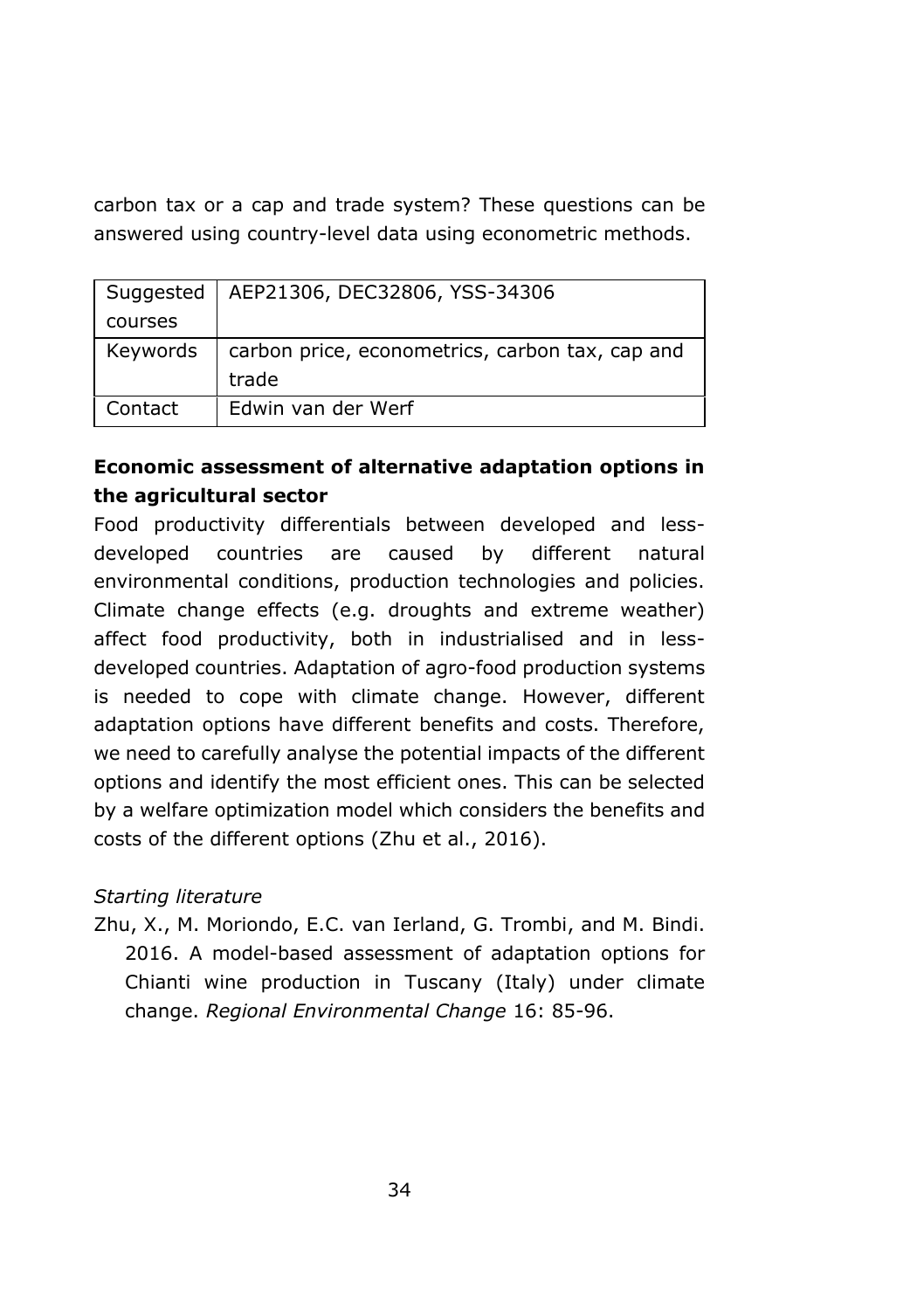| Suggested | ENR-31306, ENR31806, ENP32306, AEP-32306      |
|-----------|-----------------------------------------------|
| courses   |                                               |
| Keywords  | food security, cost-benefit analysis, climate |
|           | change, agriculture, optimization modelling   |
| Contact   | Xueqin Zhu                                    |

# **Options for an International Environmental Agreement to combat marine plastic litter**

Marine Plastic litter has been recognised as a problem with growing importance. Plastics are stock pollutants and their impact stretch over long periods of time. At the same time the quality of the marine environment requires global international cooperation. What are key elements of an international agreement for the reduction of marine litter? What are the incentives for countries to participate in such an agreement?

| Suggested | ENR-31306, ECH-31306                            |
|-----------|-------------------------------------------------|
| courses   |                                                 |
| Keywords  | plastic pollution, marine plastic litter, stock |
|           | pollutants, international environmental         |
|           | agreements                                      |
| Contact   | Hans-Peter Weikard                              |

# **Assessing and valuing impacts of endocrine disrupting chemicals**

Endocrine disrupting chemicals (EDs) are substances which interfere with the hormonal system of living organisms. A prominent example is Bisphenol A, which has been used in plastic bottles. Exposure to EDs can lead to a number of severe adverse effects in humans and animals even at low exposure doses. Therefore, EDs are classified as 'Substances of Very High Concern' under the European Chemicals Legislation REACH. Companies producing or manufacturing EDs require a authorisation from the European Commission. Such formal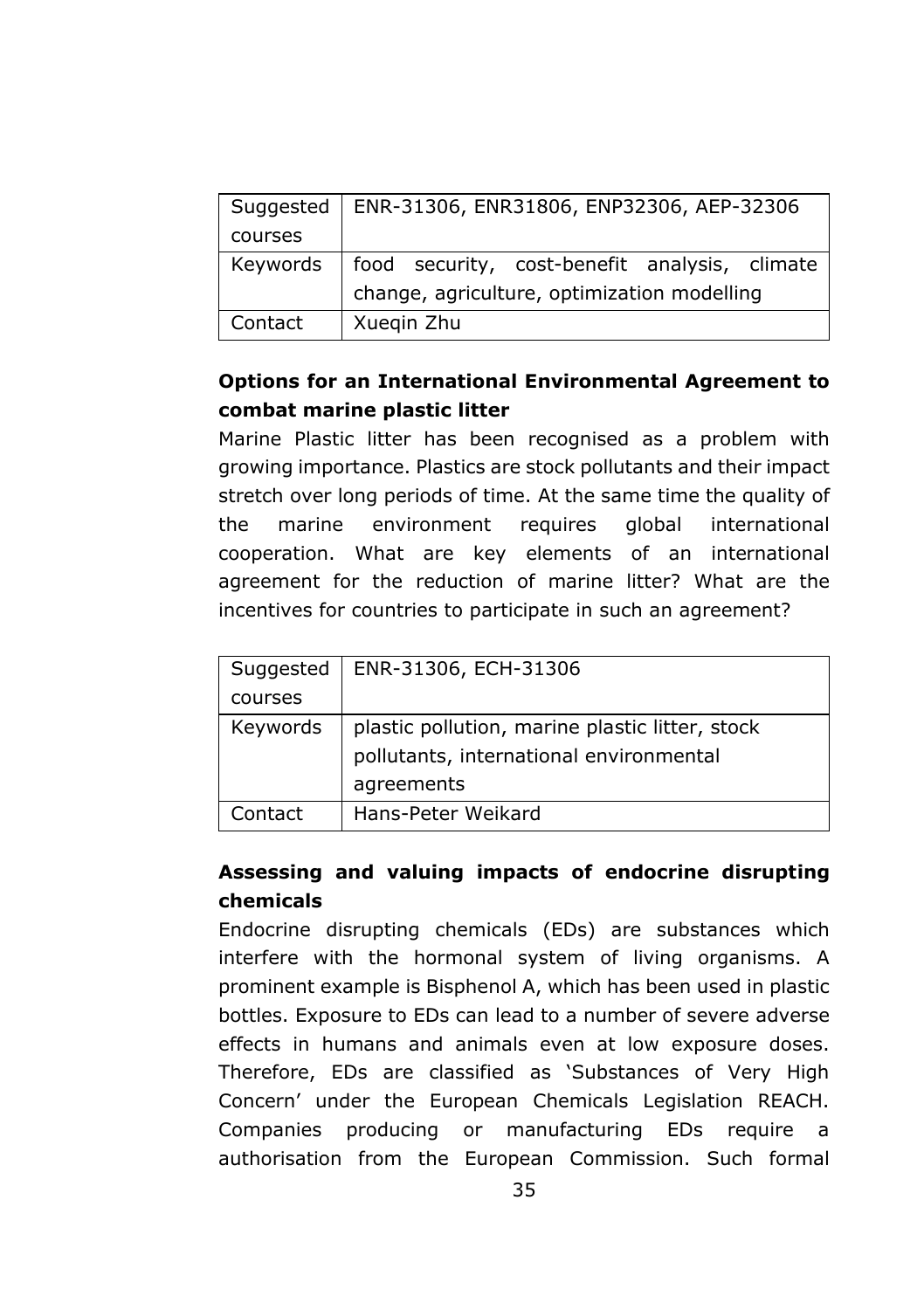approval can only be granted if companies can show that socioeconomic benefits outweigh negative impacts of use. In this MSc projects the student will develop a framework for socio-economic assessment of EDs. The framework can either use costeffectiveness or cost-benefit analysis. Part of the research will be to develop an inventory of health impacts and costs for control measures for EDs. Interested students should be willing to study into both the economics and toxicological literature. Interest in interdisciplinary modelling is required. Students with a background in natural sciences, who have followed courses in (environmental) economics are also explicitly encouraged.

| Suggested | ENP-32306, ENR-31306, UEC-51806               |
|-----------|-----------------------------------------------|
| courses   |                                               |
| Keywords  | plastic pollution, stock dynamics assessment, |
|           | risk management, modelling                    |
| Contact   | Hans-Peter Weikard                            |

# **The evolution of social norms for cooperative resource harvesting**

One of the key properties of social-ecological system is that social and natural processes are intrinsically linked and mutually influence each other. Marine systems, for example, are highly affected – or even shaped – by fishing activity. Fishermen, on their side, adapt their fishing practices to any changes that may occur below the water. In reality, the story is even more complicated, because resource users (such as fishermen) are embedded in a social context and tend to make decisions contingent on what people around them do. Restraining fishing activity, for instance, is generally perceived to be acceptable if everybody else follows suit. But no one wants to be the sucker that is being taken advantage of. How does this fragile social structure interact with any changes that may occur in the natural system? The goal of this project is to use evolutionary game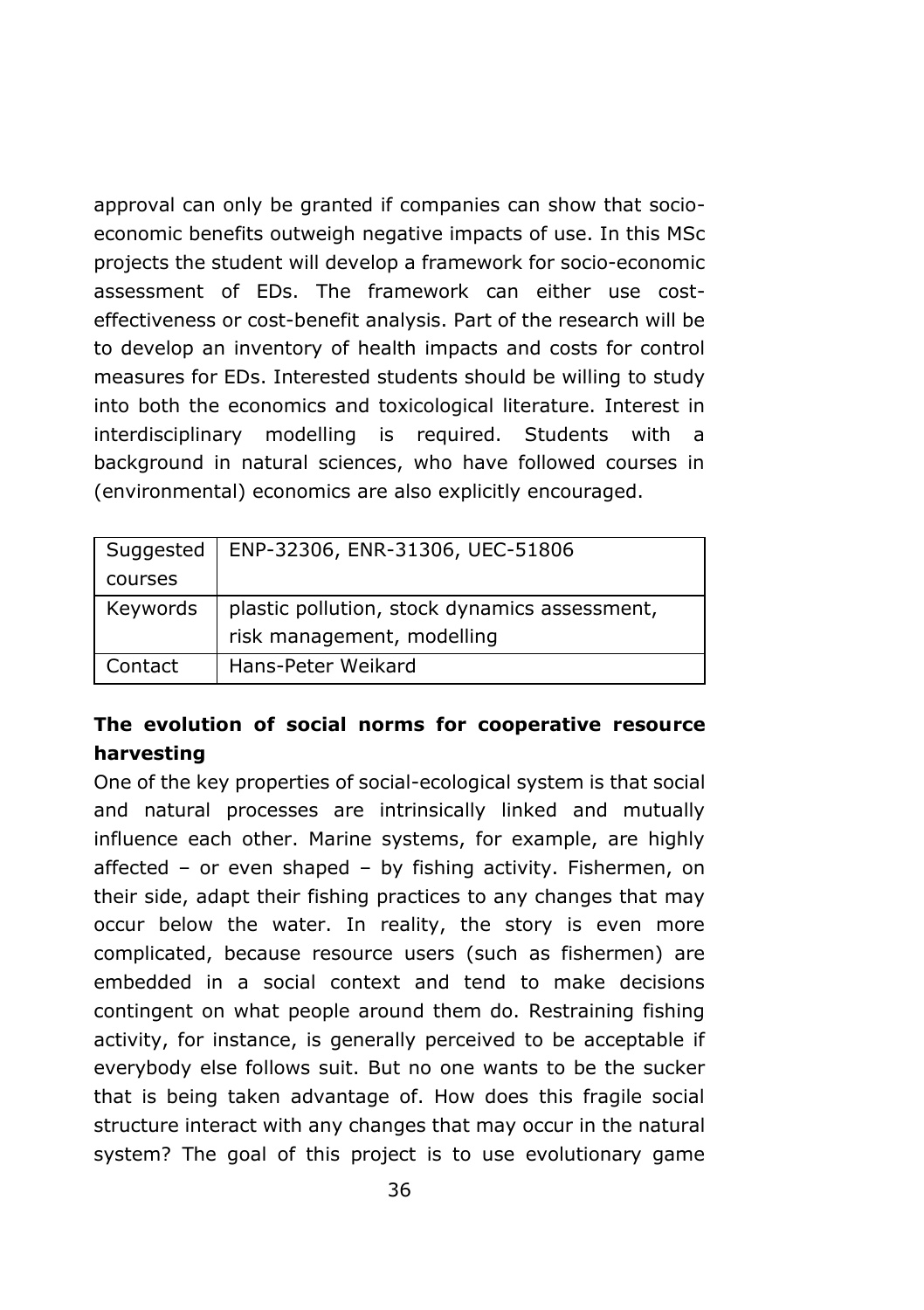theory to understand under which conditions cooperative harvesting norms emerge. Building upon prior work by Richter and Grasman (2013); Richter et al. (2013); and Sethi and Somanathan (1996), the project will analyze how resource scarcity promotes or hinders cooperation. In particular, it will be considered whether the social norm to approve or disapprove of others will depend on resource scarcity.

This project requires theoretical modelling. A good understanding of mathematical modelling is a must and prior knowledge of Matlab would definitely help.

#### *References*

- Richter, A., Grasman, J. (2013) The transmission of sustainable harvesting norms when agents are conditionally cooperative. Ecological Economics 93, 202-209.
- Richter, A., van Soest, D., Grasman, J. (2013) Contagious cooperation, temptation, and ecosystem collapse. Journal of Environmental Economics and Management 66, 141-158.
- Sethi, R., Somanathan, E. (1996) The Evolution of Social Norms in Common Property Resource Use. American Economic Review 86, 766-788.

| Suggested | YSS-35306, ENR-31306                       |
|-----------|--------------------------------------------|
| courses   |                                            |
| Keywords  | pool resources, social<br>norms,<br>common |
|           | institutions, modelling                    |
| Contact   | Andries Richter                            |

### **National policies and the adoption of electric vehicles in the EU**

Usage of the internal combustion engine negatively affects local air quality and contributes to climate change. Electric vehicles (EVs) appear to be the future. National policies to support EV adoption differ a lot within the EU. How have these policies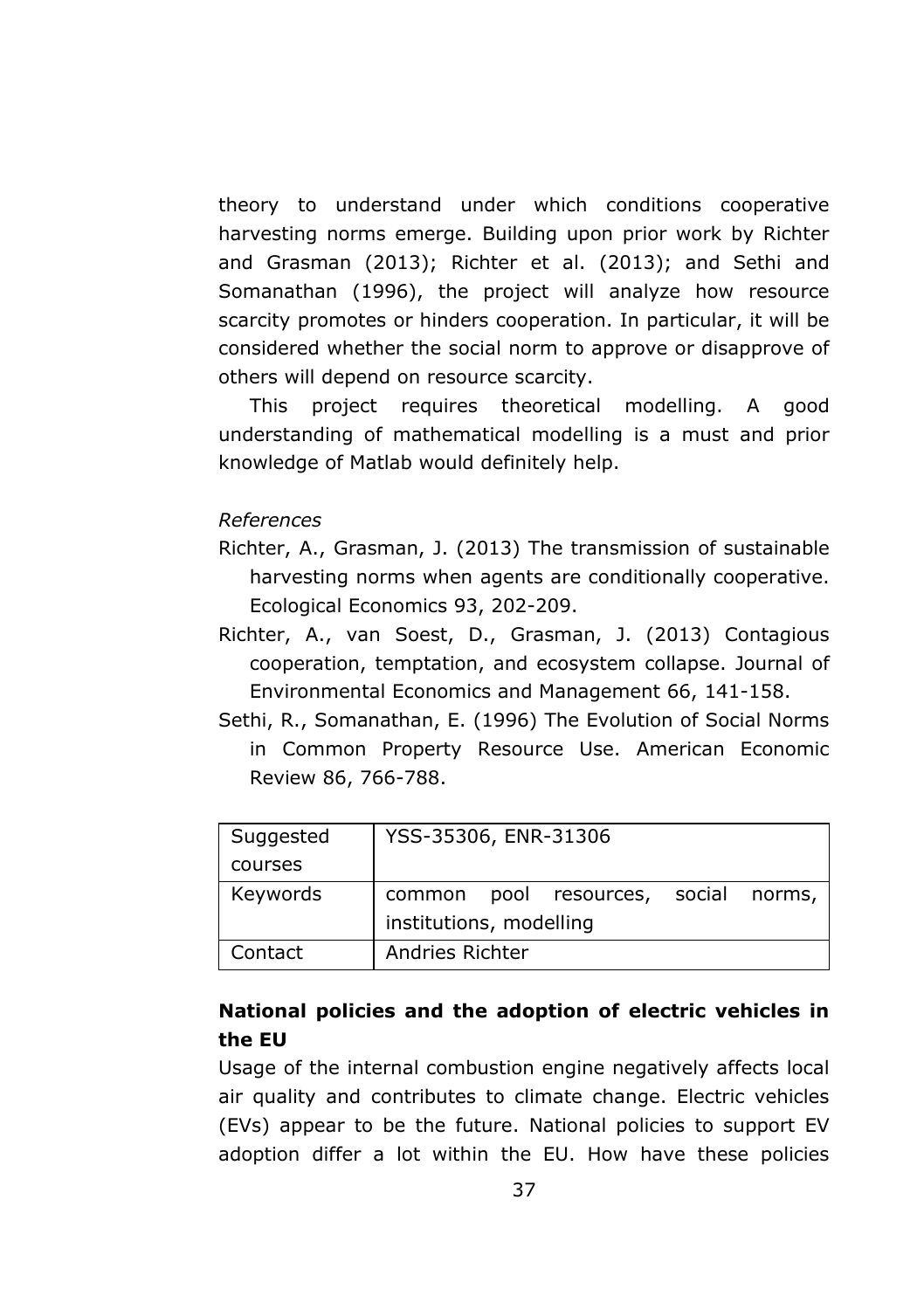differed in the past decade? How has this affected EV adoption in EU countries? These and related questions can be answered using econometric models.

| Suggested | AEP-21306, YSS-34306, DEC-32806 |
|-----------|---------------------------------|
| courses   |                                 |
| Keywords  | transport, electric vehicle     |
| Contact   | Edwin van der Werf              |

#### **The 'resource curse' in Africa and/or Latin America**

Are natural resources, such as fossil fuels and minerals, a blessing or a curse for development? The relationship between resource extraction and economic development has been the subject of intense debates since the 1950s. Research shows that countries with an abundance of resources often underperform economically. The term 'resource curse' was coined by Richard Auty in 1993 to describe this phenomenon.

Many resource-rich countries not only rank as the poorest in the world, they moreover have lower levels of democracy, higher levels of inequality, and less developed public services such as education and health care. What are the reasons for, and exceptions to, these adverse outcomes? In both Africa and Latin America, resources – such as gold, silver, copper, iron ore, and petroleum – are abundant. Countries within these regions, however, show a mixed picture when it comes to the relationship between resources and development. This project analyses one or two case studies from Africa and/or Latin America to enable a better understanding of the mechanisms behind the 'resource curse'. The thesis will be supervised largely by the RHI group.

#### *Suggested literature*

Richard Auty, *Sustaining Development in Mineral Economies. The Resource Curse Thesis.* (London: Routledge, 1993).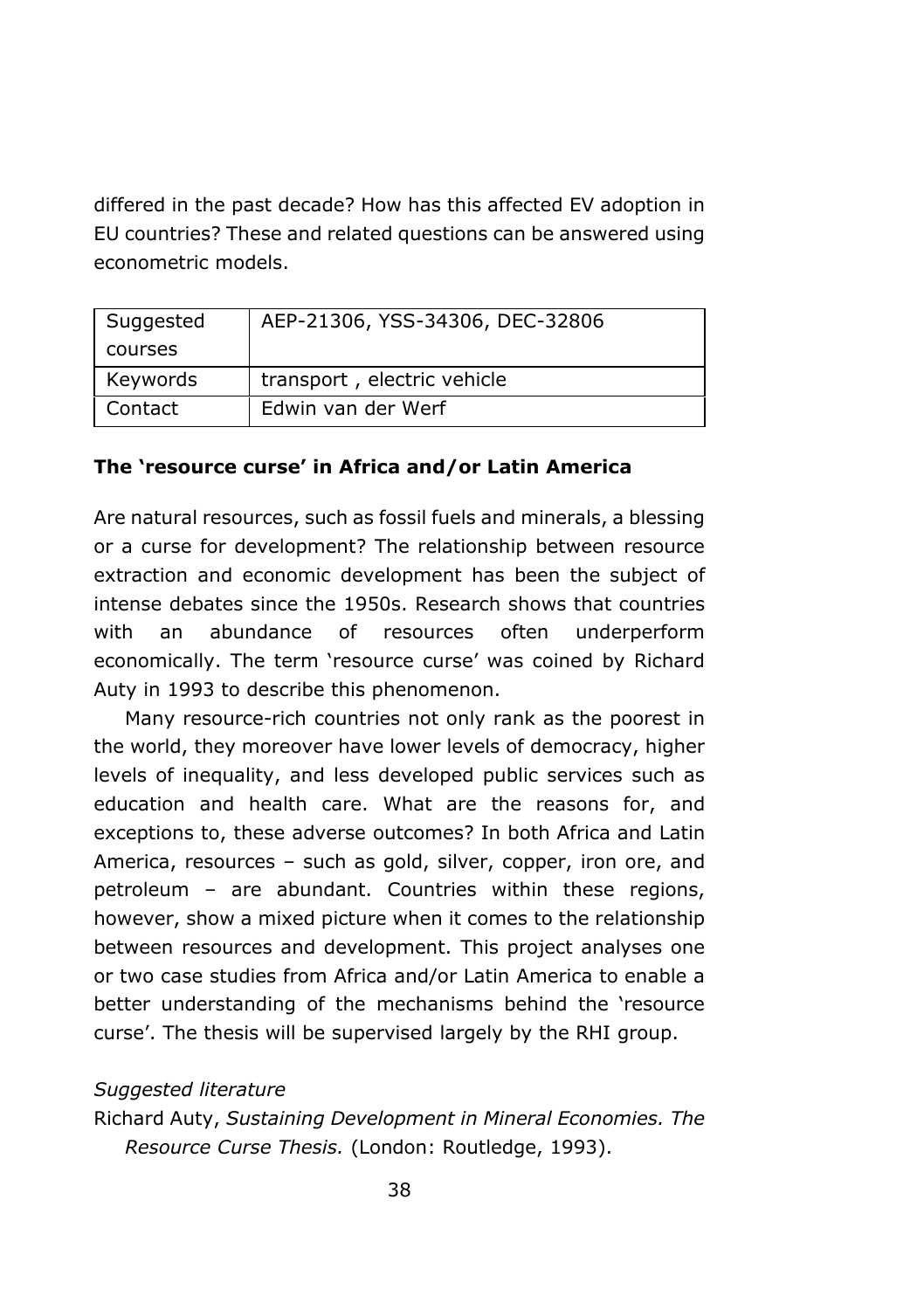| Suggested | RHI-55306; RHI-51806                  |
|-----------|---------------------------------------|
| courses   |                                       |
|           |                                       |
| Keywords  | resources; development; Africa; Latin |
|           | America                               |
|           |                                       |
| Contact   | Ewout Frankema (RHI)                  |
|           |                                       |

# **How to regulate chemicals with multiple hazardous properties? The case of persistent, bioaccumulative and toxic (PBT) chemicals**

Many chemicals in use are, in addition to being toxic, also persistent and bioaccumulative (PBT chemicals). An on-going use of persistent chemicals causes environmental concentrations to increase over time. Bioaccumulative chemicals can accumulate in organisms. Clearly, the environmental and health risks caused by chemicals with multiple hazardous effects differ from those which are purely toxic. Identifying appropriate risk management measures requires tools for assessing combined damage. The concept of bioaccumulation has, so far, not been integrated in any pollution and damage assessment models. The aim of this MSc research is to develop a theoretical model for combined damage (cost) assessment of chemicals. Depending on data availability the model can be applied to specific chemicals, e.g. persistent organic pollutants. Interested students should have knowledge in micro-economics, analytic thinking, and should be willing to read some toxicological literature.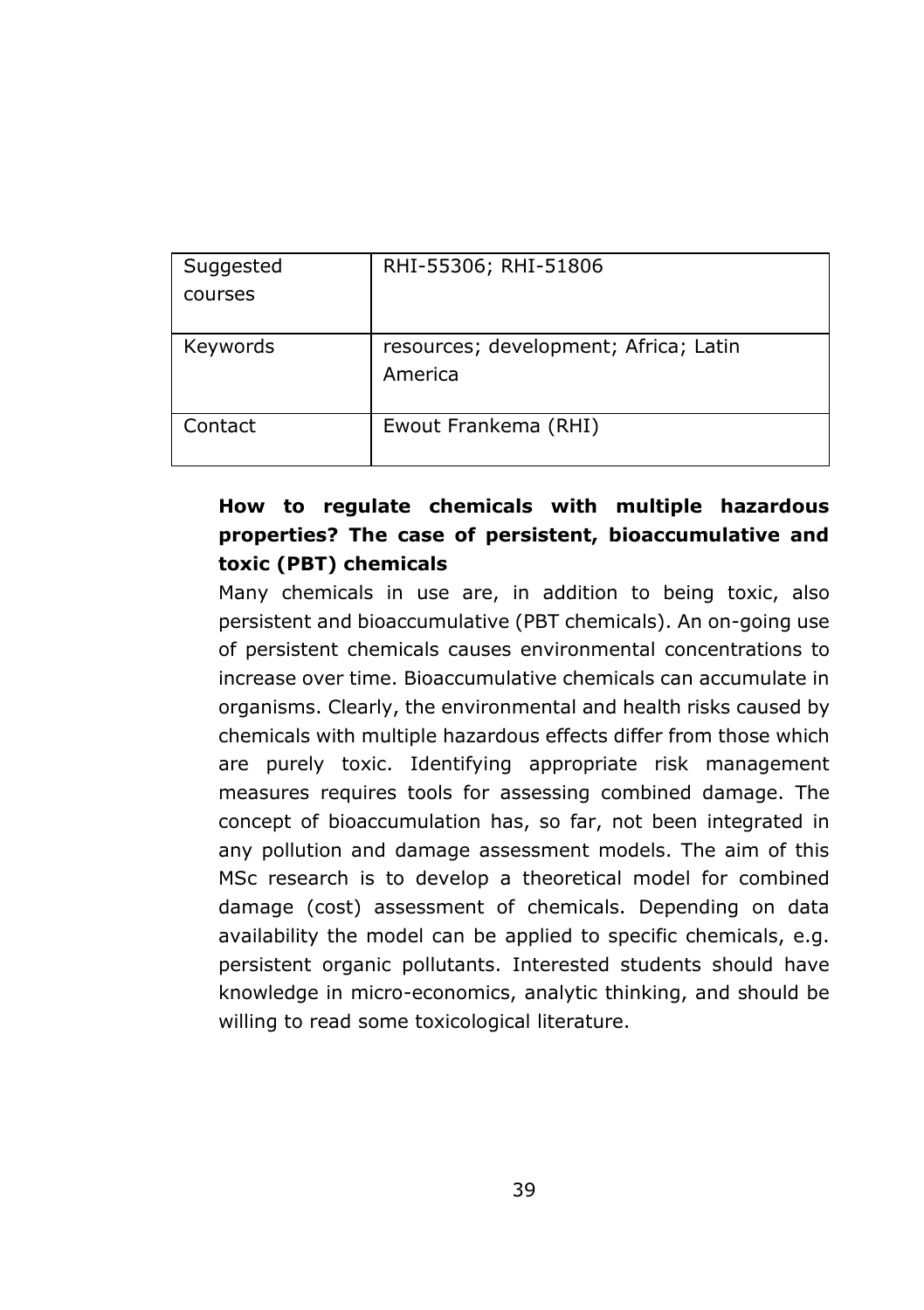|          | Suggested   ENP-32306, ENR-31306            |
|----------|---------------------------------------------|
| courses  |                                             |
| Keywords | damage cost assessment, chemicals, combined |
|          | risks, regulation                           |
| Contact  | Hans-Peter Weikard                          |

### **Network effects in the adoption of electric vehicles**

Usage of the internal combustion engine negatively affects local air quality and contributes to climate change. Electric vehicles (EVs) appear to be the future. However, the adoption of electric vehicles comes with network effects: the more EVs are on the road, the more charging infrastructure will be available, and the more attractive it becomes to buy an EV. Yet if there are few charging stations, there is little incentive to purchase an EV as the owner is then restricted to the range of the battery. What is the role of such network effects in EV adoption? This question can be analysed using agent-based modeling or econometric modeling.

| Suggested | AEP-21306, YSS-34306, INF-34806 |
|-----------|---------------------------------|
| courses   |                                 |
| Keywords  | transport, electric vehicle     |
| Contact   | Edwin van der Werf              |

### **Pollution as an input into the production process**

We all know the Cobb-Douglas production function that combines capital and labour into output. But capital and labour are not the only inputs: firms use energy and cause pollution in their production process. And the Cobb-Douglas function is only a simple tool and not a realistic representation of a production process. The World Input-Output Database and the World KLEMS (capital, labour, energy, materials statistics) database contain lots of data on these issues and allow researchers to explore the relation between pollution and production. Do you like working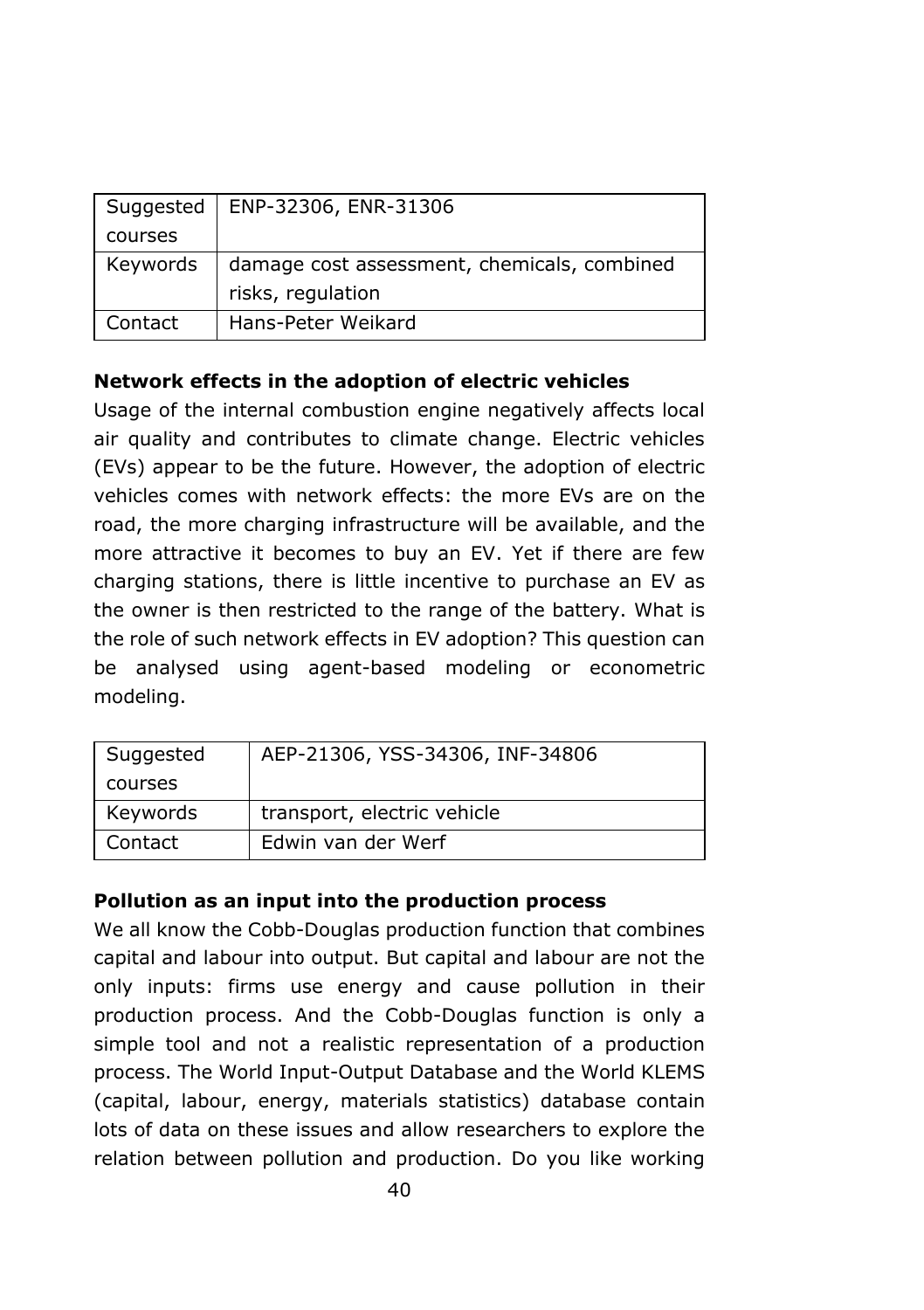with data? And did you take an econometrics course? Then this might be the right topic for you.

| Suggested | AEP-21306, YSS-34306            |
|-----------|---------------------------------|
| courses   |                                 |
| Keywords  | pollution, econometrics, energy |
| Contact   | Edwin van der Werf              |

# **Time matters: Including stock dynamics in health impact assessments of toxic metal exposure in urban environments (MSc)**

Urban populations are highly exposed to toxic metals such as methylmercury, cadmium, lead or arsenic. Exposure occurs either via the air, through drinking water, or through the uptake of food (e.g. fish). Recent studies (e.g. Nedellec and Rabl 2016, Giang and Selin 2016) have suggested an approach for assessing the impacts and health damage costs from metal pollution, or the benefits from pollution control measures. Existing approaches assume that exposure to the pollutants remains constant over time. However, several metals (e.g. methylmercury, lead) are known to be highly persistent. As a consequence, exposure concentrations in humans accumulate over time.

The aim of the MSc research is to explore how stock pollution effects can be included in existing models for health damage cost assessment. In addition, you can elaborate on a case study quantifying health damage costs for specific urban environments. Data can be compiled from the literature and national statistical databases.

### *References*

Nedellec, V., Rabl, A. (2016). Costs of health damage from atmospheric emissions of toxic metals – methods and results. Risk Analysis 36(11), 2081-2095.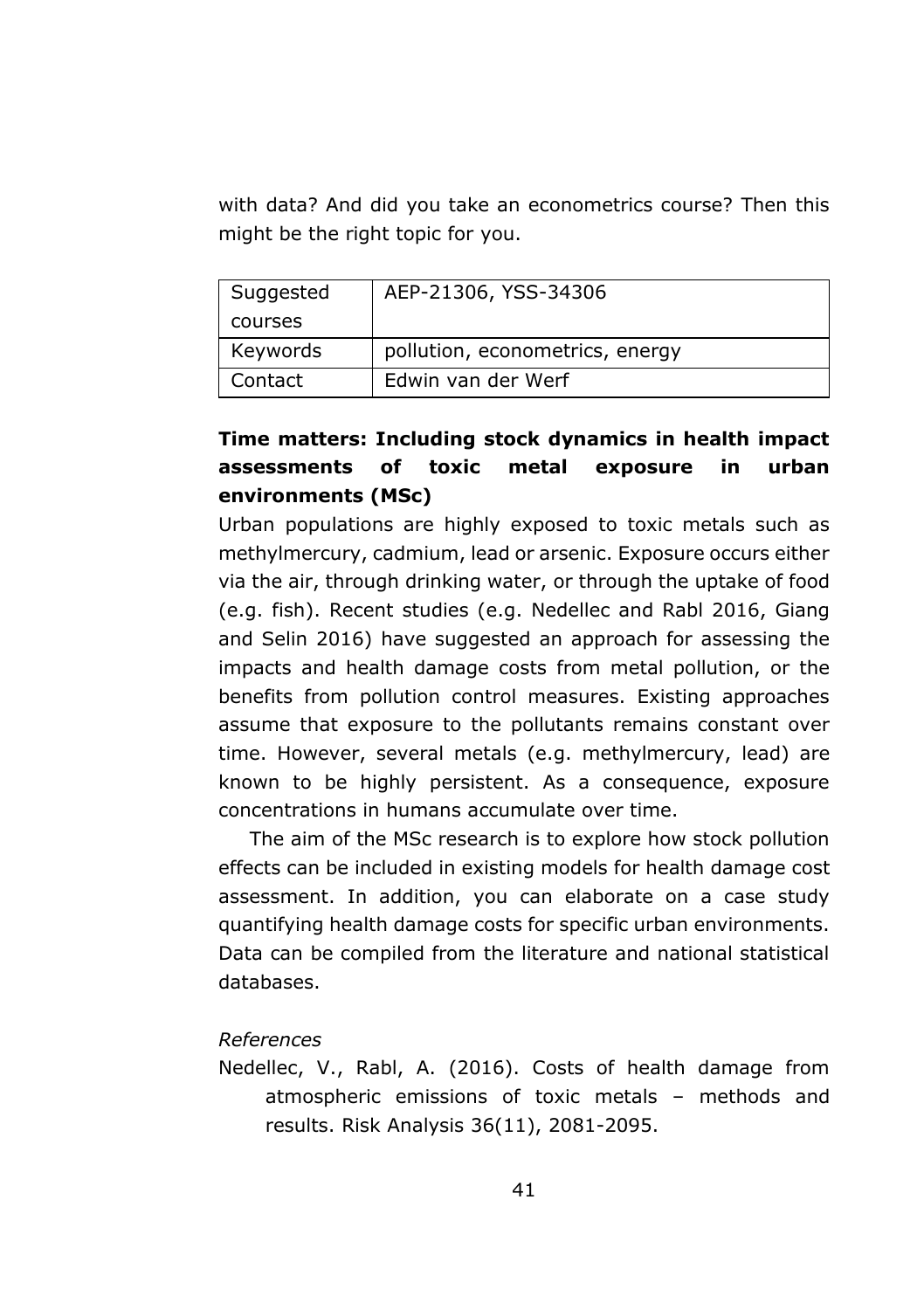Giang, A., Selin, N.E. (2016). Benefits of mercury controls for the United States. PNAS 113(2), 286-91.

| Suggested | ENR-31306, UEC-51806, DEC 31306                 |
|-----------|-------------------------------------------------|
| courses   |                                                 |
| Keywords  | urban pollution, health impacts, stock dynamics |
| Contact   | Hans-Peter Weikard                              |

### **Non-renewable resources and waste management**

Many of the resources we use are non-renewable. The most wellknown example are fossil fuels, but another example is phosphate, which is an essential fertilizer. Because of their nonrenewability, the use of such resources needs to be well-planned, taking into consideration future generations. Moreover, we need to use (and reuse, and recycle) these resources efficiently. You can therefore think of the following topics:

- How much recycling is optimal?
- What role can economic incentives play in stimulating people to collect waste separately?
- What barriers exist to investments in renewable energy projects in developing countries?
- What is the right discount rate in dealing with problems that affect future generations?

A thesis on non-renewable resources or waste management is likely to involve cost-benefit analysis, general equilibrium modelling, or other economic modelling techniques.

| Suggested | ENR-31306, YSS-35306, ENP-32306, AEP-         |
|-----------|-----------------------------------------------|
| courses   | 32306                                         |
| Keywords  | phosphate, recycling, modelling, cost-benefit |
|           | analysis                                      |
| Contact   | Hans-Peter Weikard                            |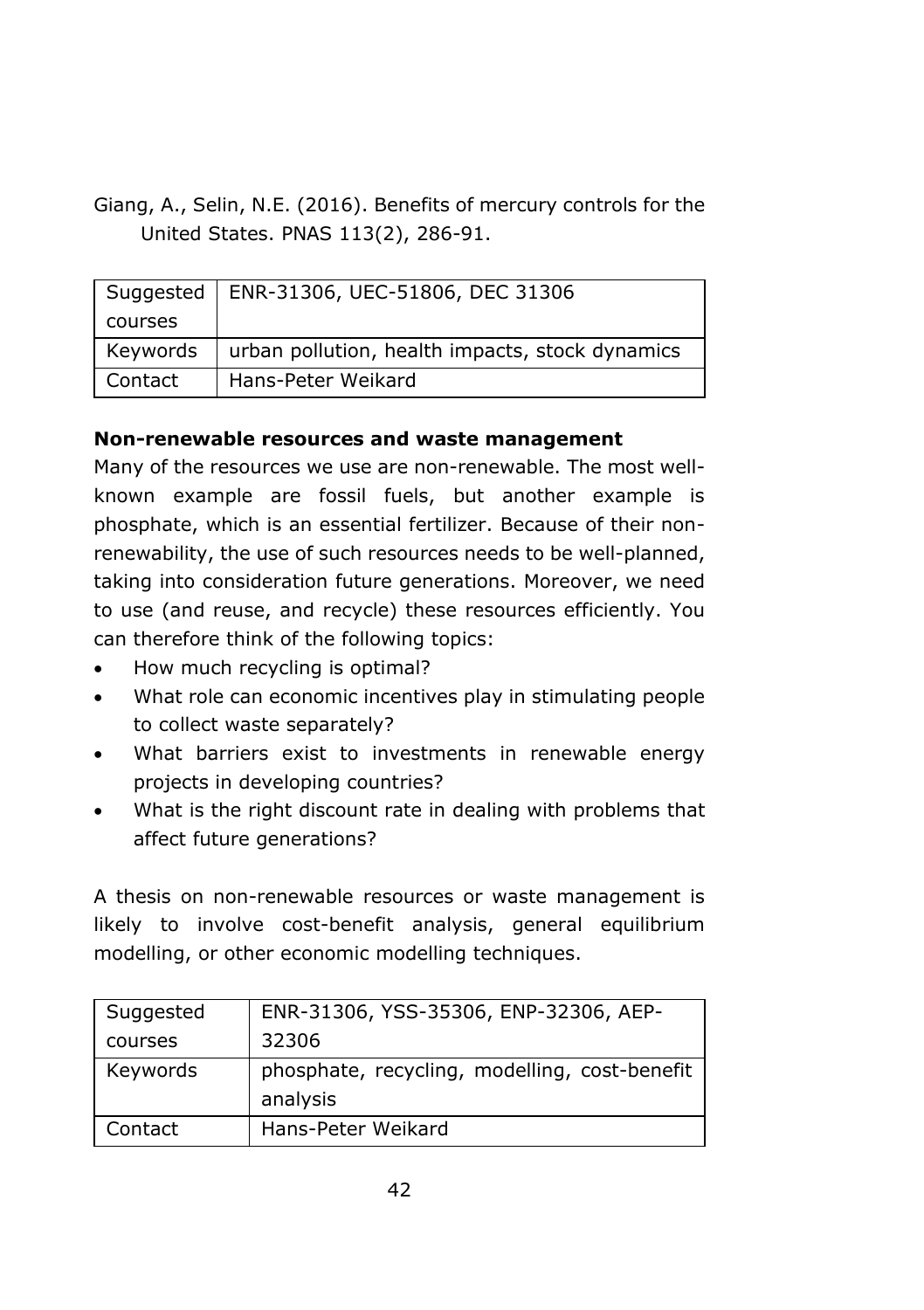# **The effect of Dutch electric vehicle policies on the decarbonisation of road transport**

Usage of the internal combustion engine negatively affects local air quality and contributes to climate change. Electric vehicles (EVs) appear to be the future and the Dutch government has applied various policies in the past decade to support the adoption of electric vehicles, such as tax advantages for leased and private cars, support for the roll-out of charging infrastructure. However, these policies have not been stable, which has probably contributed to strong fluctuations in the annual numbers of new EVs. How have past policies affected the adoption of EVs? This and related questions can be answered using econometric models.

| Suggested | AEP-21306, YSS-34306, DEC-32806 |
|-----------|---------------------------------|
| courses   |                                 |
| Keywords  | transport, electric vehicle     |
| Contact   | Edwin van der Werf              |

# **Do climate shocks cause migration? Harnessing historical evidence**

There is a lively debate in many academic disciplines, with a leading role for economics, on the effects of climate shocks and climate change on migration (see for a literature review, Cipolina, De Benedictis and Scibè (2021)). There is a lot of scaremongering in the media about large scale 'climate migration', especially from Africa to Europe. Empirical findings, however, are extremely mixed: climate shocks seem to cause some migration, but this is not always the case, and the effect is not very strong. Historical data can help us understand this relationship better. In this project, you will use a panel dataset with historical migration data from Rwanda and Burundi to Uganda (1920-1960), as well as qualitative data from colonial archives, to study the relationship between rainfall shocks, food prices and emigration on a district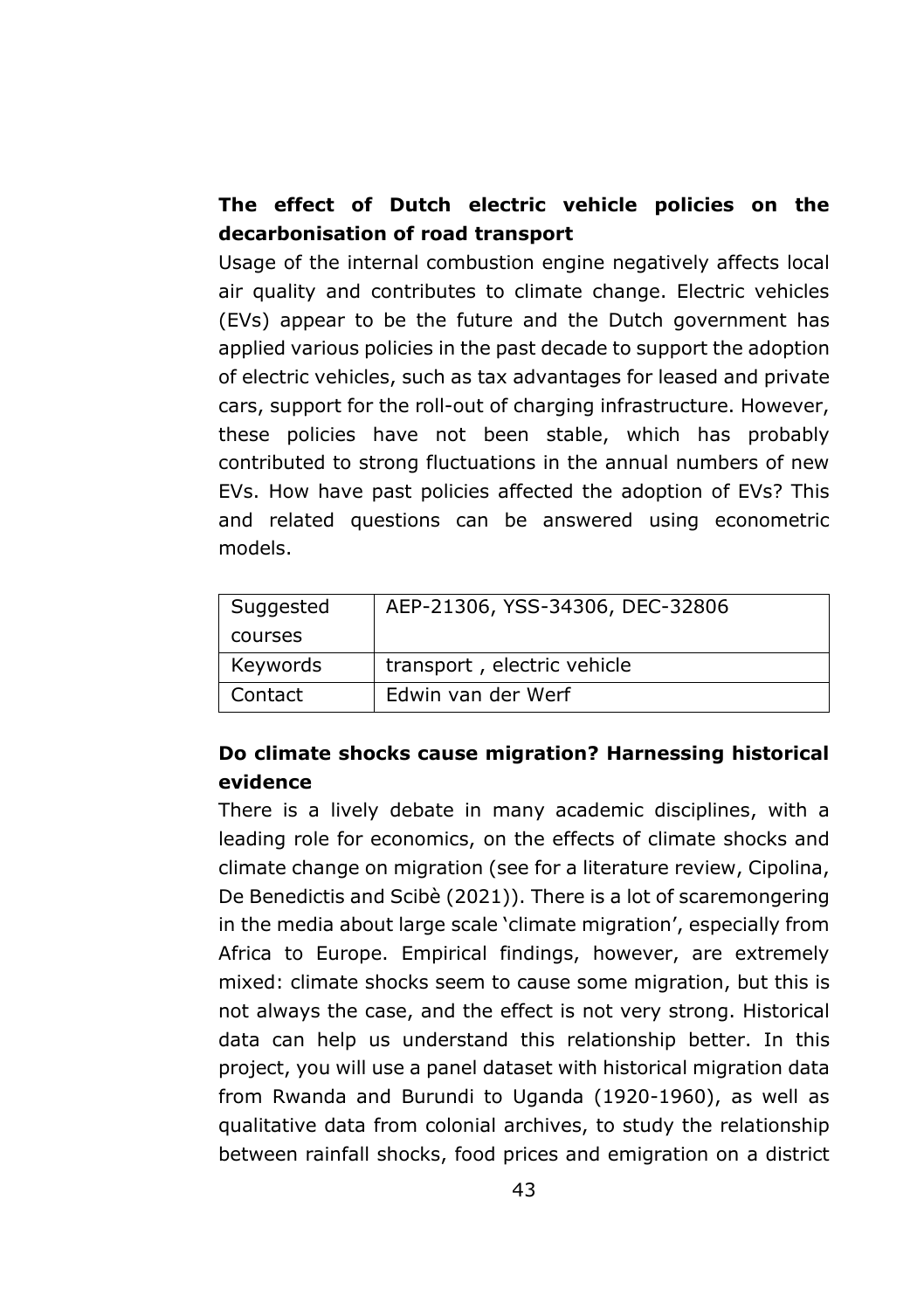level. Other case studies may be explored as well (historical as well as more contemporary), as long as appropriate data can be found. The thesis will be supervised largely by the RHI group.

| Suggested | RHI-54806                                   |
|-----------|---------------------------------------------|
| courses   |                                             |
| Keywords  | migration; climate shocks; colonial history |
| Contact   | Michiel de Haas (RHI)                       |

**Discounting health impacts – good or evil? (MSc and BSc)**

Our modern life-style is increasingly causing diverse health problems such as obesity, the increase of allergies, diabetes, and pulmonary or cardiovascular diseases. Identifying appropriate health treatments or regulatory strategies (e.g. a ban of cars in urban centres) requires to compare the costs of an intervention against expected health benefits. In many cases expected health benefits cannot be monetised but are expressed in terms of utility measures such as quality of adjusted life years (QALYs) or disability adjusted life years (DALYs). Cost-effectiveness analysis is then used to compare and rank costs and benefits of the intervention. If monetary costs stretch over long(er) periods, economists apply discounting to determine the present value of costs. For many years, there is a controversial debate in the health economics literature whether health impacts expressed as QALYs or DALYs should be discounted as well, and how (e.g. Johannesson et al. 1994, Claxton et al. 2006).

The aim of this BSc or MSc thesis is to reflect upon the economic foundations of discounting in (regulatory) decisionmaking, and to disentangle the arguments for and against discounting health impacts. The topic can be addressed at the level of a BSc or an MSc thesis. Furthermore, depending on your preference, it can be approached from a theoretical economics' or an environmental ethics perspective.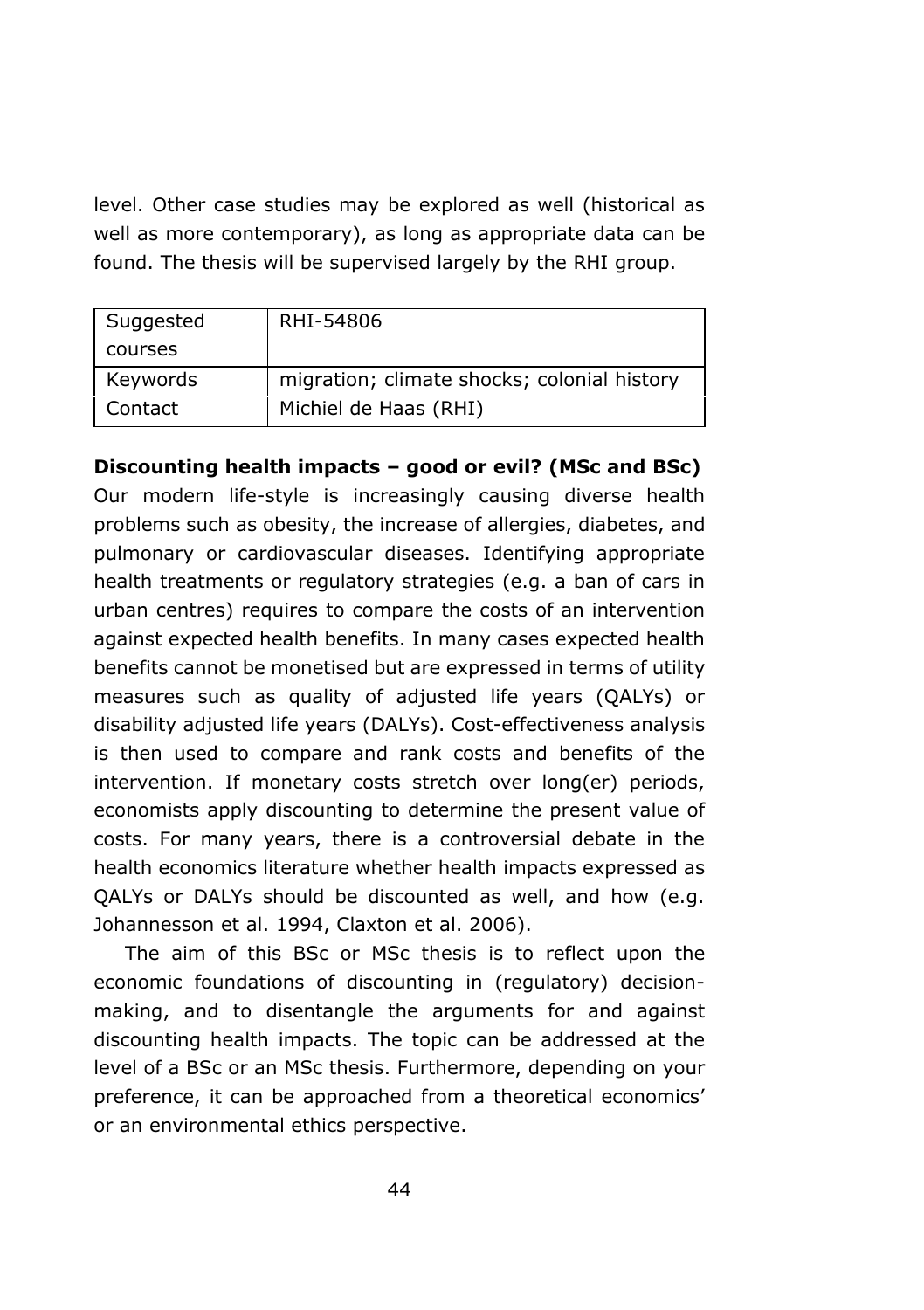### *References*

- Johannesson, M., PLiskin, J.S., Weinstein, M.S. (1994): A note on QALYs, time tradeoff, and discounting. Medical Decision Making 14, 188-193.
- Claxtion, K., Sculpher, M., Culyer, A., McCabe, C., Briggs, A., Akehurst, R., Buxton, M., Brazier, J. (2006): Discounting and cost-effectiveness in NICE: stepping back to sort out a confusion. Health Economics 15, 1-4.

| Suggested | ENR 21306, ENR-31306, UEC-51806              |
|-----------|----------------------------------------------|
| courses   |                                              |
| Keywords  | urban pollution, health impacts, discounting |
| Contact   | Hans-Peter Weikard                           |

# **Does generating bioenergy from European forests help reducing carbon emissions?**

Many European forests have seen a growth of stocks over the past decades. It has been suggested by policy makers at the national and the European level that forest resources, when used for bioenergy, could reduce carbon emissions and play a role in the transition to a low carbon economy. However, the effectiveness of such policy is debated. The research should survey and evaluate different assessment methods of carbon impacts of the use of forest resources.

|          | Suggested   ENR-31306                        |
|----------|----------------------------------------------|
| courses  |                                              |
| Keywords | climate change, forests, renewable resources |
| Contact  | Hans-Peter Weikard                           |

### **Is the Dutch gasoline tax too high?**

According to Parry and Small (American Economic Review, 2005), the American gasoline tax is too low and the UK one is too high.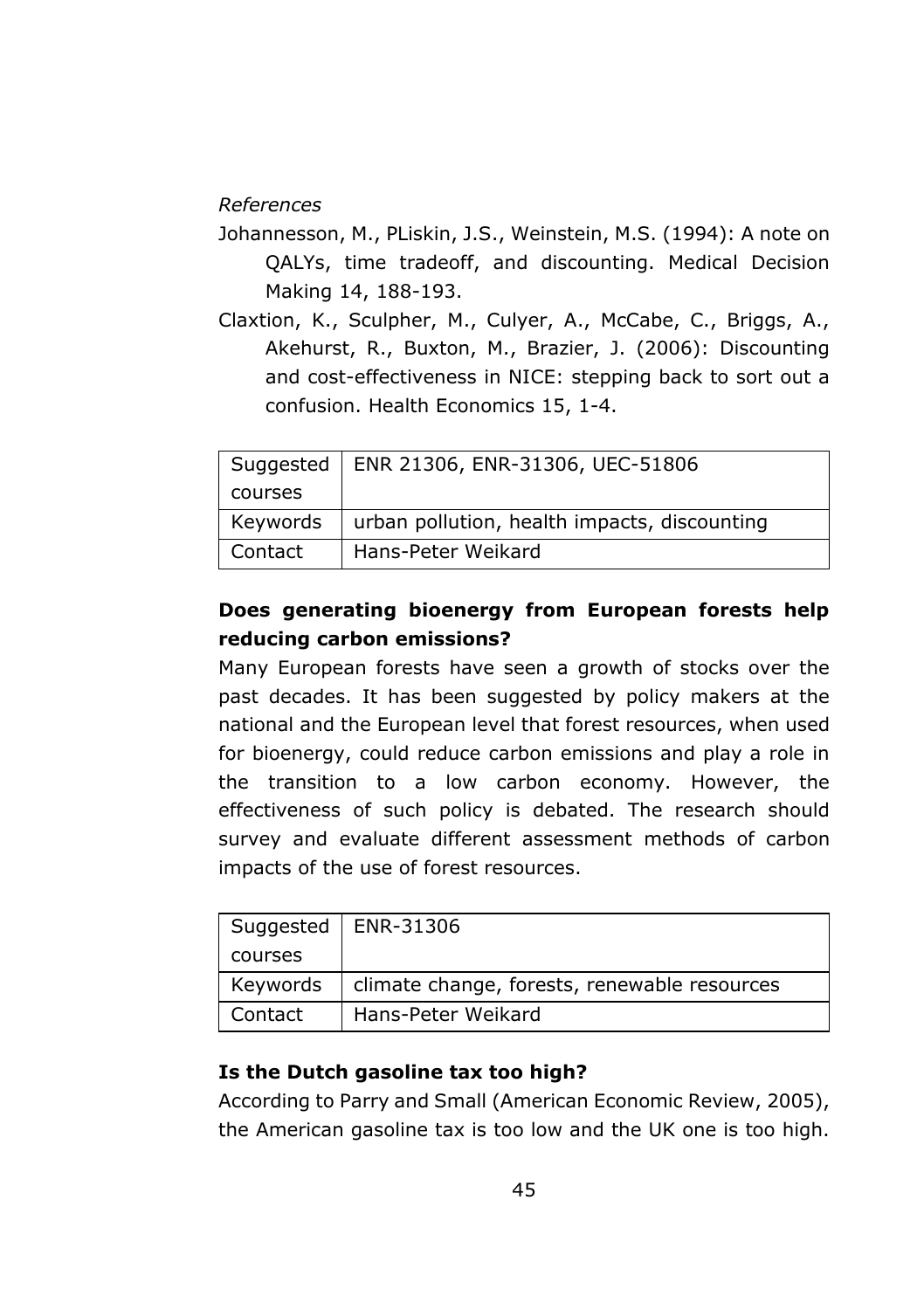What about the Dutch one? And does car size (not included in the Parry-Small study) matter?

| Suggested | ENR-22306, UEC51806                |
|-----------|------------------------------------|
| courses   |                                    |
| Keywords  | gasoline, microeconomics, fuel tax |
| Contact   | Edwin van der Werf                 |

### **Economics of water management**

Water is everywhere, but clean water for consumption or irrigation is becoming increasingly scarce. Economic analyses of water management deal with questions such as:

- How should water trading be organized?
- What are the costs and benefits of water management?
- How should international agreements on international rivers be organized?
- How can we allocate water within river catchments efficiently?
- What economic instruments should we use to manage water?

A student conducting an economic analysis of water management is likely to collaborate with hydrologists. He or she may develop an economic model, perform a game theoretical analysis, or conduct a monetary valuation survey.

| Suggested | ENR-31306, ENP-31806, AEP-32306            |
|-----------|--------------------------------------------|
| courses   |                                            |
| Keywords  | water, flooding, modelling, food security, |
|           | game theory                                |
| Contact   | Xuegin Zhu                                 |

# **Is there a behaviouralist revolution in economics?**

Economic orthodoxy has focussed on rational selfish agents and equilibrium states. Recent years have seen a rise of behavioural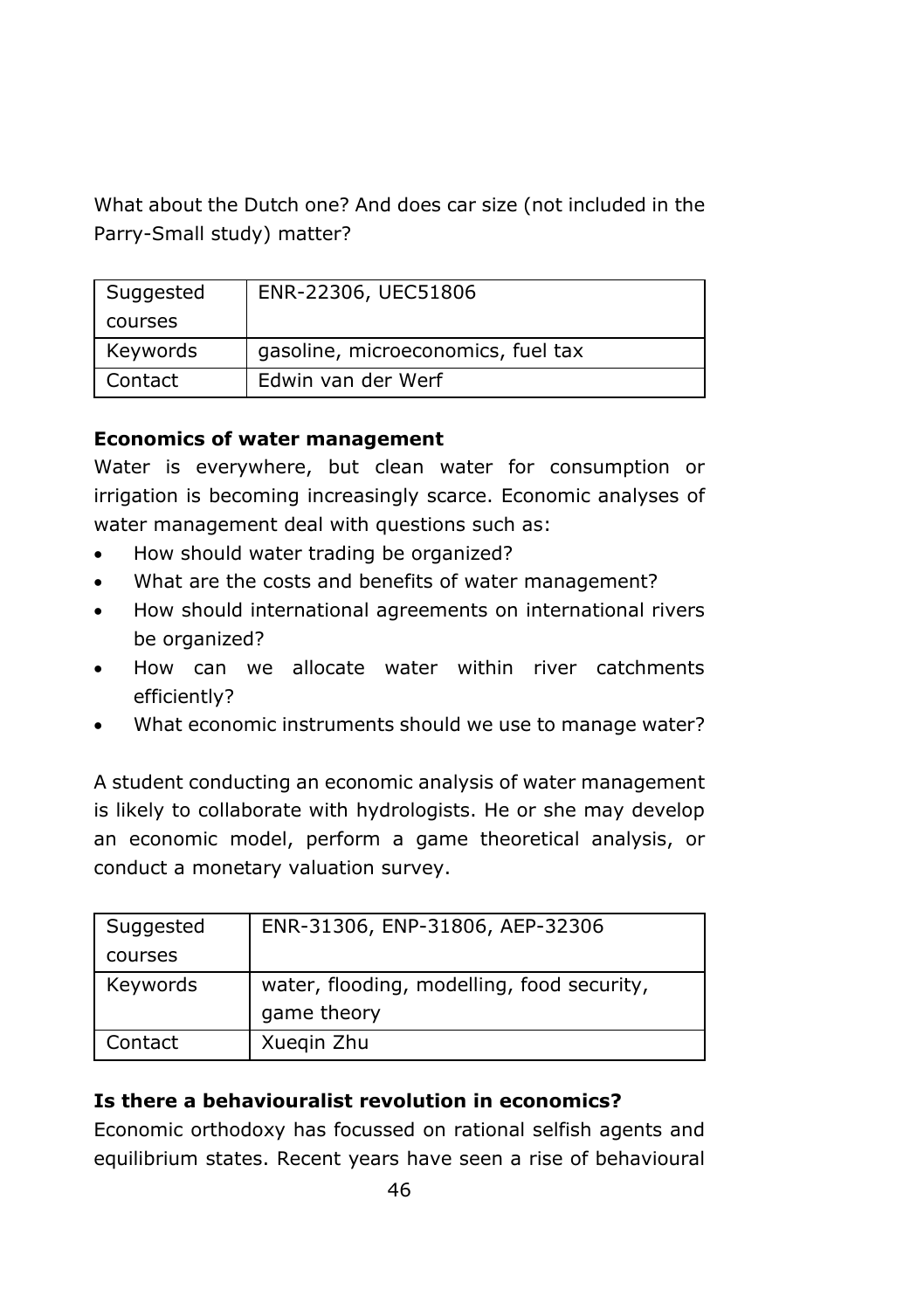approaches in economics where economic agents are driven by other-regarding preferences (e.g. altruism) and they make "mistakes". The envisaged thesis research would explore these developments of the discipline of economics through the lens of Thomas Kuhn's theory of scientific revolution. Is the turn towards behavioural approaches in economics a scientific revolution in the Kuhnian sense?

| Suggested | DEC-22803, ECH 51306 |
|-----------|----------------------|
| courses   |                      |
| Keywords  | economic methodology |
| Contact   | Hans-Peter Weikard   |

### **What are the welfare effects of Dutch fuel pricing?**

Global energy subsidies are huge and the related welfare losses as well. The subsidies may be explicit, but most are implicit subsidies by taxing the fuel (coal, oil, natural gas, gasoline, diesel) at a lower rate than socially optimal. What does the Dutch tax structure look like for various fuels? Are they over- or undertaxed? And what are the welfare consequences.

| Suggested | ENR-22306, UEC51806                |
|-----------|------------------------------------|
| courses   |                                    |
| Keywords  | gasoline, microeconomics, fuel tax |
| Contact   | Edwin van der Werf                 |

### **The economics of water scarcity**

Why do citizens have access to clean water in some countries, while others struggle to get this basic natural resource? How do institutions, politics and markets influence the provision (public or private) of water services? What is the impact of inequalities in access to clean water on societal outcomes, such as health, education or economic performance? Tackling these questions is critical to achieve an equitable, sustainable and prosperous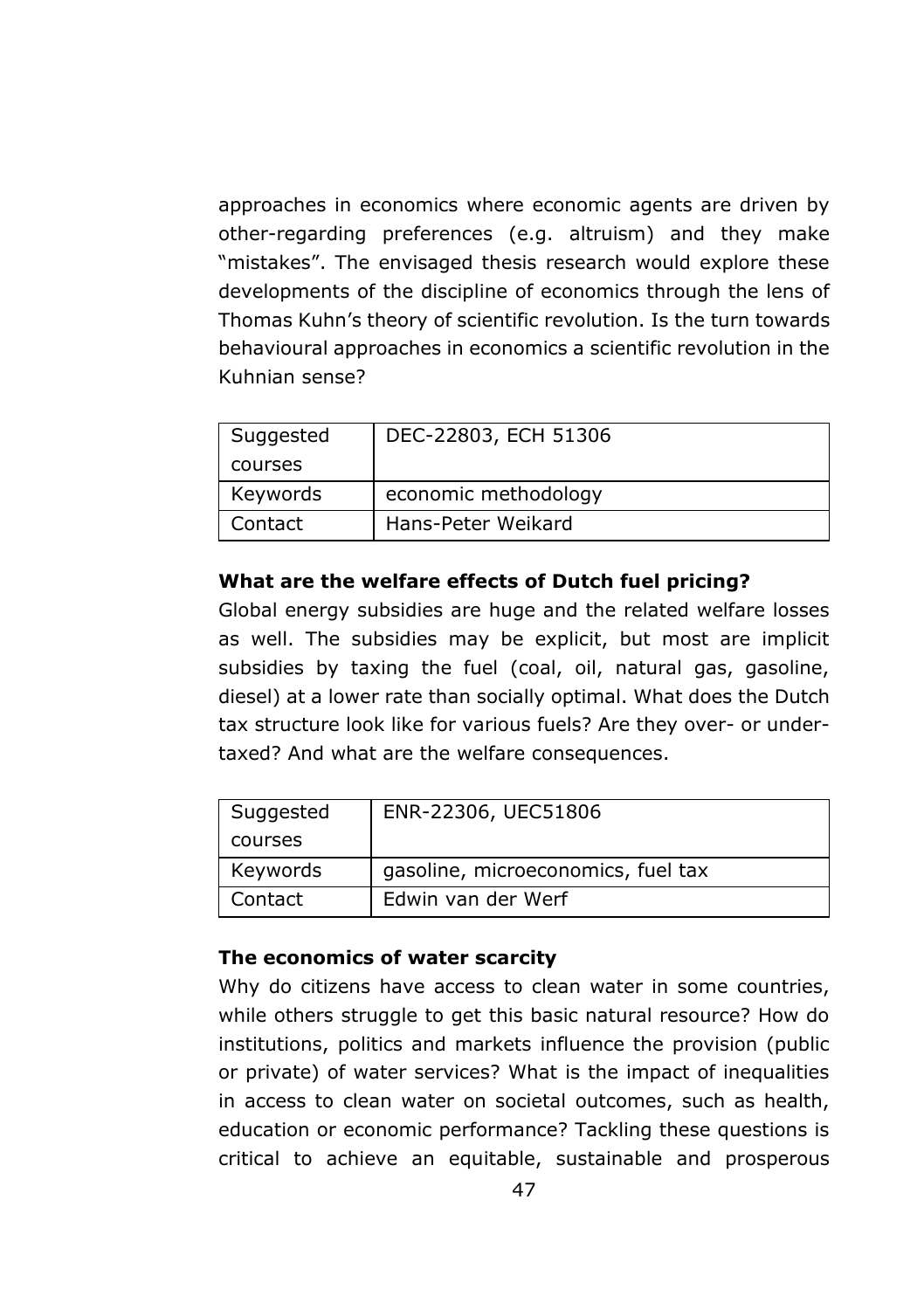society, a key goal of the international development agenda as stated in the Sustainable Development Goals by the United Nations.

This thesis project will deal with the ultimate reasons explaining the under provision of clean water, especially in relation to how markets and politics interact with the management of environmental resources. The student may study contemporary communities in developing countries that lack access to basic drinking services, or past societies that suffered the ills of water scarcity but that overcame this major obstacle during the 20th century. The thesis will be supervised largely by the RHI group.

| Suggested | RHI-10806; ENP-23806                            |
|-----------|-------------------------------------------------|
| courses   |                                                 |
| Keywords  | water scarcity; institutions; politics; natural |
|           | resources                                       |
| Contact   | Daniel Gallardo Albarrán (RHI)                  |

#### **Regulatory chemicals policies based on "essential use"**

The European Union is preparing a revision of its chemical policies, that is how pollutive and toxic substances are regulated. A key concept that is potentially to become an important regulatory tool is the "essential use" concept. In brief, a chemical can remain in the market if its use is considered essential for the functioning of society, otherwise it will be phased out.

The Dutch National Institute for Public Health and the Environment (RIVM) offers the opportunity to participate in the analysis of a large representative survey that explores people's assessment of which uses of chemicals are considered essential. RIVM is offering this opportunity to a student with strong quantitative skills (statistical analysis, econometrics) to work on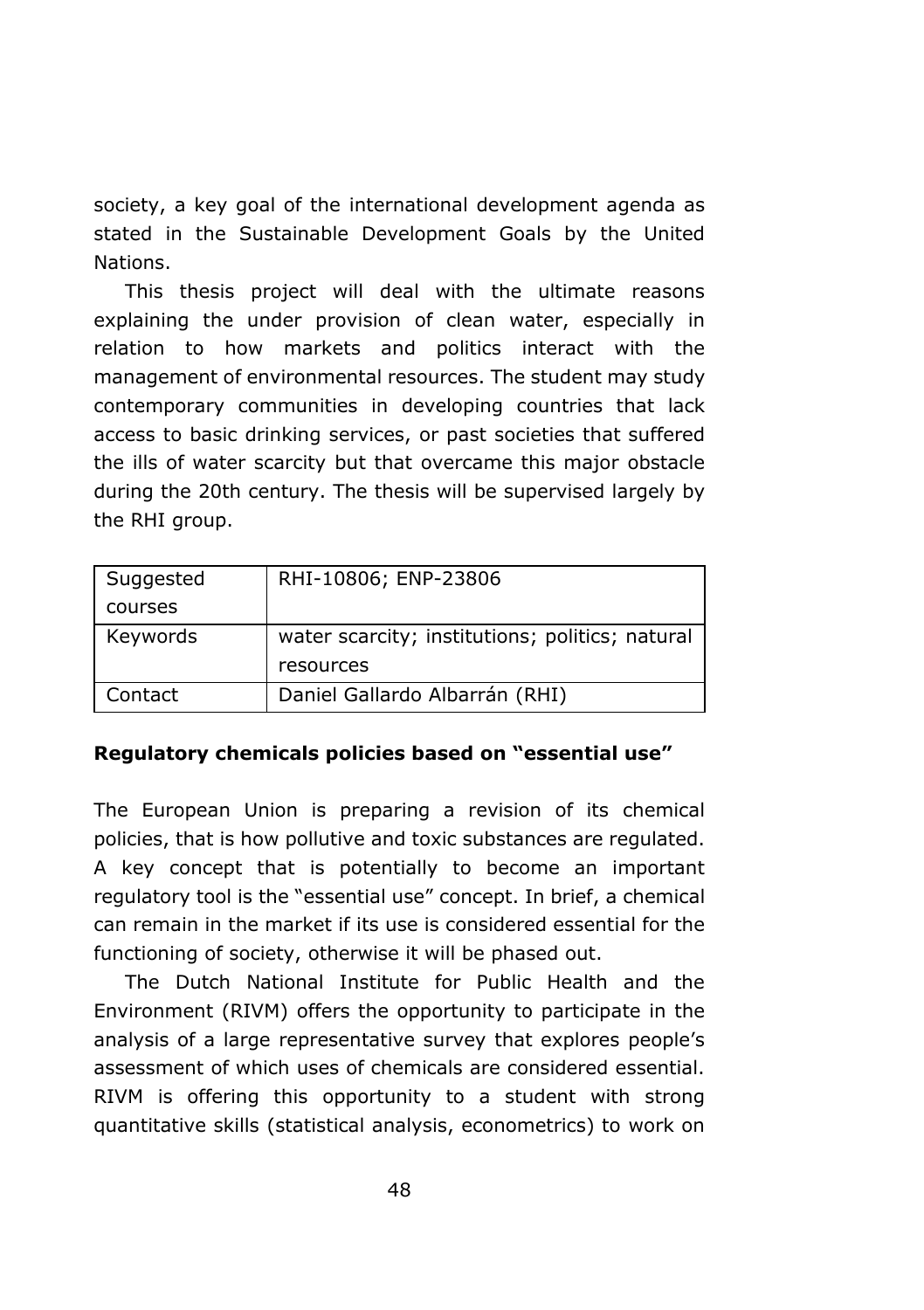the survey results and their interpretation. The research could be done as an internship or as MSc thesis research.

### *Starting literature:*

European Commision (2021) Chemicals Strategy for Sustainability.[\(https://ec.europa.eu/environment/strategy/c](https://ec.europa.eu/environment/strategy/chemicals-strategy_en) hemicals-strategy en ).

DeCanio & Norman (2007) Journal of Environmental Management 85,1-8.

|          | Suggested   AEP-31306, Statistics, Econometrics  |  |  |
|----------|--------------------------------------------------|--|--|
| courses  |                                                  |  |  |
| Keywords | chemical pollution management, regulatory policy |  |  |
|          | design                                           |  |  |
| Contact  | Hans-Peter Weikard                               |  |  |

### **Fish exports, poverty and undernourishment**

Many developing countries that suffer from undernourishment are net exporters of seafood (Smith et al. 2010). One may think that food exports contribute to the undernourishment problem. However, exports also create revenues that may be used to import cheaper food or machines that help producing other types of food, making the link between food security and fish exports ambiguous. The students will econometrically analyse global trade and World Bank data and investigate the link between fish export, poverty, and undernourishment.

### *References*

Smith, M.D. et al. 2010. Sustainability and global seafood. *Science* 327(5967):784-786.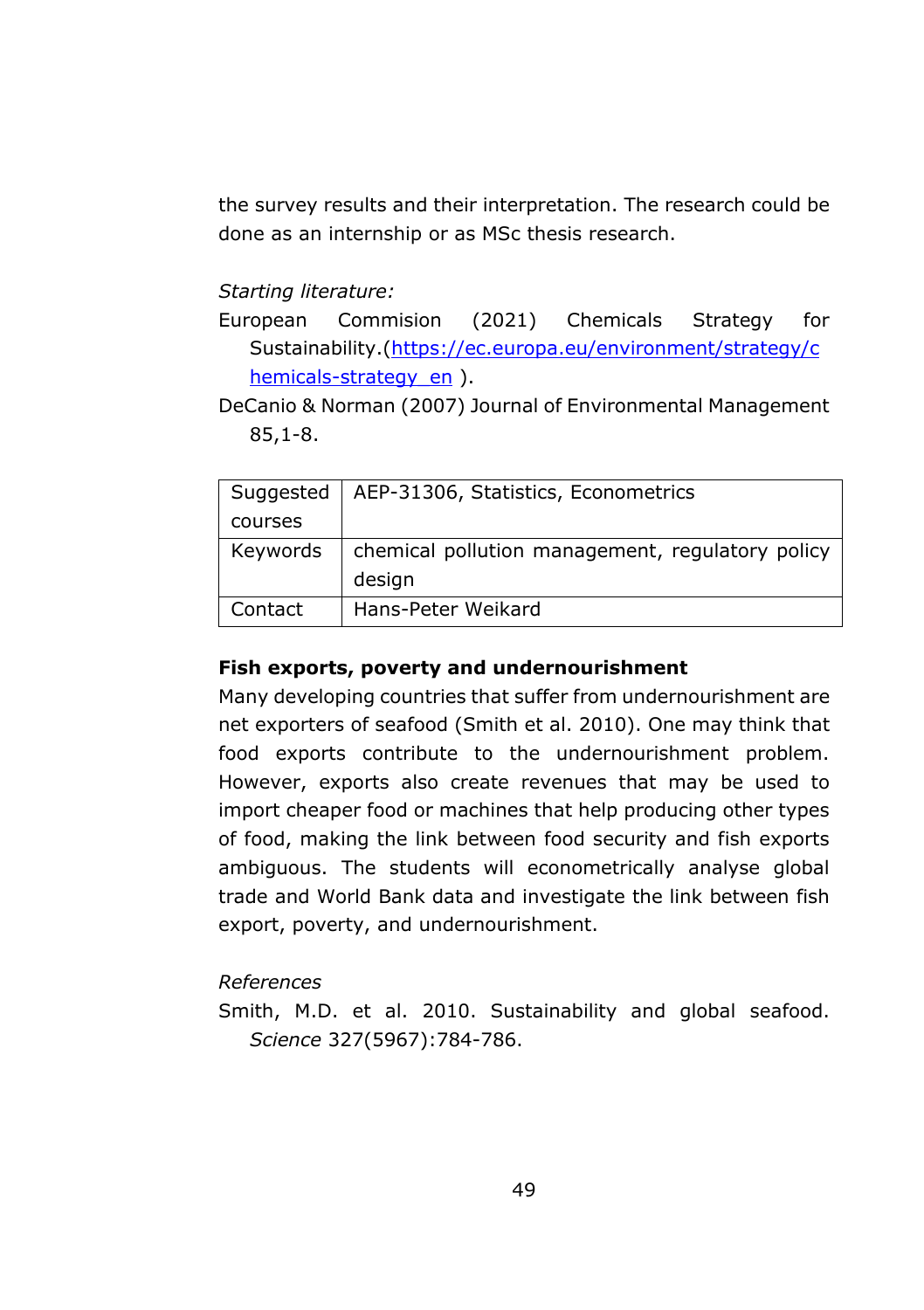| Suggested | ENR-31306, AEP-21306, YSS-34306           |
|-----------|-------------------------------------------|
| courses   |                                           |
| Keywords  | trade, fisheries, food security, poverty, |
|           | econometrics,                             |
| Contact   | Andries Richter                           |

### **Water pricing and quality control**

Water policies aiming at sustainable allocation and quality conservation of water becomes more and more important. The challenges in water management analysis include water pricing and dealing with externalities and compensation. We are looking for students with good modelling skills (preferably GAMS) who are interested in the development of integrated water management models to optimize the water allocation among different sectors and to determine the optimal water quality level in a local water system. A background in hydrological cycle and economics will be helpful.

| Suggested | ENR-31306, ENR31806                                                                       |
|-----------|-------------------------------------------------------------------------------------------|
| courses   |                                                                                           |
| Keywords  | water, Applied General Equilibrium<br>modelling, optimization modelling, food<br>security |
| Contact   | Xuegin Zhu                                                                                |

# **Globalization, roving bandits, and marine resources**

In their highly influential policy paper, Berkes et al. (2006) have postulated that the widespread overexploitation of marine resource is mostly fueled by highly mobile fishing fleets from the industrialized world moving like "roving bandits" from sea to sea, leaving behind poverty and empty oceans. While anecdotal evidence seems to suggest that there is some merit in Berkes' analysis of the problem, profound empirical analysis is so far lacking. The goal of this project is to investigate whether more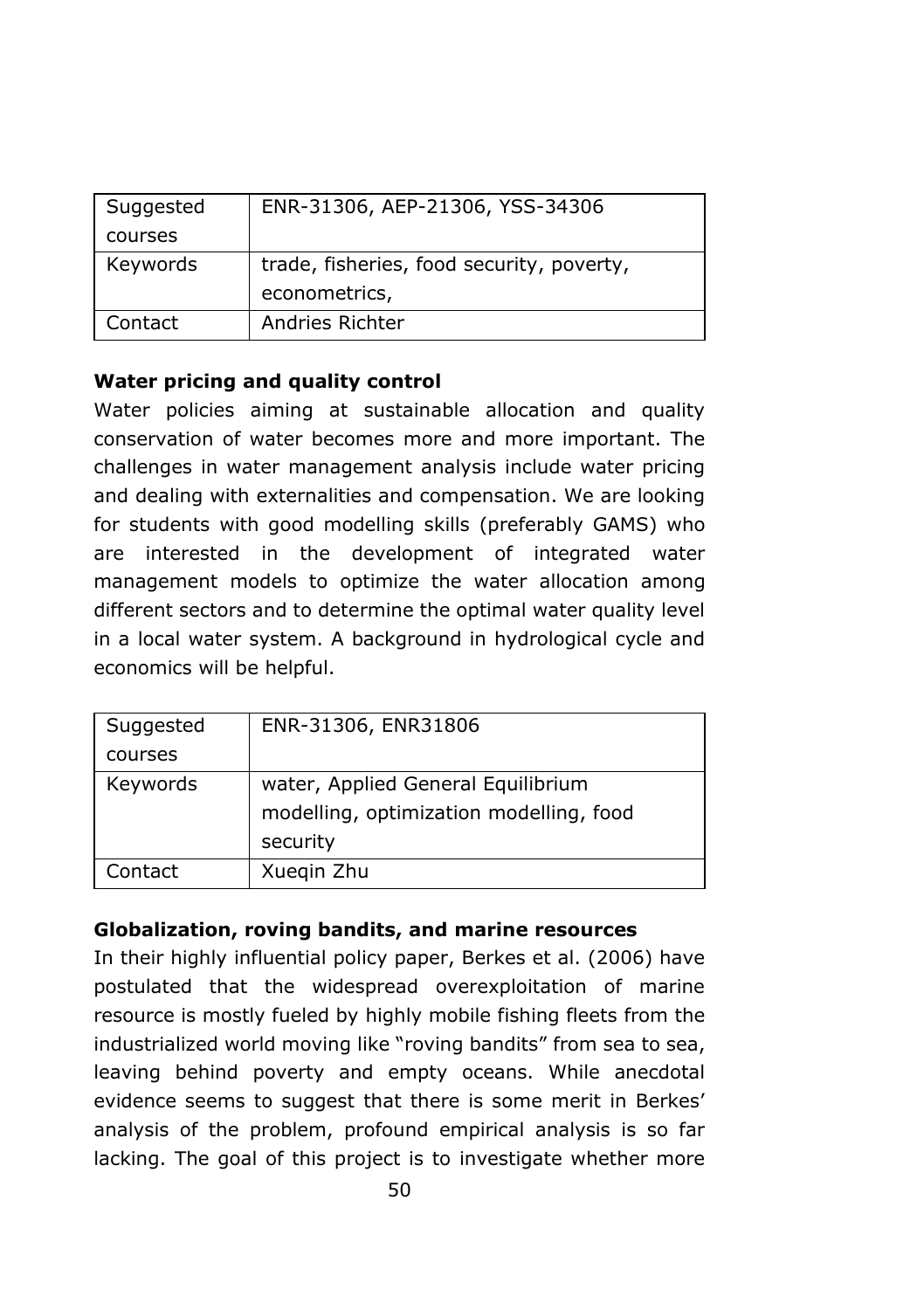empirical evidence can be found supporting (or rejecting) the notion of roving bandits.

This project requires the student to dig into the databases of FAO, OECD and perform large scale statistical analyses. Sound knowledge of statistics (using software like Stata, R, or Eviews) is essential.

### *References*

Berkes, F. et al. 2006. Globalization, Roving Bandits, and Marine Resources. *Science* 311:1557-1558.

| Suggested | AEP-21306, ENR-31306, YSS-34306                     |
|-----------|-----------------------------------------------------|
| courses   |                                                     |
| Keywords  | fisheries, institutions, globalisation, statistical |
|           | analysis                                            |
| Contact   | Andries Richter                                     |

#### **Coping with climate hazards in colonial Southeast Asia**

Why are some societies more susceptible to disaster than others? The number and intensity of climate hazards, as well as the severity of their impacts, have been unequally distributed across the globe, with formerly colonized countries in the Global South particularly affected. While most current research emphasizes societal factors as crucial determinants of vulnerability and resilience, we know little about how the economics and institutions of colonialism affected societies' long-run abilities to cope with hazards.

This project examines economic and institutional determinants of disaster impacts and responses in parts of colonial Southeast Asia (c.1850-1950). This is an appropriate area to study because of its relatively high exposure to hazards and colonization by different colonial powers. The student may pick one or several cases studies, and will analyse data on annual climatic variations, their impacts, and economic and institutional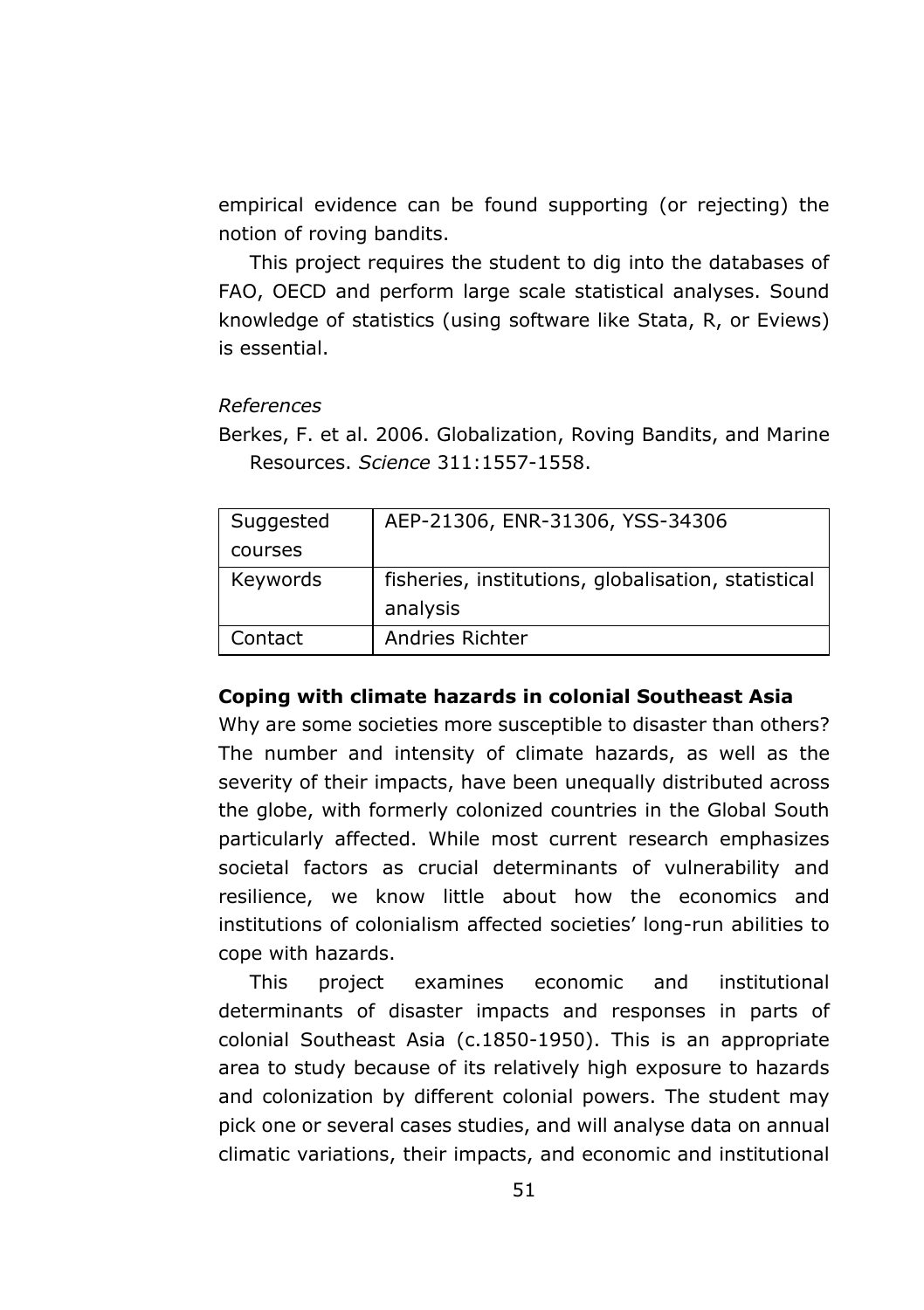intervening factors, by exploiting a range of primary and secondary sources. The thesis will be supervised largely by the RHI group.

| Suggested | RHI-50806                  |  |                                         |  |
|-----------|----------------------------|--|-----------------------------------------|--|
| courses   |                            |  |                                         |  |
| Keywords  |                            |  | climate; natural disasters; resilience; |  |
|           | inequality; Southeast Asia |  |                                         |  |
| Contact   | Pim de Zwart (RHI)         |  |                                         |  |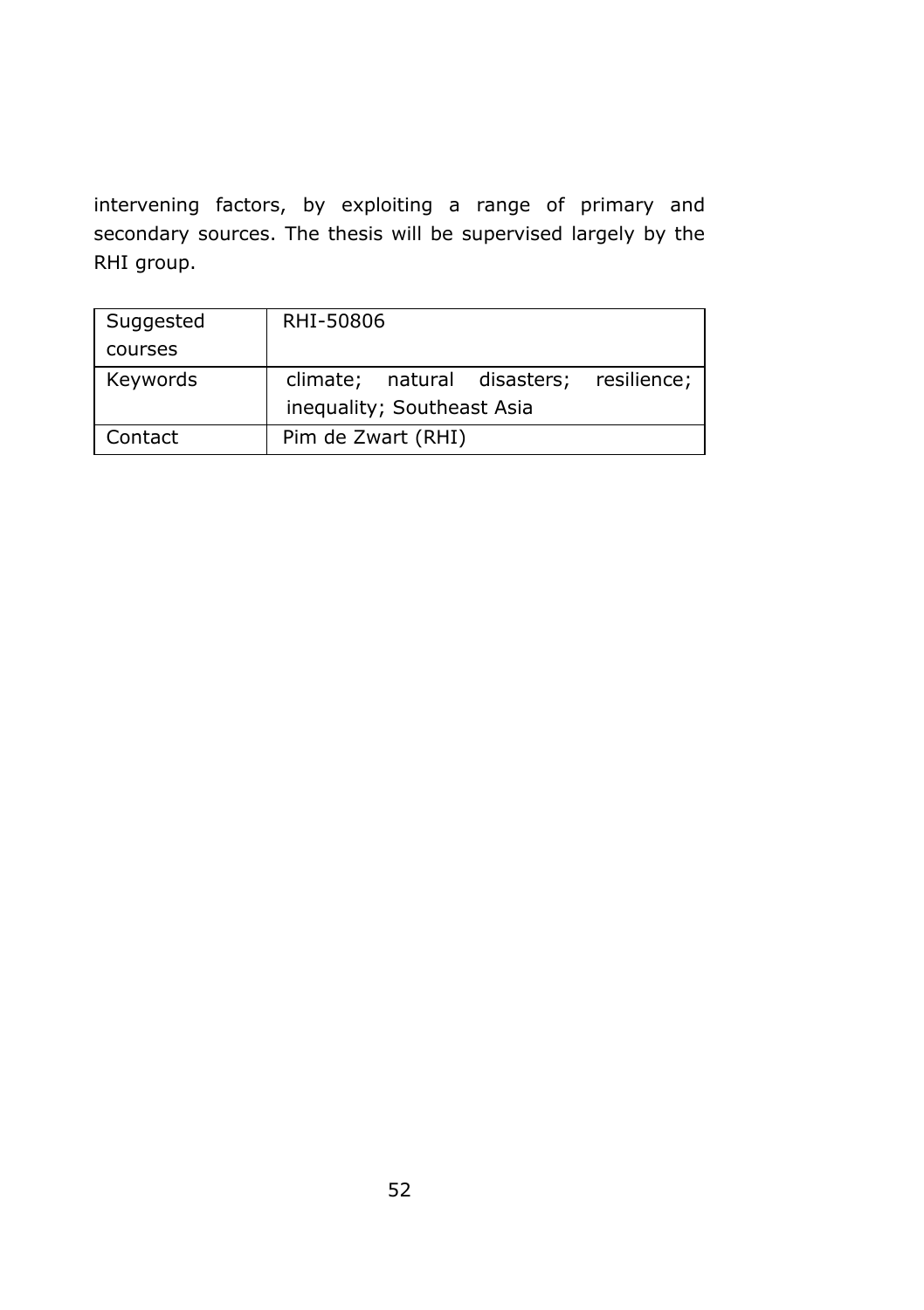## **Index**

Africa, 39 agent-based modelling, 19 agriculture, 35 aquaculture, 14 Aquaculture, 10 aviation, 18 behavioural economics, 9 behavioural responses, 30 biofuel policy, 22 burden sharing, 20 Cambodia, 12 cap and trade, 34 carbon price, 34 carbon sequestration, 28 carbon tax, 34 causes, 24 chemical pollution management, 49 chemical tests, 33 chemicals, 40 choice experiments, 14 circular economy, 30 circular farming, 18 climate, 52 climate change, 12, 15, 18, 24, 26, 28, 30, 35, 45 climate shocks, 44 colonial history, 44 combined risks, 40 common pool resources, 37 community governance, 12 consequences, 24 coping mechanism, 12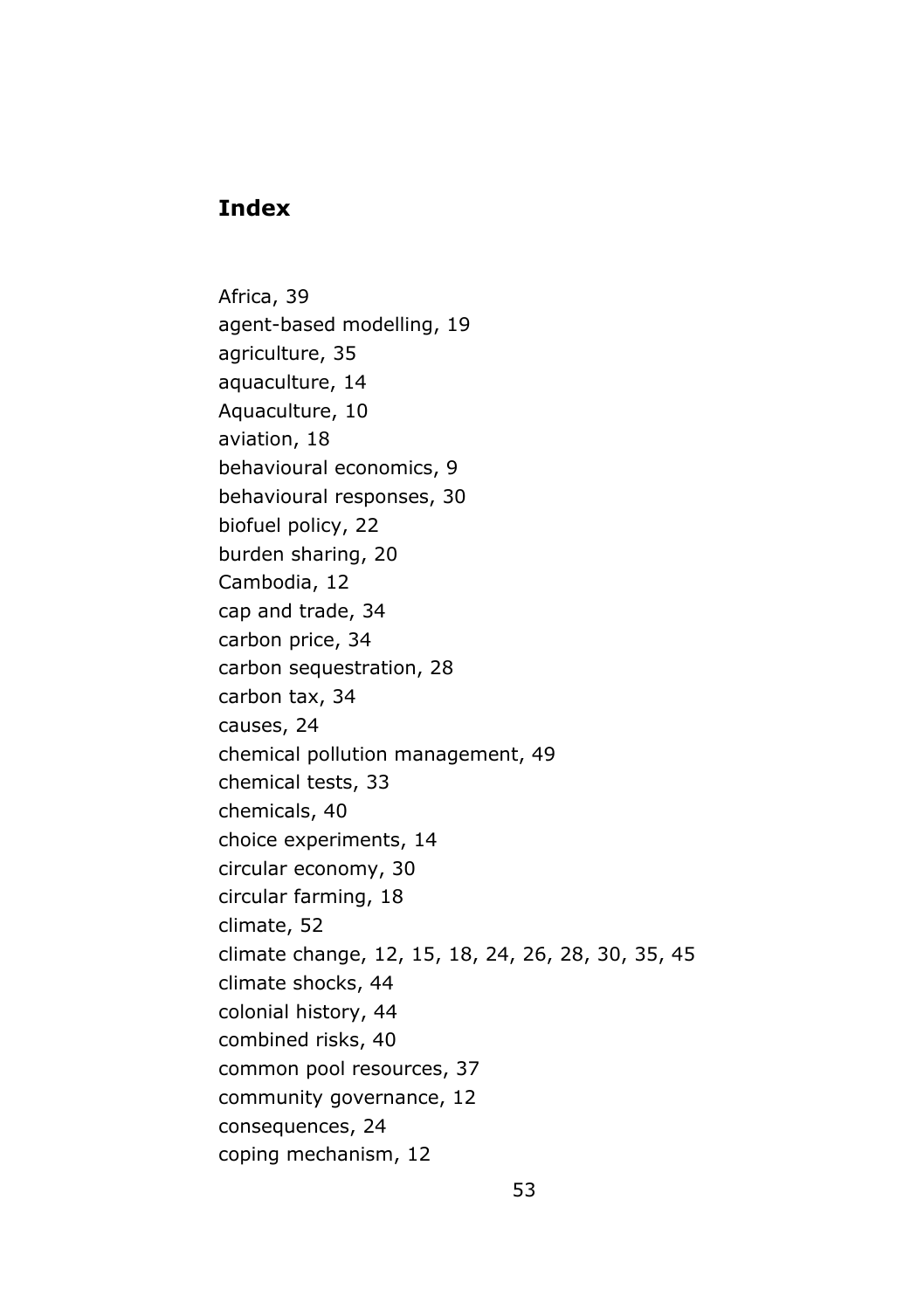cost-benefit analysis, 20, 33, 35, 42 cost-effectiveness analysis, 33 COVID-19, 12 damage cost assessment, 40 data crawling, 30 development, 39 discounting, 45 donations, 9 dynamic modelling, 30 econometrics, 18, 34, 41, 50 economic methodology, 47 ecosystem services, 23, 25 electric vehicle, 38, 40, 43 energy, 41 environment, 16 famine, 24 fertilizers, 13 finance, 9 fisheries, 8, 10, 14, 19, 20, 26, 32, 50, 51 flooding, 46 food policy, 10, 14 food production, 15 food security, 13, 22, 32, 35, 46, 50 food-energy-water-climate nexus, 32 forests, 11, 21, 24, 28, 45 France, 17 fuel tax, 46, 47 game theory, 8, 26, 46 gasoline, 46, 47 globalisation, 51 green products, 28 health, 13 health impacts, 42, 45 Hedonic Pricing, 25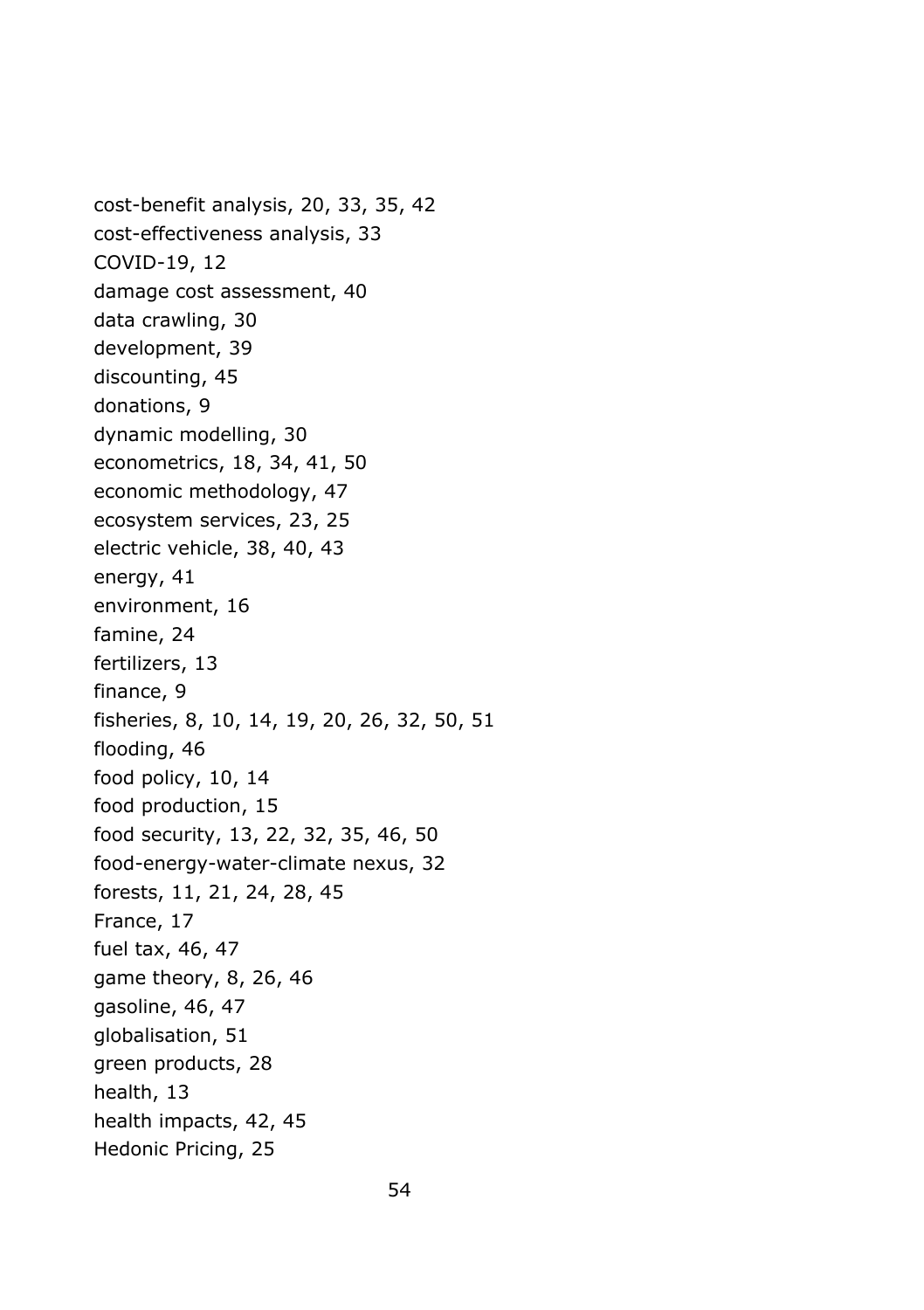history, 15, 16, 24 impact assessment, 18 inequality, 52 institutions, 20, 37, 48, 51 international environmental agreements, 26, 35 land subsidence, 20 Latin America, 39 marine plastic litter, 35 media attention, 30 mesopelagic, 8, 10, 14, 19, 23, 26 microeconomics, 46, 47 migration, 44 modelling, 28, 29, 36, 37, 42, 46 Applied General Equilibrium modelling, 10, 22, 32, 50 GAMS modelling, 22 integrated environmental-economic modelling, 32 optimization modelling, 35, 50 mortality, 16 natural disasters, 30, 52 natural resources, 48 nature conservation, 25 no risk no fun, 17 non-market valuation, 23, 25 Norway, 17, 20 nuclear waste management, 17 optimal control, 12 optimal rotation, 11, 21 Payments for Ecosystem Services, 28 phosphate, 42 plastic pollution, 29, 35, 36 policy instruments, 12 politics, 48 pollution, 41 poverty, 50 raw materials, 30